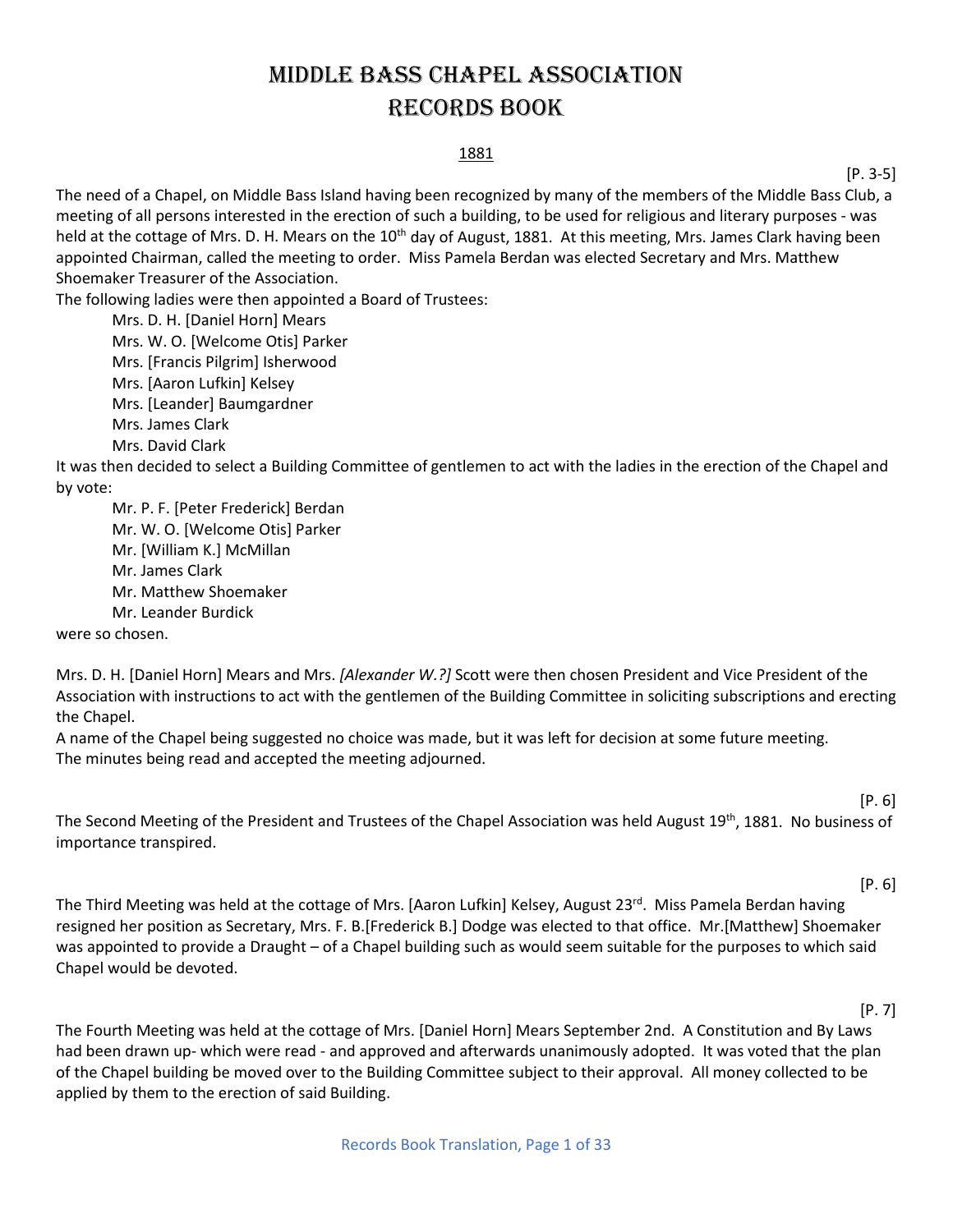A Soliciting Committee consisting of:

Mrs. [Leander] Burdick

Mrs. Rutherford [wife of Middle Bass Club House manager, Abram F. Rutherford]

Mrs. John Berdan [II]

Miss Cousie Berdan [daughter of member John Bedan II and his wife Victoria Sinclair]

Miss Annie Rutherford [daughter of Abraham F. Rutherford and his wife Sarah H Moss]

was then appointed.

The Fifth Meeting was held at the cottage of Mrs. Matthew Shoemaker on the 25<sup>th</sup> day of September 1881. Mr. [Matthew] Shoemaker Chairman. The following resolution was unanimously adopted. Resolved: That this Contract for building the Chapel on the plan, and according to the specifications of E. O. Fallis Architect, be let to Joseph Brady for the sum of \$1,500 (Fifteen Hundred Dollars). Payments to be made as follows: by:

One third part - thereof when the material is on the ground,

One third part - when the building is enclosed,

And the balance on the 1st day of June 1882 provided the building is finished by that date. Meeting adjourned.

During the winter several fruitless attempts were made to call together the ladies residing in Toledo - no reference to the matter of raising more money for the Chapel Building. At length Mrs. [Leander] Burdick and Mrs. [Frederick B.] Dodge started out on a soliciting expedition and the sum of [this was left blank] dollars was mailed and deposited in the name of the Secretary.

### 1882

July  $4<sup>th</sup>$  1882, a meeting was held at the cottage of Mrs. [Aaron Lufkin] Kelsey. There were present: Mrs. [Aaron Lufkin] Kelsey Mr. and Mrs. Matthew Shoemaker Mr. W. O. [Welcome Otis] Parker Mr. and Mrs. Peter [Frederick] Berdan Miss [Pamela] Berdan [daughter of member Peter Frederick Berdan and his wife Maria Waite] Mrs. David Clark and Mrs. F. B. [Frederick B.] Dodge

The meeting was called to order & Mrs. P. [Peter Frederick] Berdan chosen Chairman. It was sought to accept the Chapel Building – the contract for which had previously been accepted. Mr. [Joseph] Brady was interviewed and the Treasurer was authorized to pay Mr. [Joseph] Brady the sum found due him on settlement by the Building Committee. The Building Committee was authorized to purchase sufficient carpet to cover the elevated platform of the Chapel. Approved.

#### [P. 12]

The Chair appointed Mrs. [George] Hafer, Mrs. [Aaron Lufkin] Kelsey & Mrs. [Charles T.] Lewis the securing of men for preaching service concerned us & the experiment of allotting a service to the various man by cities is to be tried. Mrs. [Willis B.] Hale at Cleveland. Mrs. *[John Prouty or Jonas Mann?]* McCune and Mrs. *[John Wallace or Stephen M.?]* Fuller – Columbus. *Mrs. Graves* at Dayton. Mrs. [Epapharas Lord] Barber – Detroit. Mrs*. [James Scott or Oliver?]* Rodgers – Norwalk & Mrs. [Benjamin H.] Whitney - Grand Rapids. The Secretary was instructed to notify these ladies. Officers elected - were those of the previous year:

Mrs.[Aaron Luftkin] Kelsey, President Mrs. [David M.] Massie, Vice President Mrs. Charles T. Lewis, Secretary Mrs. [George] Hafer, Treasurer Meeting adjourned.

[P. 8]

[P. 11]

[P. 9]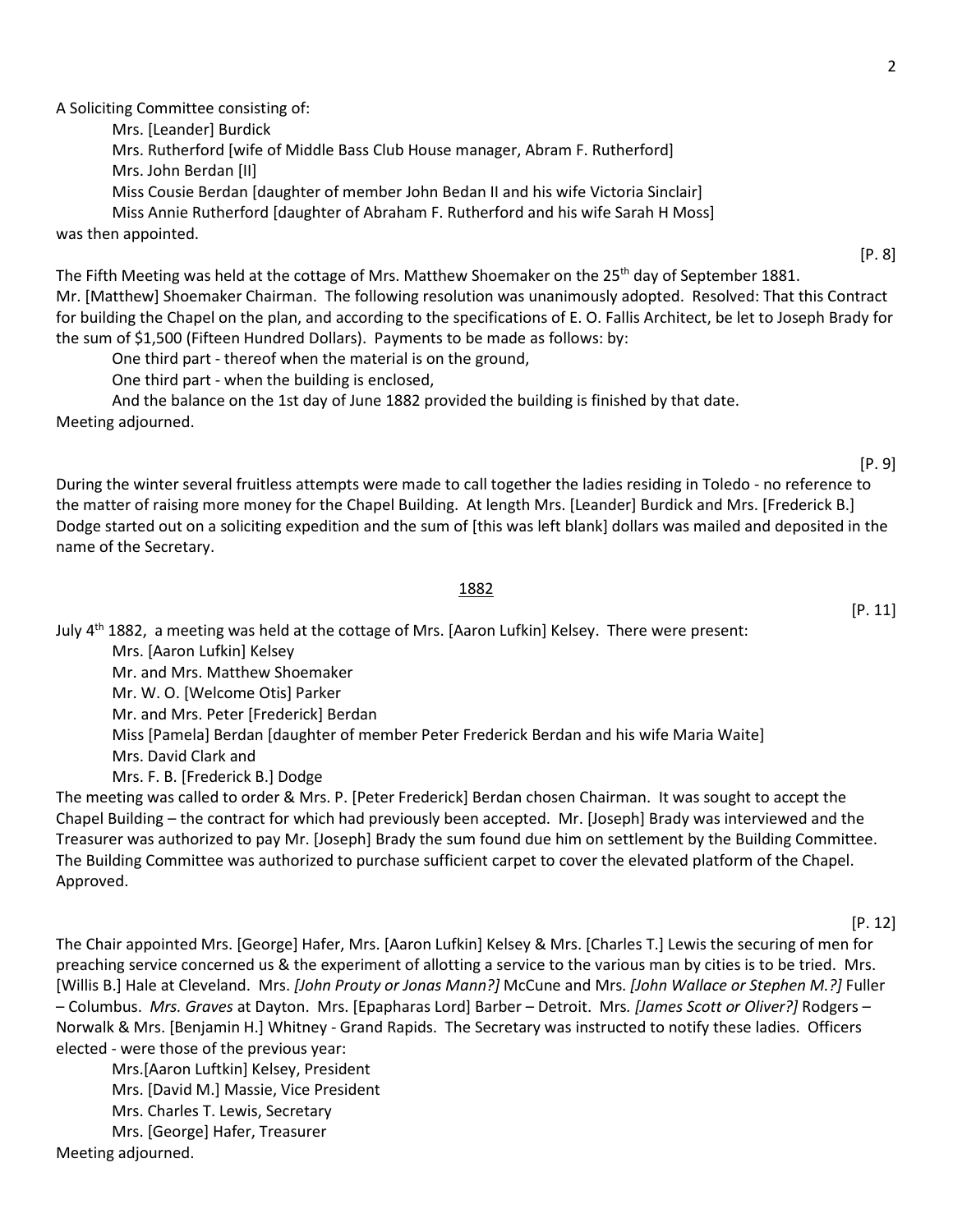The Annual Meeting of the Chapel Association was held in the Chapel, Monday, Aug. 7<sup>th</sup>, 1882 at 10 o'clock. Mrs. P. F. [Peter Frederick] Berdan was made chairman and Miss Pamela Berdan Secretary pro tem. Ten ladies were present, *constituting* a quorum. The minutes of the last meeting were read and approved. In the absence of the Secretary, Mrs. F. B. [Frederick B.] Dodge, Mr. Matthew Shoemaker read the following annual report.

Report of Secretary Middle Bass Chapel Association Aug.  $7<sup>th</sup>$ , 1882

The report of the Secretary is necessarily brief. Owing to the fact that the President and a majority of the Trustees are non-residents of Toledo, no business meeting could be held. During the winter, the Treasurer, Mrs. Matthew Shoemaker, was compelled to resign her position on account of ill health, and an informal meeting was held at the house of the Secretary, when Mrs. Leander Burdick was unanimously chosen Treasurer pro tem. Early in the Spring of 1882, the necessity of raising a few hundred dollars more than had been already subscribed became apparent, and with very little effort the required sum was obtained. On the evening of July 4th, the Chapel Building was formally delivered by the builder, Mr. [James]Brady, to the Trustees of the Chapel Association and accepted by them. On Sunday, July  $8<sup>th</sup>$ , the first services were held in the new building. Dedicatory services were conducted by Rev. Col. Anderson, ably seconded by a volunteer choir, under the direction of W. H. [William H.] Currier, Esq. The Chapel is now completed and entirely free from debt, as will be shown in the report of the Treasurer of the Association.

> Mrs. F. B. [Frederick B.] Dodge **Secretary**

This report was accepted and placed on file. A committee consisting of Judge [David R.] Austin, Mrs. W. O. [Welcome Otis] Parker and Mrs. James Clark was appointed who suggested the following persons as Trustees for the following year:

Mrs. Leander Burdick Mrs. F. B. [Frederick B.] Dodge Mrs. W. O. [Welcome Otis] Parker Mrs. P. F. [Peter Frederick] Berdan Mrs. James Clark Mr. M. [Matthew] Shoemaker Mr. T. C. [Thomas C.] Rowland

These Trustees were unanimously elected. It was decided that an annual fee of fifty cents should be solicited from each member, the *sum* to form a contingent fund. Meeting adjourned.

#### August 13, 1882

A meeting of the Trustees was held at the cottage of Mrs. [Matthew] Shoemaker. Present Mr. M. [Matthew] Shoemaker, Mr. T. C. Rowland, Mrs. [Welcome Otis] Parker and Mrs. P. F. [Peter Frederick] Berdan. Mrs. [Peter Frederick] Berdan was made temporary chairman and Miss Pamela Berdan, Secretary. Mr. T. C. [Thomas C.] Rowland was elected President for the year 1882-83. Mrs. F. B. [Frederick B.] Dodge having resigned her position on the Board of Trustees, Mrs. Aaron [Lufkin] Kelsey was elected in her place.

Mrs. [Aaron Lufkin] Kelsey as then made Vice-President,

Miss Pamela Berdan, Secretary,

Mrs. Leander Burdick, Treasurer.

The bill of T.P. Brown, Eager and Co of \$25.20 for hymn books was approved and ordered paid. Mrs. [Welcome Otis] Parker was excused. After an informal discussion, the question of selecting a clergyman for the following Sunday was left with the President. Adjourned.

[P. 13-15]

### [P. 16]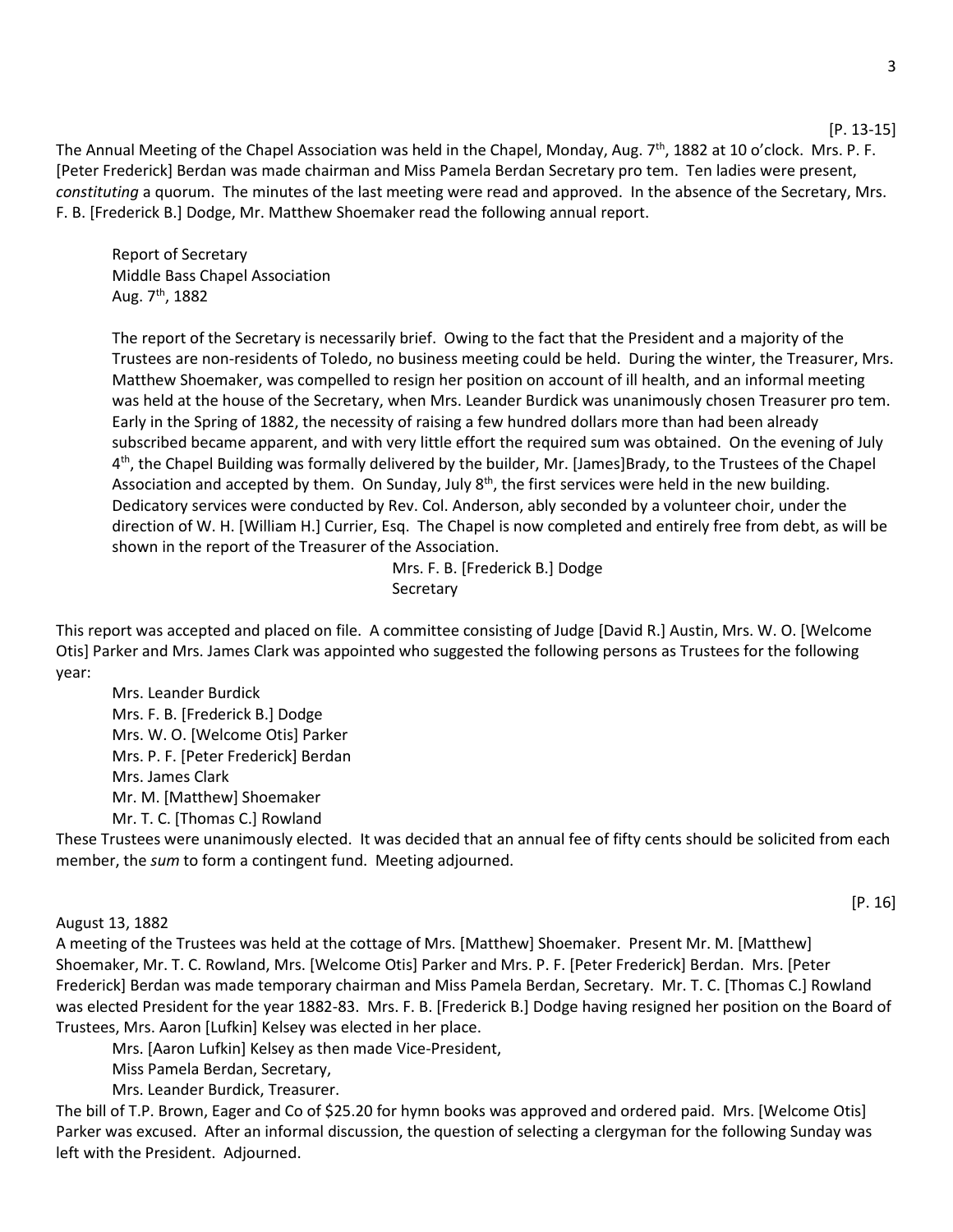[P. 17]

[P. 18]

[P. 18]

[P. 19-24]

[P. 18]

First Sunday School in the Chapel held July 30<sup>th</sup>, 1882. Mr. T. C. [Thomas C.] Rowland Superintendent. Aug. 20<sup>th</sup>. Rev. Col. [Edward] Anderson preached both morning and evening.

Aug. 18th. Rev. Col. [Edward] Anderson delivered a lecture in the Chapel, topic "Bent" the proceeds for the benefit of the Chapel.

Sept.[no date specified]. Mr. Williams, of Columbus, Ohio preached in the morning. Last Sunday School for the year.

#### 1883

July 8. First Sunday School. Mr. W.W. [William W.] Griffith presiding.

July 11th. An informal meeting was held in the Club House parlor. Present Mrs. [Aaron Lufkin] Kelsey, Mrs. [Welcome Otis] Parker, Mrs. [Peter Frederick] Berdan and Mrs. [Leander] Burdick of the Trustees and number of other ladies interested. Mrs. [Leander] Burdick reported \$57.50 in bank. It was resolved to construct a walk from the Chapel steps across the street, also to proceed to solicit subscriptions sufficient with the fund on hand to pay for carpeting the Chapel floor. The annual fee of fifty cents was also to be solicited from the members, for the purpose of defraying the expenses of the ministers invited to fill the pulpit during the summer.

July 22. Dr. [Albert G.] Byers, Secretary of the Ohio State Charities, addressed an audience at five o'clock in the afternoon.

Aug.  $6<sup>th</sup>$ .

The Annual Meeting of the Chapel Association was held in the Chapel at ten o-clock. All present Mr. T. C. [Thomas C.] Rowland, Mrs. James Clark, Mrs. W.O. [Welcome Otis] Parker, Mrs. Jas. [James Scott] Rodgers, Mrs. P. [Peter Frederick] Berdan, Mrs. *[Alexander W.?]* Scott, Mrs. [Thomas C.] Rowland, Mrs. [Daniel Horn] Mears, Miss Mears and Miss [Pamela] Berdan, The President in the chair. After the meeting was called to order, the Secretary read the following report.

The report of the Secretary, though covering a year in time, is really only the record of a few months, as no business meetings were held during the winter. The Annual Meeting of last year found the Chapel opened and free of debt and since that time, service of some kind has been held nearly every Sunday during the summer. The children, until the first of September called them to their homes, gathered there for their Sunday School, under the leadership of Mr. T. C. [Thomas C.] Rowland, and the first of July found them again assembled. Mr. W. W. [Wilson W.] Griffith acting as presiding officer for a few Sundays, during the absence of the Superintendent. This service, though designed for children and therefore simple in the character, has often attracted those of a more advanced age, whose presence and the help of whose voices in the singing has always been welcome. Less success has crowned the efforts of those who have endeavored to fill our pulpit, owing partly to the fact that last year, the freeing of the Chapel from debt exhausted the treasury which was not replenished this year, in time to complete the necessary arrangements. It may not be amiss to state here, that the fee of fifty cents, which has been solicited each year from members of the Club, is devoted to this purpose. The pulpit, however, has not been entirely vacant. On the twentieth of last August, Rev. Col. [Edward] Anderson of the Westminster Presbyterian Church of Toledo delivered an eloquent discourse both morning and evening and the Friday previous, delighted an audience in the Chapel by his lecture entitled "Bent," the proceeds of which were for the benefit of the ministers' fund. In September, the evangelist, Mr. Williams of Columbus, while visiting friends here, kindly consented to hold service on Sunday and two weeks ago, Dr. Byers, Secretary of the Ohio State Board of Charities, gave in the afternoon in his own inimitable manner, what he denominated a talk. In connection with our Chapel and as an outgrowth of it, we count the pleasant custom, originating with this year, of assembling Sunday evening in the Club House parlor where old and young, led by the trained voices always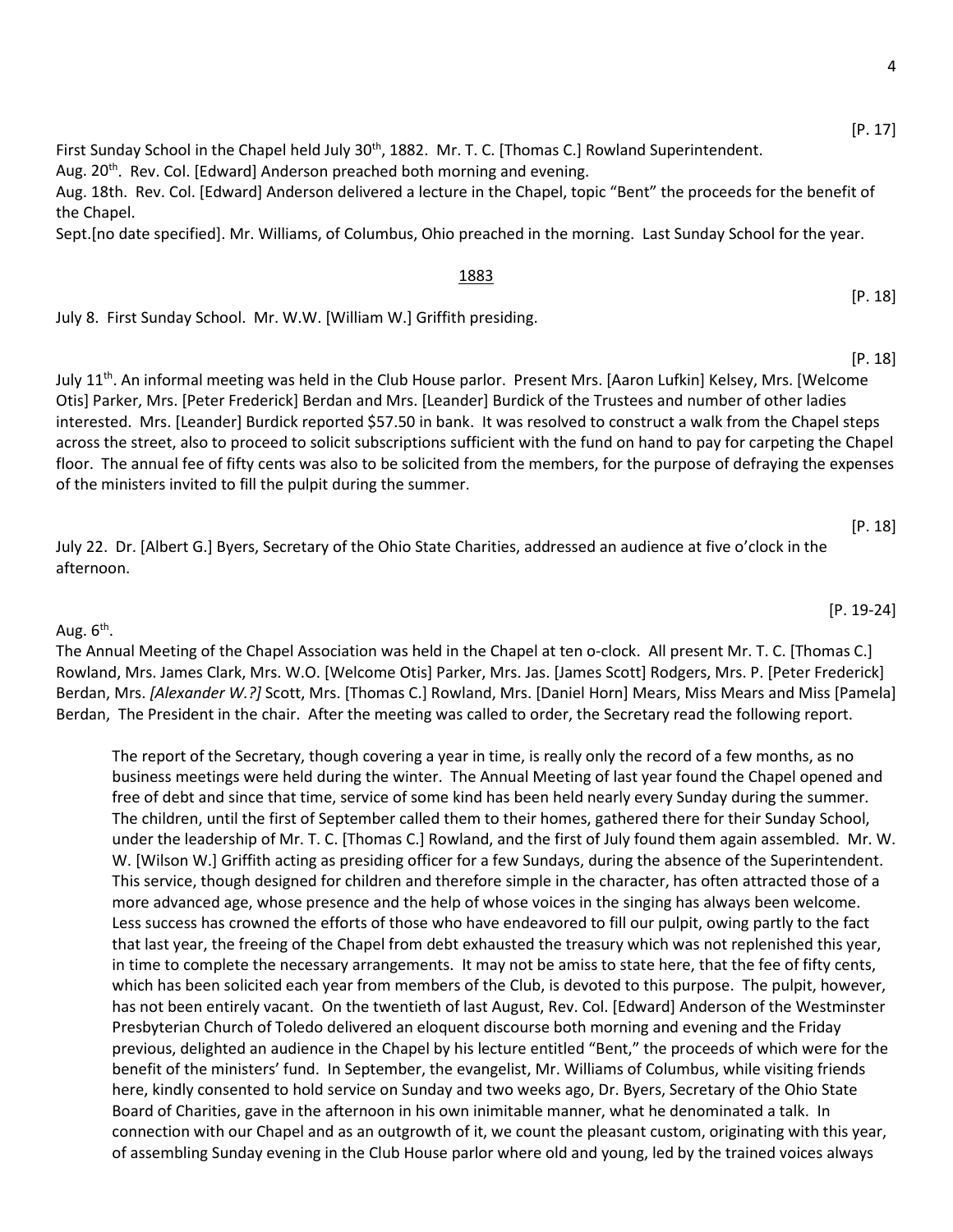found among the guests, join in singing hymns of praise to the common Father of us all. It has been found necessary during the year, to hold but few business meetings. On July 11<sup>th</sup>, an informal meeting was held in the Club House parlor, at which a number of ladies were present. After some discussion, it was deemed advisable to make an effort to cover the unsightly floor of the Chapel with a carpet and subscriptions to that end have since been solicited. The result you see today and we hope that the added comfort and beauty thus given to our little place of worship will be a reward to the generous friends who so freely gave us their aid. We also wish to return thanks to Mrs. C. R. [Charles R.] Messenger, who kindly donated a large bible for the desk and above all, to Mr. W. H. [William H.] Currier who each year, has most generously given us the use of a fine piano. Though little has been accomplished the past year, yet a beginning has been made and we think it cannot be said now, as truly as it was a few years ago that at Middle Bass there were seven days in the week, but no Sabbath among them.

> Respectfully submitted, Pamela Berdan **Secretary**

On motion, this report was accepted. In the absence of Mrs. [Leander] Burdick, no Treasurer's report was read. The election of officers was next in order, and by vote, the old board of trustees viz:

Mrs. Leander Burdick Mrs. Aaron [Lufkin] Kelsey Mrs. W. O. [Welcome Otis] Parker Mrs. P. F. [Peter Frederick] Berdan Mrs. James Clark Mr. M. [Matthew] Shoemaker Mr. T. C. [Thomas C.] Rowland were unanimously reelected.

It was further stated that the annual fee of fifty cents had been paid by few of the members and the motion was put and carried that the Secretary should prepare a notice to be hung in the Club House asking members to pay this fee. Mrs. [D. H.] Mears spoke of the condition of the ground around the Chapel and asked permission to engage a band of boys, whose duty it should be to keep the place in order, which was granted. Meeting adjourned.

Treasurer's Report 1883

| Receipts                      |          |
|-------------------------------|----------|
| Cash on hand from last report | \$1.13   |
| Subscriptions                 | \$184.45 |
| Collected 1882 Chapel fund    | \$31.50  |
| Collected 1883 Chapel fund    | \$12.00  |
|                               | \$229.08 |
| Expenditures                  |          |
| Gas (i.e., electric)          | \$11.62  |
| Hymn books                    | \$25.20  |
| Paid ministers                | \$29.50  |
| Hauling chairs                | \$2.00   |
| Recording deed                | \$1.16   |
| Cash on hand                  | \$159.60 |
|                               | \$229.08 |

Mrs. Leander Burdick Treasurer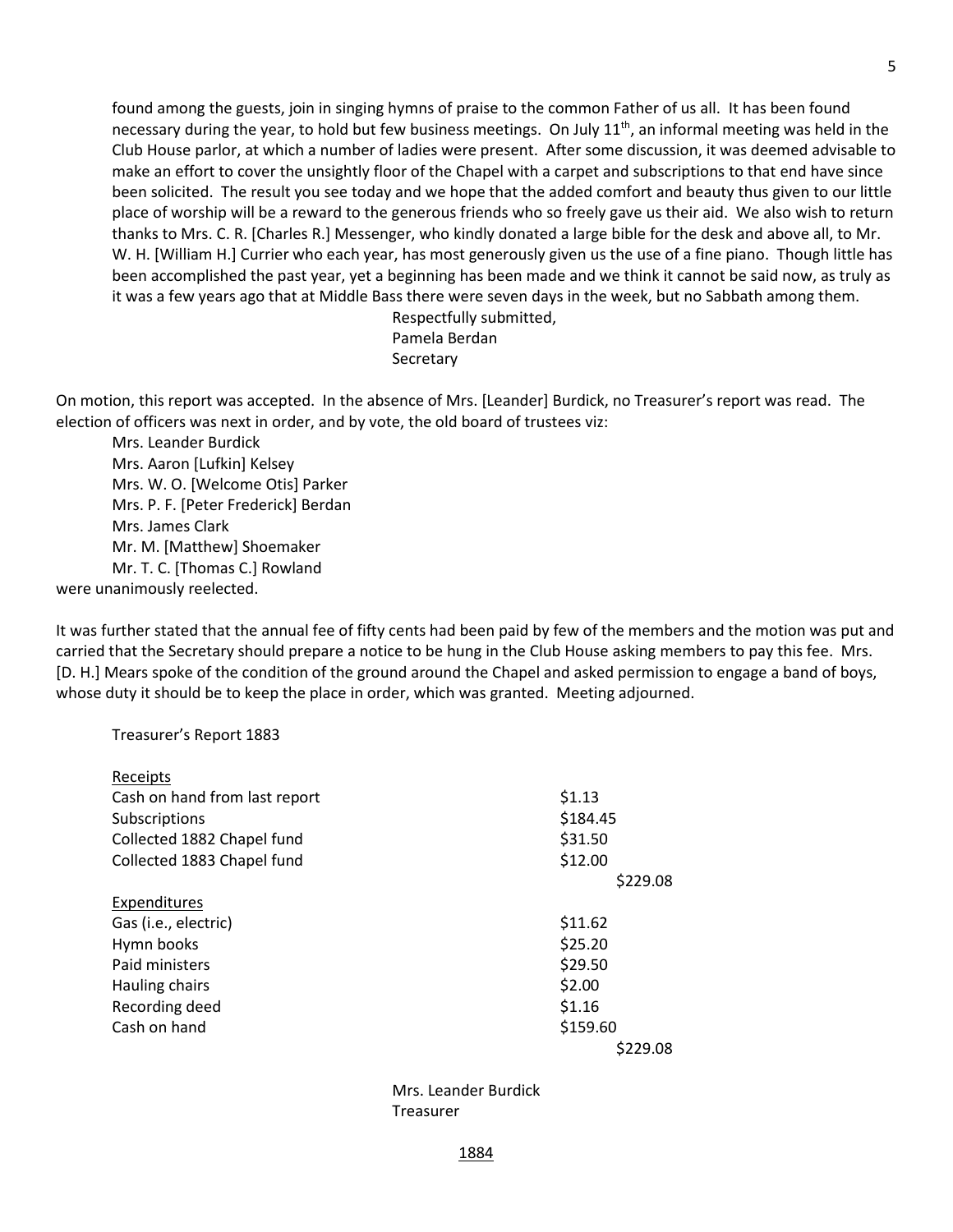### April 19th, 1884

A meeting of the Board of Trustees was held in Toledo at the residence of P. F. [Peter Frederick] Berdan. Present, Mr. [Thomas C.] Rowland, Mr. [Matthew] Shoemaker, Mrs. [Leander] Burdick, Mrs. [Welcome Otis] Parker and Mrs. [Peter Frederick] Berdan. The President, Mr. [Thomas C.] Rowland, took the chair. The question of supplying the pulpit of the Chapel was discussed and a motion was made that the committee of last year, Mrs. [Edward C.] Bodman and Mrs. [William H.] Currier, be reappointed for this year, with authority to invite a clergyman to officiate during each Sunday of July and August, paying for such services, \$10 a Sunday. Carried. A motion to appoint a committee to investigate the condition of the Chapel, and if necessary, to take the necessary steps to give the building a coat of paint, or attend to any other repairs, was seconded and carried and Mrs. M. [Matthew] Shoemaker and Mrs. P. F. [Peter Frederick] Berdan were made such a committee. The Secretary was authorized to procure fifty lesson papers for the use of the Sunday School. Meeting adjourned.

### July 6<sup>th</sup>. First Sunday School.

July 13th. Rev. Mr. Edward Robert Atwill, of Trinity Episcopal Church, Toledo conducted morning service.

- July 20<sup>th</sup>. Rev. Mr. Woods, of the First Baptist Church preached in the morning.
- July 27th. Rev. Dr. William W. Williams, of the First Congregational Church preached.
- Aug.  $3<sup>rd</sup>$ . Service by the Rev. Mr. Thomas B. Knowles, of the Christian Church, Toledo.
- Aug. 10th. *Mr. T. B. Wilduth*, of the Methodist denomination, from Norwalk.
- Aug. 17<sup>th</sup>. Rev. Mr. Anson Smyth, of the North Presbyterian Church from Cleveland.
- Aug. 24<sup>th</sup>. Rev. Mr. Josiah H. Jenkins, of the Third Congregational Church of Toledo.
- Aug. 31<sup>st</sup>. Rev. Dr. William W. Boyd, of the Second Baptist Church, St Louis. Last Sunday School.

### Annual Meeting Aug. 4<sup>th</sup>, 1884

The Annual Meeting of the Chapel Association was held in the Chapel, at ten o-clock A.M. Present, Mr. [Thomas C.] Rowland, Mrs*. [James Scott or Oliver?]* Rodgers, Mrs. [Welcome Otis] Parker, Mrs. [John Randolph] Coffroth, *Mrs. Gardiner*, Mrs. [John D.] Martin, Mrs. [Aaron Lufkin] Kelsey, Mrs. [Samuel W.] Nettleton, Mrs. James Clark and the Secretary. The President, Mr. [Thomas C.] Rowland took the chair and called the meeting to order. The minutes of the last meeting were read and approved. The Treasurer, Mrs. [Leander] Burdick, being absent, her report was read by the President as follows:

| Receipts                              |          |
|---------------------------------------|----------|
| Balance on hand                       | \$156.60 |
| Cash received 1883                    | \$32.07  |
| Total for 1883                        | \$188.67 |
| Subscriptions for pianos              | \$25.10  |
| <b>Subscriptions for Chapel</b>       | \$34.50  |
|                                       | \$248.17 |
| <b>Disbursements</b>                  |          |
| F. Eaton Co. for carpet               | \$106.50 |
| T. J. Brown, Eager & Co for wallpaper | \$65.00  |
|                                       | \$107.15 |
| Amount brought forward                | \$107.15 |
| Brady, building walk                  | \$5.55   |
| Rehberg, freight & cartage            | \$2.35   |
| Cleaning chapel                       | \$1.50   |
| Brady for lattice etc                 | \$12.84  |
| Services of clergymen                 | \$50.00  |
| Whitney & Currier for piano           | \$25.00  |
|                                       |          |

[P. 26-27]

[P. 28-30]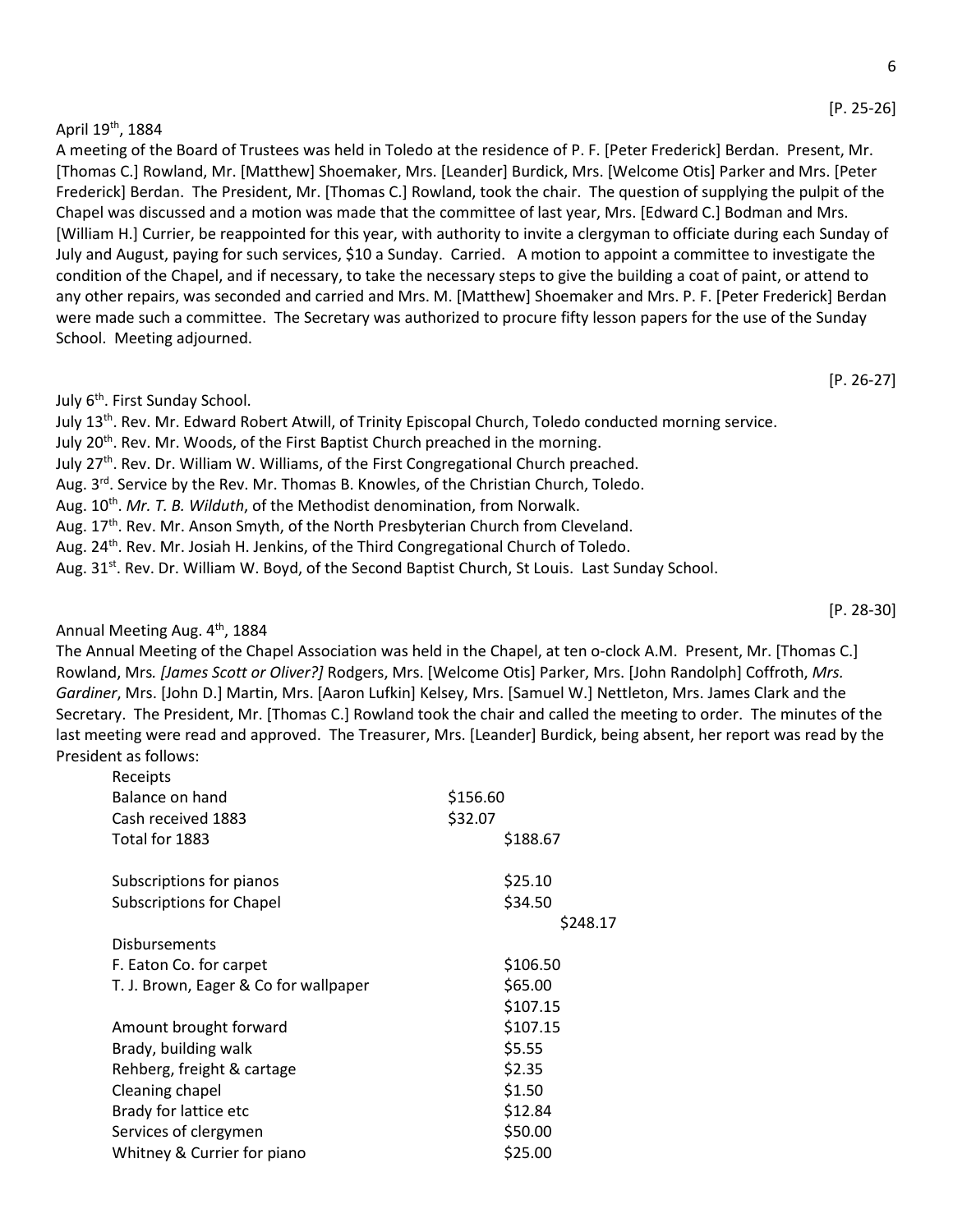| Allen & Parkhurts, painting | \$5.00   |
|-----------------------------|----------|
| Cash on hand                | \$38.78  |
|                             | \$248.17 |

The report was accepted and placed on file. The election of the Board of Trustees was next in order. Mr. [Thomas C.] Rowland having declined to serve another year, Mr. E. C. [Edward C.] Bodman was put in his place and with this exception the old board were re-elected, viz:

Mrs. Leander Burdick Mrs. Aaron [Lufkin] Kelsey Mrs. W O. [Welcome Otis] Parker Mrs. P. F. [Peter Frederick] Berdan Mrs. James Clark Mr. M. [Matthew] Shoemaker Mr. E. C. [Edward C.] Bodman

Mr. [Edward C.] Bodman was then chosen President for the following year. Mrs. Leander Burdick having sent in her resignation as Treasurer, Mrs. James [Scott] Rodgers was nominated and elected in her place. Meeting adjourned.

### 1885

July 5<sup>th</sup>. Preaching by Rev. Mr. Thaddeus L. Wiltsee of St. Paul's Methodist Episcopal Church, Toledo. First Sunday School.

July 19th. Preaching by Rev. Dr. William W. Williams of the First Congregational Church, Toledo.

July 26th. Preaching by Rev. Mr. Frederick Beal DuVal, of Westminster Presbyterian Church, Toledo.

Aug. 2<sup>nd</sup>. Preaching by Rev. Mr. Joseph W. Torrence, of the Third Presbyterian Church, Toledo.

Aug. 9. Preaching by Rev. Mr. Andrew J. Fish of the Methodist Episcopal Church, Findlay, Ohio.

Aug. 16th. Preaching by *Gen. Slesin* of Toledo.

Aug. 23<sup>rd</sup>. Preaching by Rev. Dr. William W. Boyd, of the Second Baptist Church of St. Louis.

Aug. 30<sup>th</sup>. Preaching by Rev. Dr. William W. Boyd of the Second Baptist Church of St. Louis. Last Sunday School.

Aug. 15<sup>th</sup>. Concert given for the benefit of the Chapel by Mrs. Ford, Mrs. Keith, Miss Otis, Miss Keith, Mr. Avery and the orchestra.

Annual Meeting, Aug. 3rd

The Annual Meeting of the Chapel Association was held in the Chapel, August  $3^{rd}$ , at 10 A.M. Present, Mr. [Matthew] Shoemaker, Mrs. [Aaron Lufkin] Kelsey, Mrs. [James Scott] Rodgers, Mrs. [John D.] Martin, Mrs. James Clark, Mrs. [John Randolph] Coffroth, Mrs.[Francis Pilgrim] Isherwood, Mrs. [Thomas C.] Rowland, Mrs. [Julius] Chesebrough and Secretary, Mr. [Matthew] Shoemaker in the chair. The minutes of the last meeting were read and approved. The election of the Board of Trustees being in order, Mrs. [Thomas C.] Rowland was nominated in place of Mrs. W. O. [Welcome Otis] Parker resigned. The following ticket was then elected:

Mrs. Aaron [Lufkin] Kelsey Mrs. James Clark Mrs. P. F. [Peter Frederick] Berdan Mrs. Leander Burdick Mrs. T. C. [Thomas C.] Rowland Mr. M. [Matthew] Shoemaker Mr. E. C. [Edward C.]Bodman

The Treasurer, Mrs. James [Scott] Rodgers read the annual report as follows:

Receipts:

Aug. 9 Checks from Mrs. [Leander] Burdick on Northern National Bank \$98.70 Cash from Mrs. [Leander] Burdick  $\sim$  \$1.68 [P. 31-32]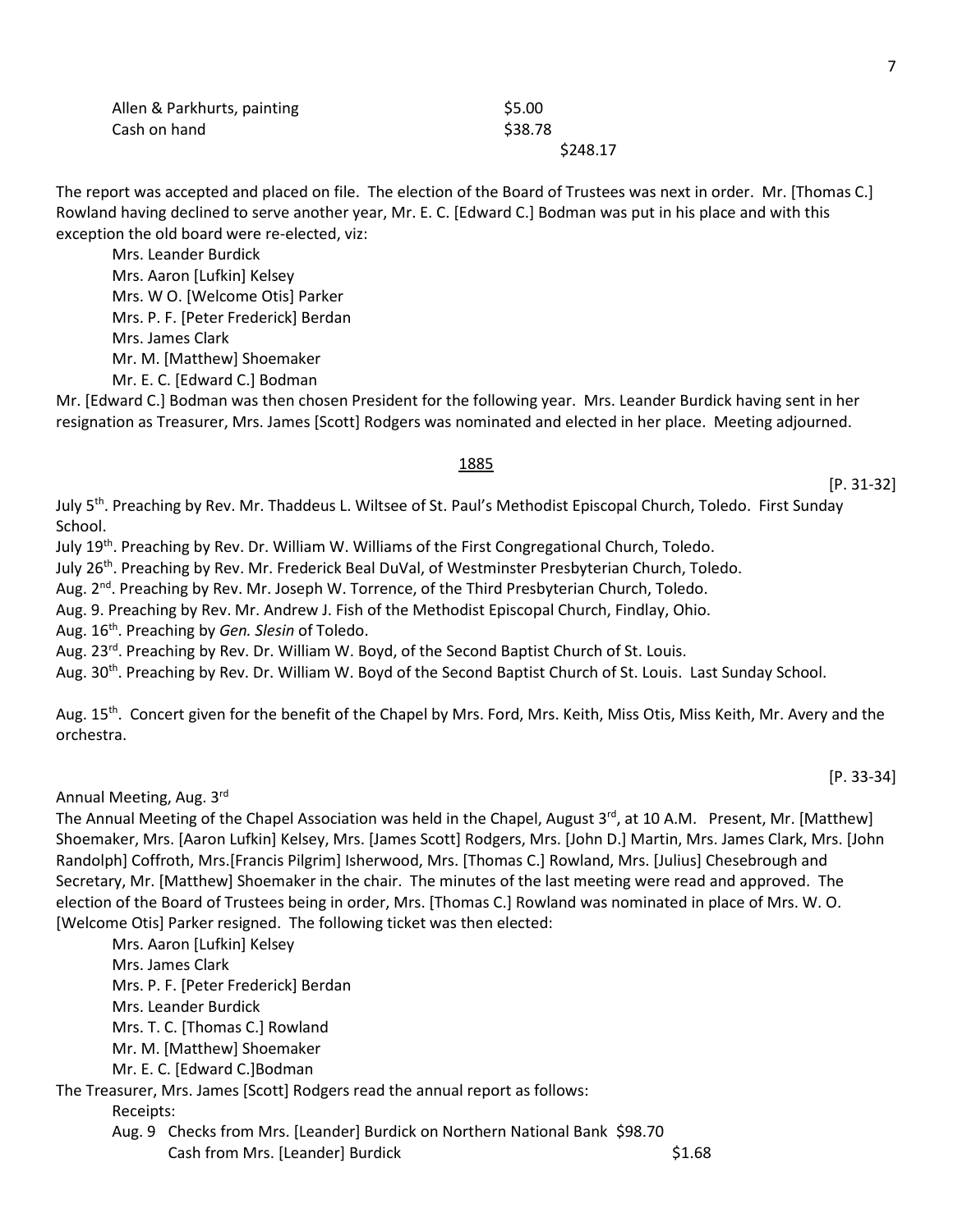|           | 50 c subscriptions 1884                      | \$9.60  |          |
|-----------|----------------------------------------------|---------|----------|
|           | 50 c subscriptions 1885                      | \$21.00 |          |
|           |                                              |         | \$130.38 |
| Expenses: |                                              |         |          |
|           | Aug. 9 Tuning piano at chapel                | \$6.50  |          |
|           | Aug. 9 Paid Rev. Mr. Knowles                 | \$10.00 |          |
|           | Aug. 10 Paid Rev. Mr. Hilduth                | \$10.00 |          |
|           | Aug. 14 Paid Rev. Mr. Smythe                 | \$10.00 |          |
|           | Aug. 24 Paid Rev. Mr. Jenkins                | \$10.00 |          |
| Oct.      | Paid Mr. [William H.] Currier removing piano | \$5.00  |          |
|           | May 15 Insurance                             | \$18.75 |          |
|           | July 5 Paid Rev. Mr. Wiltsie                 | \$10.00 |          |
|           | July 19 Paid Rev. Dr. Williams               | \$10.00 |          |
|           | July 26 Paid Rev. Mr. DuVal                  | \$10.00 |          |
|           | Aug. 2 Paid Rev. Mr. Torrence                | \$10.00 |          |
|           | Aug. 4 Cash on hand                          | \$20.13 |          |
|           |                                              |         | \$130.38 |

This report was accepted and placed on file. There being no other business, the meeting adjourned.

A meeting of the Board of Trustees was held at the cottage of P. F. [Peter Frederick] Berdan, Aug. 12<sup>th</sup>. Present, Mrs. [Aaron Lufkin] Kelsey, Mrs. [Thomas C.] Rowland, Mrs. [James] Clark, Mrs. [Peter Frederick] Berdan and the Secretary. In the absence of the President, Mrs. Kelsey took the chair. The first business was the election of officers for the ensuing year.

Mr. [Matthew] Shoemaker was made President,

Mrs. [Aaron Lufkin] Kelsey, Vice President,

Mrs. [Julius] Chesebrough, Treasurer,

Miss [Pamela] Berdan, Secretary.

An informal discussion was held as to the raising of funds, it was decided to give a concert in the Chapel, Saturday evening August 15<sup>th</sup>. Meeting Adjourned.

A meeting of the Trustees was held at the Chapel, Aug. 31<sup>st</sup>. Present, Mr. [Matthew] Shoemaker, Mrs. [James] Clark, Mrs. [Thomas C.] Rowland, Mrs.[Peter Frederick] Berdan and the Secretary. It was decided to give the Chapel one coat of paint this fall and Mr. [Matthew] Shoemaker was appointed to make terms with a painter for the work. The necessity of preparing the ground for grass seed in front of the Chapel was also spoken of. Meeting Adjourned.

### 1886

July 5<sup>th</sup>. Meeting held at the Chapel. Present Mr. [Matthew] Shoemaker, Mrs. [Julius] Chesebrough, Mrs. [Aaron Lufkin] Kelsey, Mrs. [Francis Pilgrim] Isherwood, Mrs.[Thomas C.] Rowland, Mrs. [Peter Frederick] Berdan, Mrs. *[Alexander W.?]* Scott and Mrs. *[Charles Augustus or F.J?]* King. Mr. [Matthew] Shoemaker opened the meeting, then asked to be excused. Mrs. [Aaron Lufkin] Kelsey took the chair. The list of clergymen was made out for the months of July and August, and the Secretary was authorized to write the invitations. It was resolved to buy a piano, if possible, and inquiries as to the necessary expenses were to be made. Meeting adjourned.

Treasurer reported Receipts 118.19, Expenditures 75.89, Balance \$42.30.

[P. 37]

[P. 38]

[P. 35-36]

[P. 35]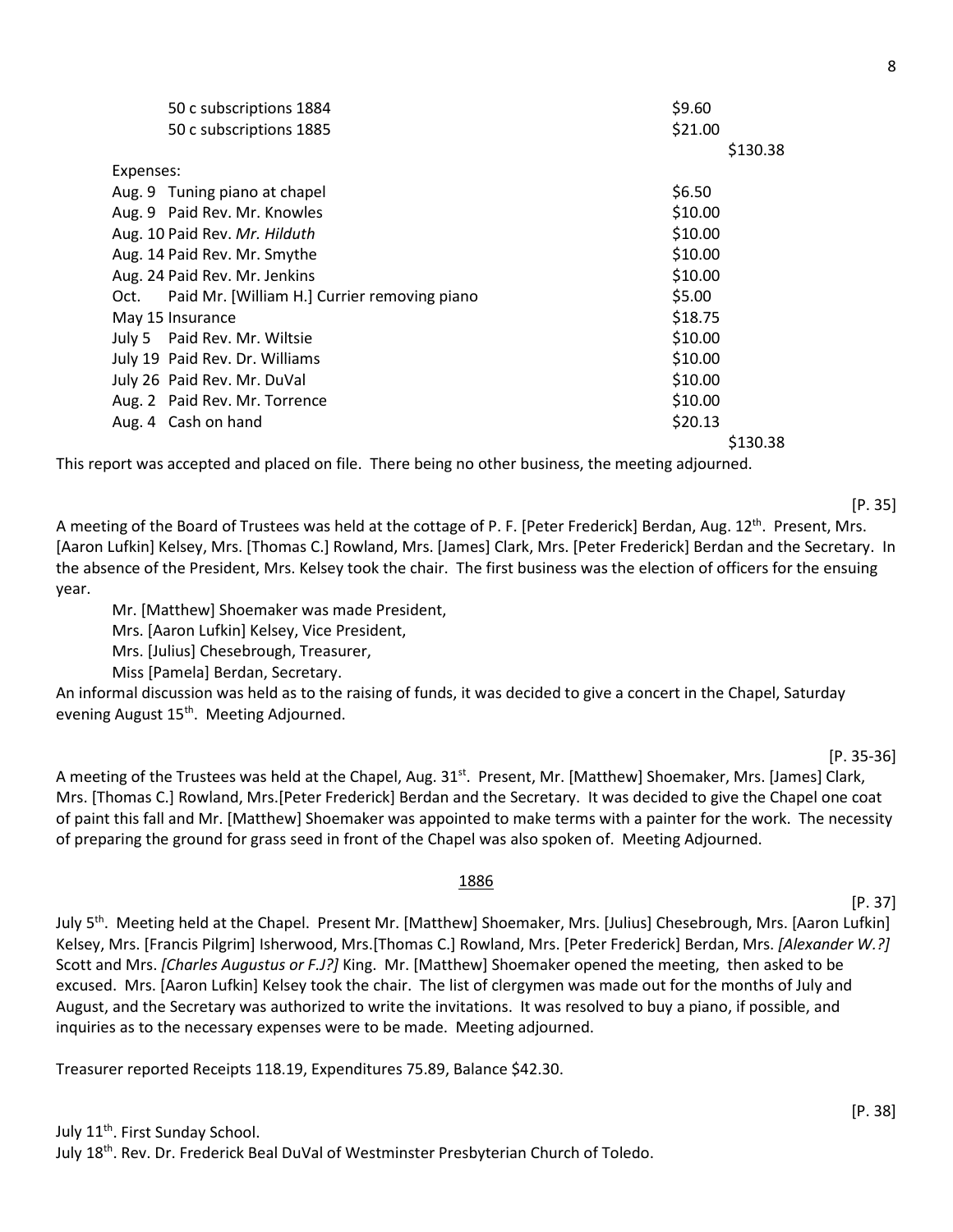July 25th. Rev. Dr. William W. Williams of the First Congressional Church of Toledo. Aug. 1<sup>st</sup>. Rev. F. J. Sauber of the Dutch Reformed Church, of York, Virginia.

Annual Meeting Aug. 2nd

Held at the Chapel. Present Mr. [Matthew] Shoemaker, Mr. [William K.] Currier, Mrs. [John Randolph] Coffroth, Mrs. [John D.] Martin, Mrs. [Thomas C.] Rowland, Mrs. [Aaron Lufkin] Kelsey, Mrs. *[James Scott or Oliver?]* Rodgers, Mrs. [Julius] Chesbrough, Mrs. [Francis Pilgrim] Isherwood and Mrs. *[Alexander W.?]* Scott, Mr. [Matthew] Shoemaker in chair. Minutes of last meeting read and approved. Treasurer's report read. Reported some trouble in balancing the books, on motion, Mr. [Matthew] Shoemaker was appointed to examine the accounts and assist the Treasurer putting them in proper shape. The election of Trustees being then in order, Mrs. [John D.] Martin took the chair and Miss [Pamela] Berdan was made Secretary position. A motion to suspend the rules and to elect Trustees visa voice was put and carried. The following were then elected:

Mrs. Aaron Kelsey Mrs. P. F. [Peter Frederick] Berdan Mrs. T. C. [Thomas C.] Rowland Mrs. Leander Burdick Mrs. A. W. [Alexander W.] Scott Mrs. [Francis Pilgrim] Isherwood Mr. T. C. [Thomas C.] Rowland

Meeting adjourned.

[P. 40-41]

Aug. 2. A meeting of the Trustees in the Chapel followed the annual election and the following officers were chosen: President, Mrs. T. C. [Thomas C.] Rowland Vice President, Mrs. Aaron [Lufkin] Kelsey Secretary, Miss Pamela Berdan Treasurer, Mrs. A. W. [Alexander W.] Scott

Meeting Adjourned.

| Treasurer's Report          |          |
|-----------------------------|----------|
| 1886                        |          |
| Cash on hand                | \$13.13  |
| Cash from flag              | \$8.00   |
| Cash from concert           | \$82.50  |
| 50c. memberships            | \$55.25  |
| Sunday school papers        | \$1.00   |
| Cash from Mrs. Chesbrough   | \$2.37   |
| Interest                    | \$0.89   |
|                             | \$163.14 |
| <b>Expenditures</b>         |          |
| Service of clergymen        | \$60.00  |
| Painting the chapel         | \$29.58  |
| Board of painter            | \$3.75   |
| Telegraphic dispatches      | \$0.75   |
| Freight and tuning of piano | \$8.75   |
| Sunday school papers        | \$1.00   |
| Cash from Mrs. Chesbrough   | \$2.37   |
| Cash on hand                | \$56.94  |
|                             | \$163.14 |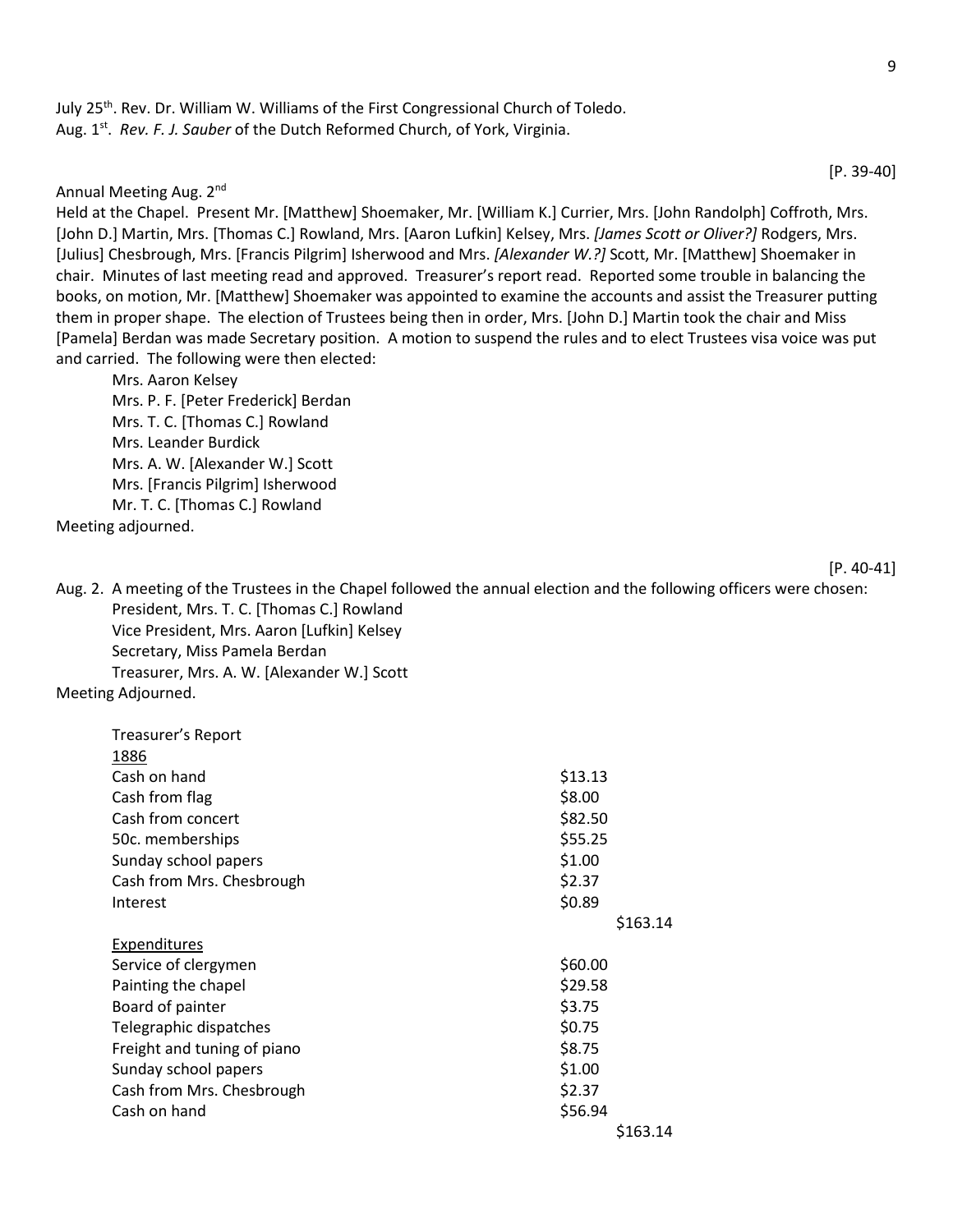[P. 41-42]

Aug. 6<sup>th</sup>. A meeting of Trustees was held at Mrs. [Alexander W.] Scott's cottage. Present Mrs. [Alexander W.] Scott, Mrs. [Thomas C.] Rowland, Mrs. [Aaron Lufkin] Kelsey and Mrs. [Peter Frederick] Berdan. The President in the chair. Mrs. [Peter Frederick] Berdan was appointed to find a boy to clean the Chapel for twenty-five cents a week. Mrs. [Alexander W.] Scott was to see to [that] the Chapel was opened on Sunday morning, also to take a general oversight of the music for church services. Mrs. [Thomas C.] Rowland to provide drinking water each Sunday. Mrs. [Aaron Lufkin] Kelsey to arrange the flowers. Mrs. [Francis Pilgrim] Isherwood came in. Details of the concert were then arranged. The Secretary was authorized to send complimentary tickets to several parties. Mrs. [Francis Pilgrim] Isherwood to take charge of the sale of tickets Saturday evening. The Treasurer reported collections made and asked for help in making them. Meeting adjourned.

[P. 43]

Concert at Rehberg's Hall, August 7th. Mrs. Ford, Mrs. Keith, *Miss ?iance*, *Miss Feideloly*, Miss Potter, Miss Fuller, Mr. Fred Sholes, Mr. Gates, Mr. Keese, participants.

Aug. 8th. *Rev. J. M. Hall* of the Presbyterian Church of Lima, Ohio.

Aug. 15<sup>th</sup>. Rev. Mr. Kilwig of the English Lutheran Church of Akron, Ohio.

Aug. 16<sup>th</sup>. Lecture in the Chapel by Dr. Kilwig on the King's English.

Aug. 22<sup>nd</sup>. Dr. Cyrus S. Bates of St. Paul's Episcopal Church, Cleveland.

Aug. 29<sup>th</sup>. Last Sunday School.

### 1887

[P. 45]

A meeting of the Trustees was held at the residence of Mr. T. C. [Thomas C.] Rowland in Toledo, June 16<sup>th</sup>. Present, Mrs. [Thomas C.] Rowland, Mrs. [Aaron Lufkin] Kelsey, Mrs. [Peter Frederick] Berdan, Mrs. [Francis Pilgrim] Isherwood, the President in the chair. Minutes of the last meeting read and approved. Mrs. [Peter Frederick] Berdan was to find someone to clean the Chapel each week of the summer. Mrs. *[Alexander W.?]* Scott and Mrs. [Francis Pilgrim] Isherwood to arrange for the renting of the pianos, one for the Club House parlor, the other for the Chapel. The subject of additional ventilation for the Chapel, by means of a window or windows in the rear wall was discussed but no conclusion was reached. Meeting adjourned.

[P. 46-47]

July 2<sup>nd</sup>. Rev. Dr. James Alexander Porter McGaw of the First Presbyterian Church of Toledo. First Sunday School. July 10<sup>th</sup>. Rev. Alva S. Hobart, of the First Baptist Church, Toledo.

July 24th. Rev. Dr. William Budd Bodine, President of Kenyon College, Gambier, Ohio.

July 31<sup>st</sup>. Rev. Dr. Edward Robert Atwill, of Trinity Episcopal Church, Toledo.

Aug  $7<sup>th</sup>$ . Rev. Dr. William W. Williams, of the First Congregational Church of Toledo.

Aug. 12th. Concert in Rehberg's Hall for the benefit of the Chapel by Mrs. Ford, Mrs. Keith, *Mr. Chaspontier?,* Mr. Lanman, Dr. and Mrs. Baker and Miss Sawyer.

Aug. 21<sup>st</sup>. Rev. Dr. Cyrus S. Bates, of St. Paul's Episcopal Church, Cleveland, Ohio preached in the Club House parlor, the Chapel being closed for repairs.

July 11th. A meeting of the Directors was held at the Chapel. Present, Mrs. [Thomas C.] Rowland, Mrs. *[Alexander W.?]* Scott, Mrs. [Francis Pilgrim] Isherwood, Mrs. [Peter Frederick] Berdan, the President in the chair. The question was raised as to the possibility of improving the rear wall of the Chapel, and securing additional ventilation. The motion was put and carried that the builder, Mr. [James] Brady be conferred with as to the method and expense of such improvement. Meeting adjourned.

July 27. A meeting of the Trustees was held at Mrs. *[Alexander W.?]* Scott's cottage. Present, Mrs. [Aaron Lufkin] Kelsey, Mrs. *[Alexander W.?]* Scott and Mrs. [Francis Pilgrim] Isherwood. The plans for the improvement of the Chapel were received from Mr. [E. O.] Fallis. Mr. [James] Brady estimated that the proposed improvement would cost \$215.45 without the glass for the front window. It was decided that he should immediately begin the work, upon this estimate.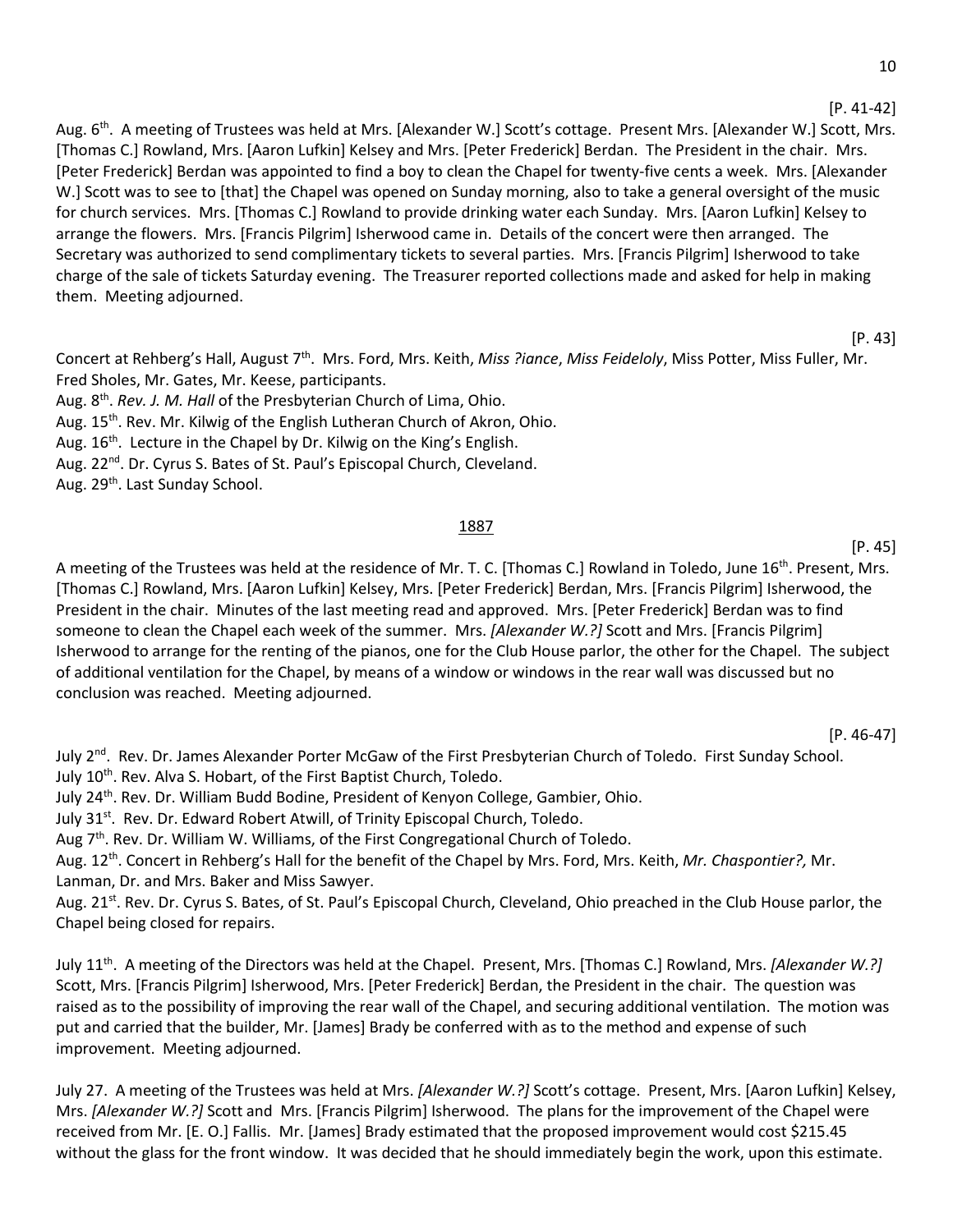[P. 49-53]

Aug. 2<sup>nd</sup> Annual meeting at the Chapel. The Vice President, Mrs. [Aaron Lufkin] Kelsey, in the chair. The meeting was called to order and the Secretary's report was read, as follows:

Another year of work for the Chapel has closed, uneventful, but, let us hope, not without its silent influence for good. Since our last Annual Meeting, there have been seven Sunday services, conducted by the clergymen of four different denominations and from different cities. There has also been Sunday school every week during July and August. To one of the clergymen, *Rev. Dr. Killwig*, of Akron, O., we are indebted for a very pleasant lecture, which filled our little room and added quite materially to our resources. We also acknowledge our indebtedness to Mrs. Keith and Mrs. Ford and the ladies and gentlemen who aided them in giving us a delightful concert, in Rehberg's Hall, on August  $7<sup>th</sup>$ . Their concert, besides being a musical treat, is our chief pecuniary resource, as shown in the Treasurer's report. With the beginning of the summer, it was decided to make the long talked of improvement on the rear wall of the Chapel. Plans for an alcove, with windows were designed by Mr. Fallis and after approval by the Trustees, were given to Mr. Brady as builder. The Trustees have taken somewhat of a burden upon themselves in so doing but it is hoped that the friends seeing the additional beauty and comfort secured, will not be slow in lending material aid. In conclusion, the Trustees cannot but feel additional cause for thinking that this building and it work, begun amid so many difficulties, is endearing itself more each year to the members of the Club.

> Respectfully submitted Pamela Berdan, Secretary

This report was accepted, and the Treasurer's report then called for.

| Treasurer's Report                             |          |
|------------------------------------------------|----------|
| 1877                                           |          |
| Receipts                                       |          |
| 1886                                           |          |
| Aug. 2 <sup>nd</sup> Amount forwarded          | \$56.94  |
| Aug. 7 Proceeds of concert                     | \$105.75 |
| Aug. 16 Proceeds of lecture                    | \$23.75  |
| Sept. 10 <sup>th</sup> Membership fees to date | \$23.00  |
|                                                | \$209.44 |
| 1886                                           |          |
| Aug. 7 To Boy for Sweeping                     | \$0.25   |
| Aug. 9 To Rev. Mr. Hall                        | \$10.00  |
| Aug. 10 To Mr. Rehberg                         | \$1.50   |
| Aug. 10. To Expenses of Musicians              | \$6.25   |
| Aug. 16 To Rev Dr. Killwig                     | \$10.00  |
| Aug. 16 To Hotel bill (Dr. Killwig)            | \$2.50   |
| Aug.21 To Rev. Dr. Bates                       | \$10.00  |
| Sept. 10 Cash on hand                          | \$168.94 |
|                                                | \$209.44 |
| 1887                                           |          |
| Apr. 25 Amount forwarded                       | \$168.94 |
| Aug. 2 Membership fees to date                 | \$56.00  |
| Pennies from infant class                      | \$0.13   |
|                                                | \$225.07 |
| 1887                                           |          |
| Apr. 25 Whitney & Currier                      | \$36.15  |
| June Freight on pianos                         | \$1.50   |
|                                                |          |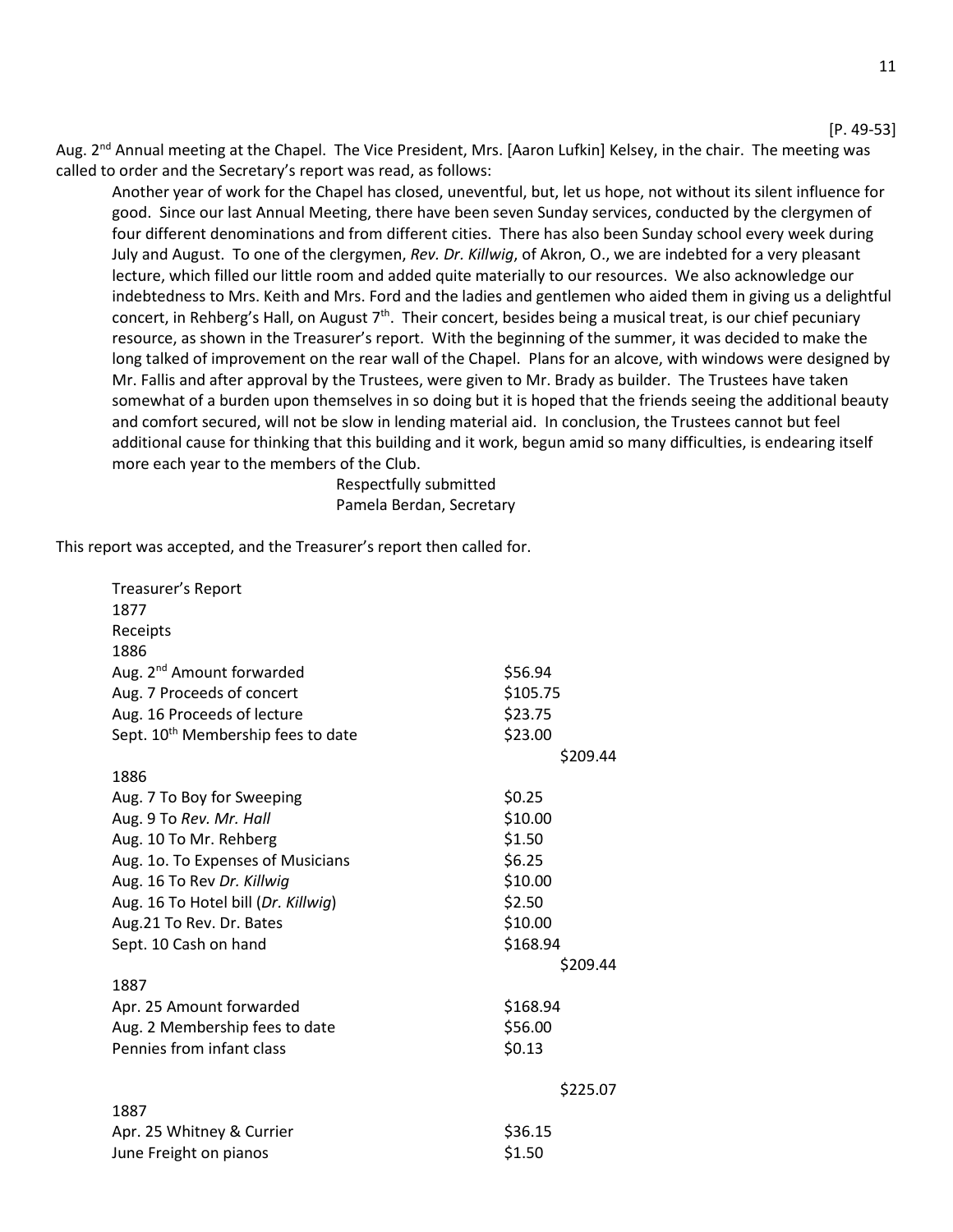| \$0.25                          |
|---------------------------------|
| \$10.00                         |
| \$10.00                         |
| \$10.00                         |
| \$10.00                         |
| \$147.17                        |
| \$225.07                        |
| Mrs. A. W. [Alexander W.] Scott |
| Treasurer                       |
|                                 |

The election of the Board of Trustees was next in order and was as follows:

Mrs. Aaron [Lufkin] Kelsey Mrs. T. C. [Thomas C.] Rowland Mrs. P. F. [Peter Frederick] Berdan Mr. F. P. [Francis Pilgrim] Isherwood Mrs. A. W. [Alexander W.] Scott Mrs. James Clark Mrs. James [Scott] Rodgers

The question of collecting membership fees was then discussed. It was resolved to appoint ten ladies, who were to divide the membership list and solicit each from twenty ladies, the Trustees to make the appointment. A motion was made and carried that a contribution box be placed in the Chapel for voluntary offerings. Meeting adjourned.

[P. 53-54]

Aug 2: A meeting of the Trustees immediately followed the Annual Meeting in the Chapel. The officers chosen for the ensuing year were:

Mrs. T. C. [Thomas C.] Rowland, President Mrs. Aaron [Lufkin] Kelsey, Vice President Mrs. A. W. [Alexander W.] Scott, Treasurer Miss Pamela Berdan, Secretary

The ten ladies to solicit membership were then appointed. Meeting adjourned.

[P. 54-55]

Sept. 20. Meeting at Mrs. A. W. [Alexander W.] Scott's Toledo. Present, Mrs. [Thomas C.] Rowland, Mrs. [Aaron Lufkin] Kelsey, Mrs. [Francis Pilgrim] Isherwood, Mrs. [Alexander W.] Scott and Mrs. *[James Scott or Oliver?]* Rodgers. The minutes of the last meeting were read. Brady's work at the Chapel was reported finished and his bill for the work was \$239.30, the extra amount over and above his contract price being for the alteration of the platform and the necessary gas fitting. The Brooks and Otis Co. of Cleveland had also finished papering, and the bill, while not yet presented, was to be about \$59. Mrs. [Alexander W.] Scott was authorized to write to the Board of Directors of the Club and ask them to pay the expense of having the pianos this year, as the one in the Club parlor had hither to been furnished by the ladies. The question of painting the Chapel was then discussed. It was decided that two coats of paint were necessary and Mrs. [Francis Pilgrim] Isherwood was to see Mr. Williams, of Port Clinton, and ascertain his price for the work. Also, to consult Mr. Otis about appropriate colors. Mrs. [Francis Pilgrim] Isherwood, Mrs. [Thomas C.] Rowland and Mrs. [Aaron Lufkin] Kelsey were to decide upon the colors. As there was not enough money in the treasury to pay for the painting, the Trustees agreed to advance the necessary sum. Meeting adjourned.

[P. 55-56]

Nov. 2. Meeting at Mrs. T. C. [Thomas C.] Rowland's. Present, Mrs. [Thomas C.] Rowland, Mrs. [Aaron Lufkin] Kelsey, Mrs. [Alexander W.] Scott and Mrs. *[James Scott or Oliver?]* Rodgers. Mr. Williamson's bill was presented.

| For painting chapel | \$65.00 |          |
|---------------------|---------|----------|
| For painting roof   | \$35.00 |          |
|                     |         | \$100.00 |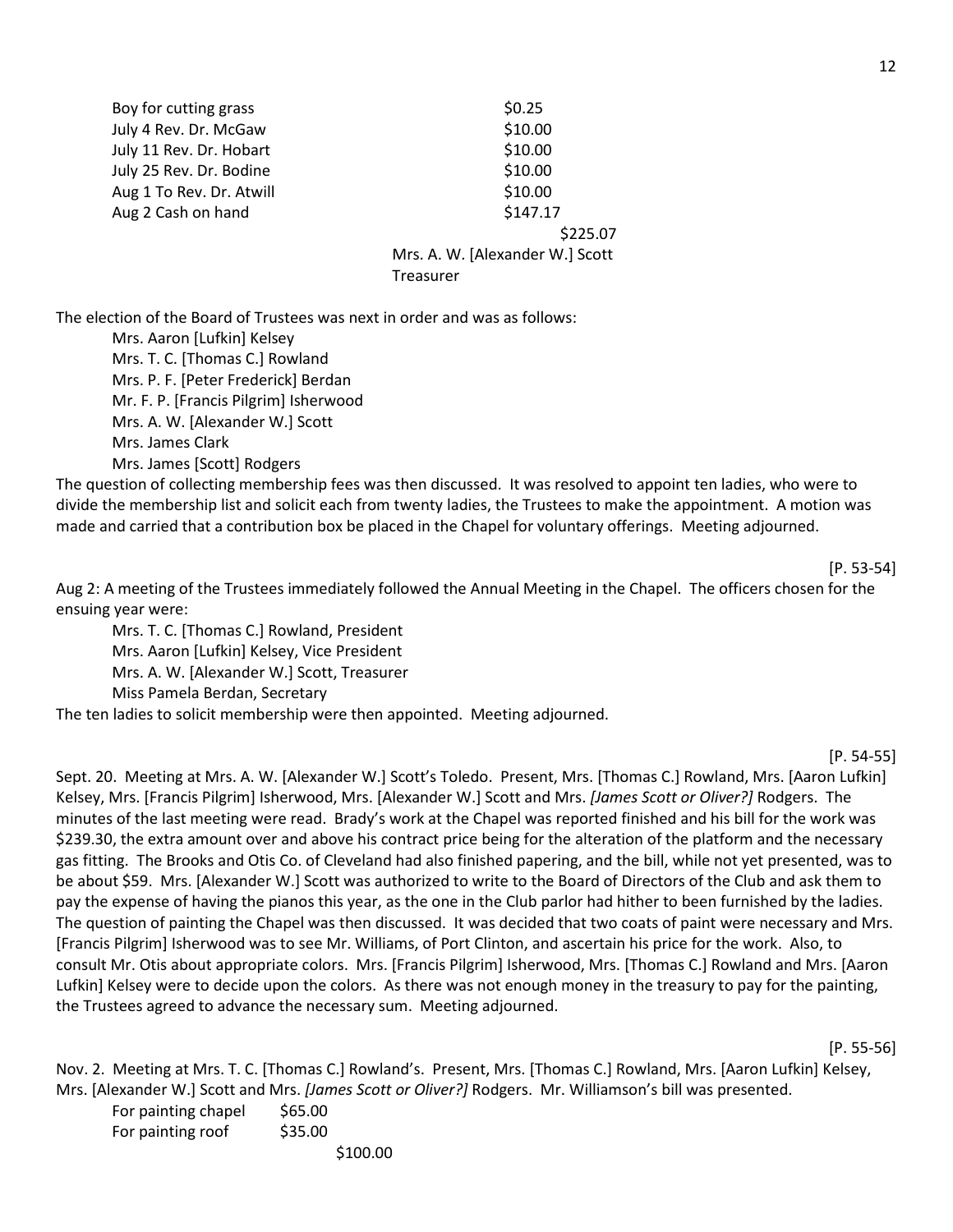Mrs. [Alexander W.] Scott reported about \$40 in the treasury. The ladies decided to each advance \$10, as previously agreed upon and the Treasurer was authorized to settle the bill. Meeting adjourned.

#### 1888

June 21. A meeting of the trustees was held at Mrs. [Thomas C.] Rowland's. Present Mrs. [Thomas C.] Rowland, Mrs. [Alexander W.] Scott and Mrs. *[James Scott or Oliver?]* Rodgers. The Treasurer reported about five dollars in the treasury. The Chapel had been re-insured at a cost of \$18. Governor [Charles] Foster had agreed to turn over to the Chapel Association the sum of \$15, being the balance left from money collected for the Rehberg portrait. The Treasurer also reported that Mr. Williamson's bill for painting had been settled. The Secretary was authorized to correspond with different clergymen, with a view of supplying the pulpit during July and August. Mrs. [Thomas C.] Rowland had spoken to Dr. DuVal and Mrs. [Alexander W.] Scott to Mr. Hunt, of the Ashland Avenue Baptist Church. The renting of a piano for the Chapel was left to Mrs. *[Alexander W. or William Henry?]* Scott, who was to arrange with Mr. [William H.] Currier. The Secretary was to prepare ten lists in alphabetic order, of the members of the Club, for the ladies to solicit one dollar from each.

Aug. 5<sup>th</sup>. Annual Meeting in the Chapel. Secretary's and Treasurer's reports read and approved. Annual memberships to date 71. Dr. [Thomas J.] Melish to give his services without charge. Board of Trustees elected:

Mrs. T. C. [Thomas C.] Rowland Mrs. Aaron [Lufkin] Kelsey Mrs. P. F. [Peter Frederick] Berdan Mrs. A. W. [Alexander W.] Scott Mrs. James Clark Mrs. F. P. [Francis Pilgrim] Isherwood Mrs. James Rodgers

Mrs. [Thomas C.] Rowland was made President, Mrs. [Aaron Lufkin] Kelsey, Vice President, Mrs. A. W. [Alexander W.] Scott, Treasurer, Miss Pamela Berdan, Secretary.

The stained glass windows were reported broken in several places. It was decided to cover them on the outside with wire netting. Mrs. Wm. [William Henry] Scott to write to Mr. [William B.] Melish of Cincinnati; a wire manufacturer. Meeting adjourned.

[P. 60-61]

Aug. 28<sup>th</sup>. Meeting at Mrs. Rowland's cottage. Present Mrs. [Thomas C.] Rowland, Mrs. [James] Clark, Mrs. [Aaron Lufkin] Kelsey, Mrs. [Peter Frederick] Berdan, Mrs. [Alexander W.] Scott and Mrs. *[James Scott or Oliver?]* Rodgers. As nothing had yet been done about the wire netting for the windows, Mrs. [Thomas C.] Rowland was to have Mr. [James] Brady take the necessary measurements and see Mr. [William B.] Melish about the screens, when in Cincinnati the following week. The chambermaids were to be paid one dollar each for sweeping the Chapel, also the same amount to Frank and John for *laying the carpet*. Mrs. [Alexander W.] Scott reported about \$150 in treasury. The piano and the servants bills yet to be paid. Mrs. [Alexander W.] Scott reported a number of crickets in the Chapel. Mrs. [Francis Pilgrim] Isherwood to put borax on the carpet to protect it.

Mrs. [Francis Pilgrim] Isherwood reported that Dr. Kemp had contributed twenty bills for the use of the Sunday School. Shelves needed for the books, also extra chairs. These were to be left until the Spring meeting. It was agreed to hold another meeting in the Fall, after the bills were all paid, to see what was best to do about repaying the loan made by the ladies. Meeting adjourned.

#### [P. 57-58]

[P. 58-59]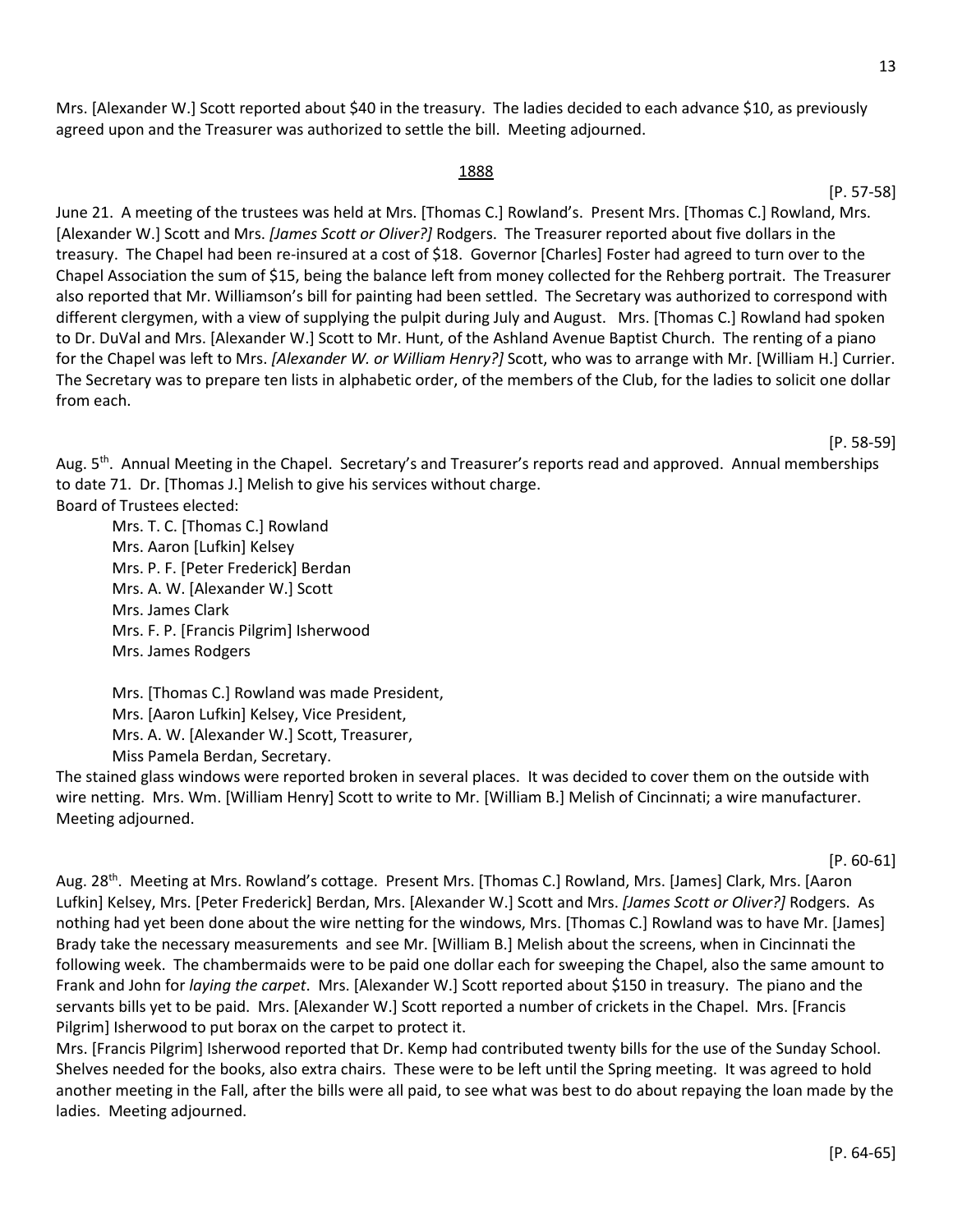July 15th. Rev. Dr. William Budd Bodine, President of Kenyon College, Gambier, Ohio.

July 22nd*. Rev. Dr. Kemp*, of the Episcopal Church, Massillon, Ohio.

July 29<sup>th</sup>. Rev. Dr. William W. Williams, of the First Congregational Church, Toledo.

Aug. 5<sup>th</sup> & 12<sup>th</sup>. Rev. Dr. Thomas J. Melish, of Cincinnati, Ohio of the Episcopal Church.

Aug. 19th. *Mr. Mills*, of Gambier, had the service.

Aug. 12<sup>th</sup>. Rev. Mr. T. F. Hildreth, of the Methodist Church, Cleveland, preached in the evening.

Aug. 26<sup>th</sup>. Rev. Mr. Emory W. Hunt of the Ashland Avenue Baptist Church, Toledo.

### 1889

[P. 66-67]

April 22. Meeting at Mrs. [Thomas C.] Rowland's. Trustees present Mrs. [Aaron Lufkin] Kelsey, Mrs. [Alexander W.] *[James Scott or Oliver?]* Rodgers, Mrs. [Alexander W.] Scott, Mrs. [Thomas C.] Rowland, Mrs. [Peter Frederick] Berdan. A motion was made – to ascertain certain dates for ministers, and to definitely know who would come. Mrs. [Alexander W.] Scott reported \$130.50 in the treasury and a resolution was passed to pay back the money the ladies had advanced.

May 18 - \$65.10 in Treas.

A meeting of Chapel Association – in which the money advanced for Chapel expenses, was to be paid back to those who advanced it. And five of the ladies donated it towards a circulating library – Mrs. [Alexander W.] Scott, Mrs. *[James Scott or Oliver?]* Rodgers, Mrs. [Aaron Lufkin] Kelsey, Mrs. [Thomas C.] Rowland and Mrs. [Peter Frederick] Berdan. Mr. & Mrs. [Edward C.] Bodman contributing twenty dollars and bookcase toward the same effect. The Secretary was authorized to communicate with different clergymen with a view of filling the pulpit during the summer.

July 14 – The *Rev. Mr. Davies* of *?assa* Lake Michigan.

July 21<sup>st</sup> – The Rev Dr. James Alexander Porter McGaw of First Presbyterian Church, Toledo.

July 28 – The Rev Mr. William Cyprian Hopkins of Grace Church, Toledo.

Aug 4 – The *Rev Mr. Shane* of the First Baptist Church, Toledo.

Aug. 11<sup>th</sup>. Rev. Mr. T. F. Hildreth gave a lecture in the Chapel. Title "Across the Continent."

July 28<sup>th</sup>. Concert for the Chapel at Rehberg Hall, participated in by Mrs. Gibsone, Miss Fuller, Miss Nellie Cook, Miss Amelia Hegmann, Mr. Singer of Vienna, Austria, Mr. Currier, Mr. Doolittle, Mr. Ecker.

[P. 68]

Aug. 11<sup>th</sup> Annual Meeting in the Chapel. Secretary's and Treasurers reports read and approved. Annual memberships to date 80. The Board of Trustees were elected, viz:

Mrs. T. C. [Thomas C.] Rowland Mrs. Aaron[Lufkin] Kelsey Mrs. A. W. [Alexander W.] Scott Mrs. James Clark Mrs. P. F. [Peter Frederick] Berdan Mrs. James Rodgers Mrs. William [Henry] Scott

Mrs. [Thomas C.] Rowland was made the President, Mrs. [Aaron Lufkin] Kelsey, Vice President, Mrs. A. W. [Alexander W.] Scott, Treasurer, Miss P. [Pamela] Berdan, Secretary.

It was decided to purchase a sofa, screen and table for the platform. Cash on hand \$230.41.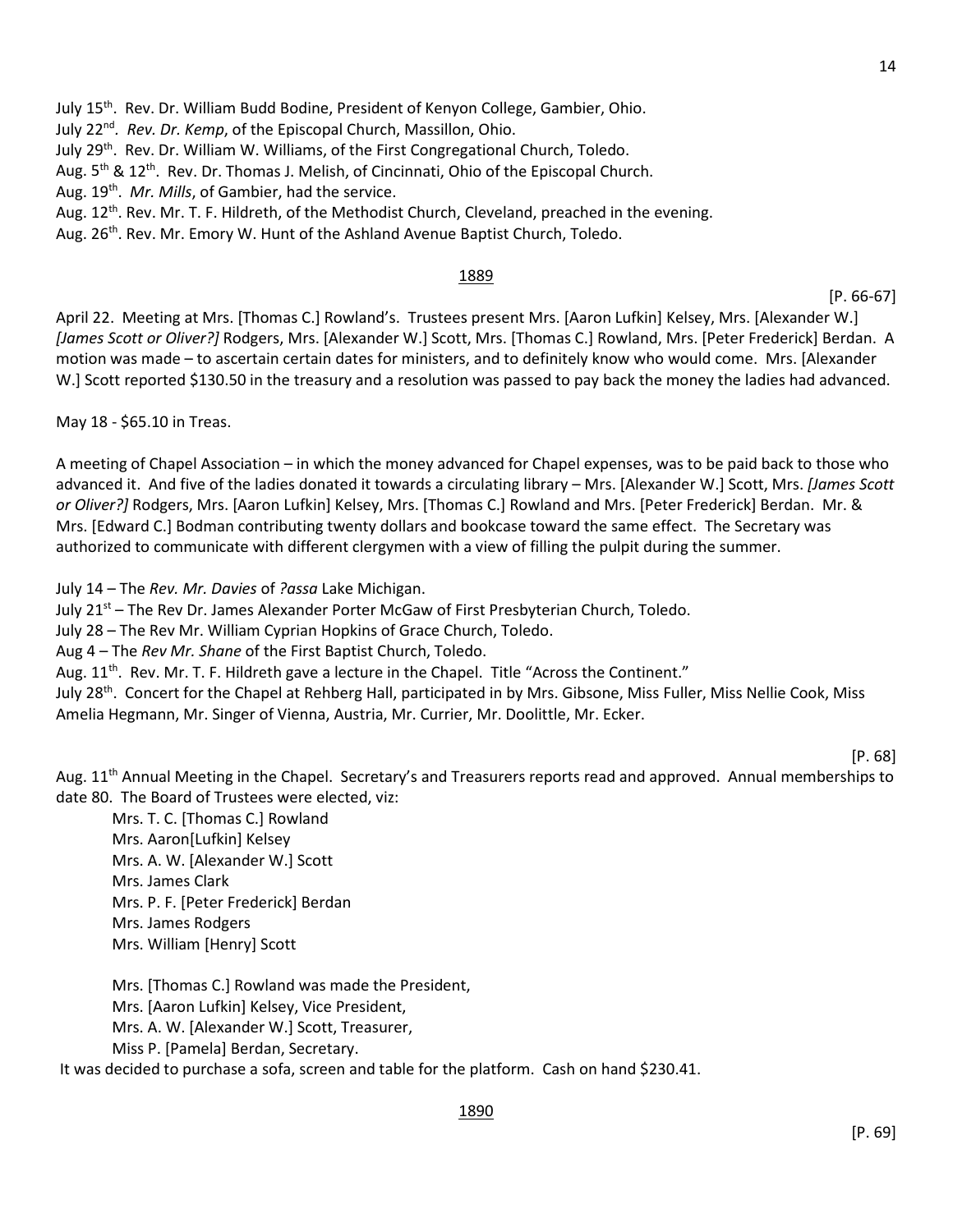May 15<sup>th</sup>. Meeting at Mrs. T. C. [Thomas C.] Rowland's. Present Mrs.[Thomas C.] Rowland, Mrs. [Aaron Lufkin] Kelsey, Mrs. *[James Scott or William Henry?]* Rodgers and Mrs. [Peter Frederick] Berdan. Mrs. [Alexander W.] Rodgers read the Treasurer's report. Cash on hand \$233.87, no outstanding bills. Receipts from the circulating library \$34.36. Mrs. *[James Scott or William Henry?]* Rodgers and Mrs. [Peter Frederick] Berdan were appointed a committee to buy a screen, Mrs. [Thomas C.] Rowland to make arrangements for a wooden bench and table for the platform, Mrs. A. W. [Alexander W.] Scott to arrange for the piano. The Secretary to write to different ministers. It was agreed to keep to the old price, viz. \$10 and board for two days. It was voted to spend \$20 in adding new books to the library. Mrs. [Peter Frederick] Berdan and Mrs. *[James Scott or William Henry?]* Scott to buy them.

July 20<sup>th</sup>. Rev. Mr. Simeon David Hutsinpillar of St. Paul's Methodist Episcopal Church, Toledo.

July 27th. Rev. Dr. James Alexander Porter McGaw, of the First Presbyterian Church, Toledo.

Aug 9<sup>th</sup>. Lecture by Dr. Willits of the Third St. Presbyterian Church, Dayton, Ohio entitled "Sunshine."

Aug. 10<sup>th</sup>. Sermon by Dr. Willits.

Aug. 18<sup>th</sup>. Recitations by Mr. Backus, music by Miss Dodge of Cleveland and Mr. Gibson of Toledo for the benefit of the library.

Aug. 25<sup>th</sup>. Sermon by Rev. Dr. William W. Williams, of the First Congregational Church, Toledo.

Aug. 11: Annual Meeting

[P. 72]

14 members present, Mr. Geo. R. [George R.] Haynes in the chair. Secretary's and Treasurer's reports read and approved. The Board of Trustees was then elected by acclamation, to wit:

Mrs. T. C. [Thomas C.] Rowland Mrs. A. L. [Aaron Lufkin] Kelsey Mrs. James Clark Mrs. P. F. [Peter Frederick] Berdan Mrs. A. W. [Alexander W.] Scott Mrs. James [Scott] Rodgers Mrs. Wm [William Henry] Scott

It was moved and seconded to supplement this board by an advisory committee of three ladies who were to act with the Trustees and the following were elected said committee:

Mrs. James Buckingham Mrs. [William B.] Melish

Mrs. [Francis Pilgrim] Isherwood

Meeting adjourned.

[P. 73-74]

Aug. 11<sup>th</sup>. Meeting of the Trustees in the Chapel. Present Mrs. [Thomas C.] Rowland, Mrs. James Rodgers, Mrs. [James] Clark, Mrs. [William B.] Melish, Mrs. [Jerome] Buckingham. The following officers were elected:

President, Mrs. T. C. [Thomas C.] Rowland

Vice-President, Mrs. James Rodgers

Secretary, Miss Pamela Berdan

Treasurer, Mrs. A. W. [Alexander W.] Scott.

It was agreed to elect another committee of three and the following were chosen:

Mrs. [T. Ewing] Miller

Mrs. [George] Hafer

Mrs. Oliver Rodgers

Mrs. [T. Ewing] Miller declined to serve. Mrs.[George] Hafer and Mrs. [Oliver] Rodgers came in. It was decided to buy two dozen more chairs, also a stencil to mark them "Chapel." Mrs. O. [Oliver] Rodgers to write to her husband about the stencil, the Secretary to buy chairs, also a bookcase for the hymn books, in time for next year. It was further agreed to purchase two dozen extra hymnals, also six large ones with music, for the use of the choir. The Secretary to write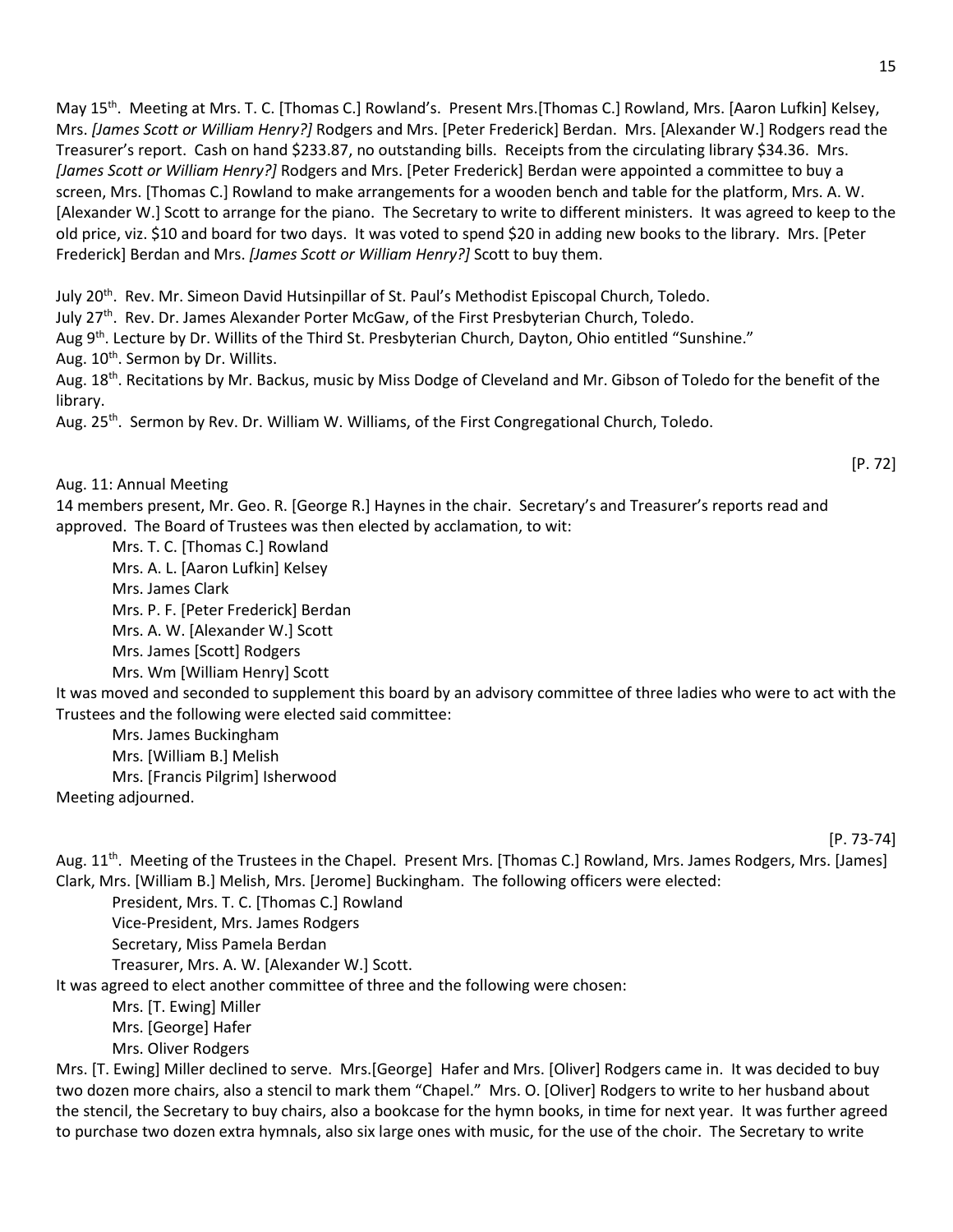Mrs. [Aaron Lufkin] Kelsey and ask her to purchase them. It was further decided to make the following amendments to the Constitution next annual meeting, to wit:

- Ten members shall constitute a quorum, for change in the Constitution.
- Three members shall sign said amendment.
- Seven days notice shall be given.
- Ten trustees shall constitute the board.
- The annual meeting shall be the third Monday in July.

### 1891

April 10<sup>th</sup>. Meeting at Mrs. T. C. [Thomas C.] Rowland's in Toledo. Present Mrs. [Thomas C.] Rowland, Mrs. [Aaron Lufkin] Kelsey, Miss [Pamela] Berdan, Mrs. A. W. [Alexander W.] Scott. The minutes of the last meeting were read. The Treasurer's report read, showing a balance of \$222.35 in the treasury. Mrs. [Alexander W.] Scott reported that the insurance would expire in May and was asked to attend to its being renewed. The Secretary had purchased the stencil and marked the chairs now in the Chapel. The new ones and the bookcases were yet to be purchased. Mrs. [Aaron Lufkin] Kelsey had purchased the new hymnals and they were in use the latter part of last summer. Mrs.[Thomas C.] Rowland said that the Chapel would probably need a painting, and it was agreed that whoever went to the island early in the season should look at the building and report. Mrs. [Alexander W.] Scott reported that she had been presented with a bill last summer for \$13.25 for the board of clergymen. Several of the ladies took part in the discussion that followed. It was finally decided that as the Club would not give the board to the Chapel, that the clergymen should be paid \$20 instead of \$10 with the understanding that they were to pay their own board. It was decided to use the old method of raising money and ask each member of the Club for a subscription of one dollar. An entertainment given last summer having netted \$29.05 for the benefit of the library. Mrs. [Alexander W.] Scott and Mrs. [Peter Frederick] Berdan were appointed a committee to purchase new books. Meeting adjourned.

[P. 77]

July 5<sup>th</sup>: Rev. Mr. Samuel G. Anderson, of the Westminster Presbyterian Church of Toledo.

July 19<sup>th</sup>: Rev. Mr. Simeon David Hutsinpillar, of St. Paul's Methodist Episcopal Church, Toledo.

Aug. 2nd: *Rev.* Mr. Gammill of Talmadge, Ohio.

Aug. 16<sup>th</sup>: Rev. Henry E. Cooke of Gilbraltar. Manchester, New Hampshire.

Aug 15<sup>th</sup>: Concert in the Chapel, conducted by Mr. Alfred George Robyn, of St. Louis, assisted by Mrs. Ida Bond Young of New York and others.

Aug. 23: Rev. Henry E. Cooke, Episcopalian.

Aug. 30**:** Rev. William Short, of St. Peter's Episcopalian Church, St. Louis.

Aug. 9<sup>th</sup> Annual Meeting

Mrs. T. C. [Thomas C.] Rowland in the chair. Secretary's and Treasurer's reports read and approved. The amendments to the Constitution, proposed at the last annual meeting were voted upon and accepted. A board of ten members being now called for, the following ladies were elected:

Mrs. T. C. [Thomas C.] Rowland Mrs. A. L. [Aaron Lufkin] Kelsey Mrs. James Clark Mrs. P. F. [Peter Frederick] Berdan Mrs. A. W. [Alexander W.] Scott Mrs. James [Scott] Rodgers Mrs. William [Henry] Scott Mrs. Francis [Pilgrim] Isherwood Mrs. Jerome Buckingham Mrs. George Hafter

Meeting adjourned.

[P. 79]

[P. 75-76]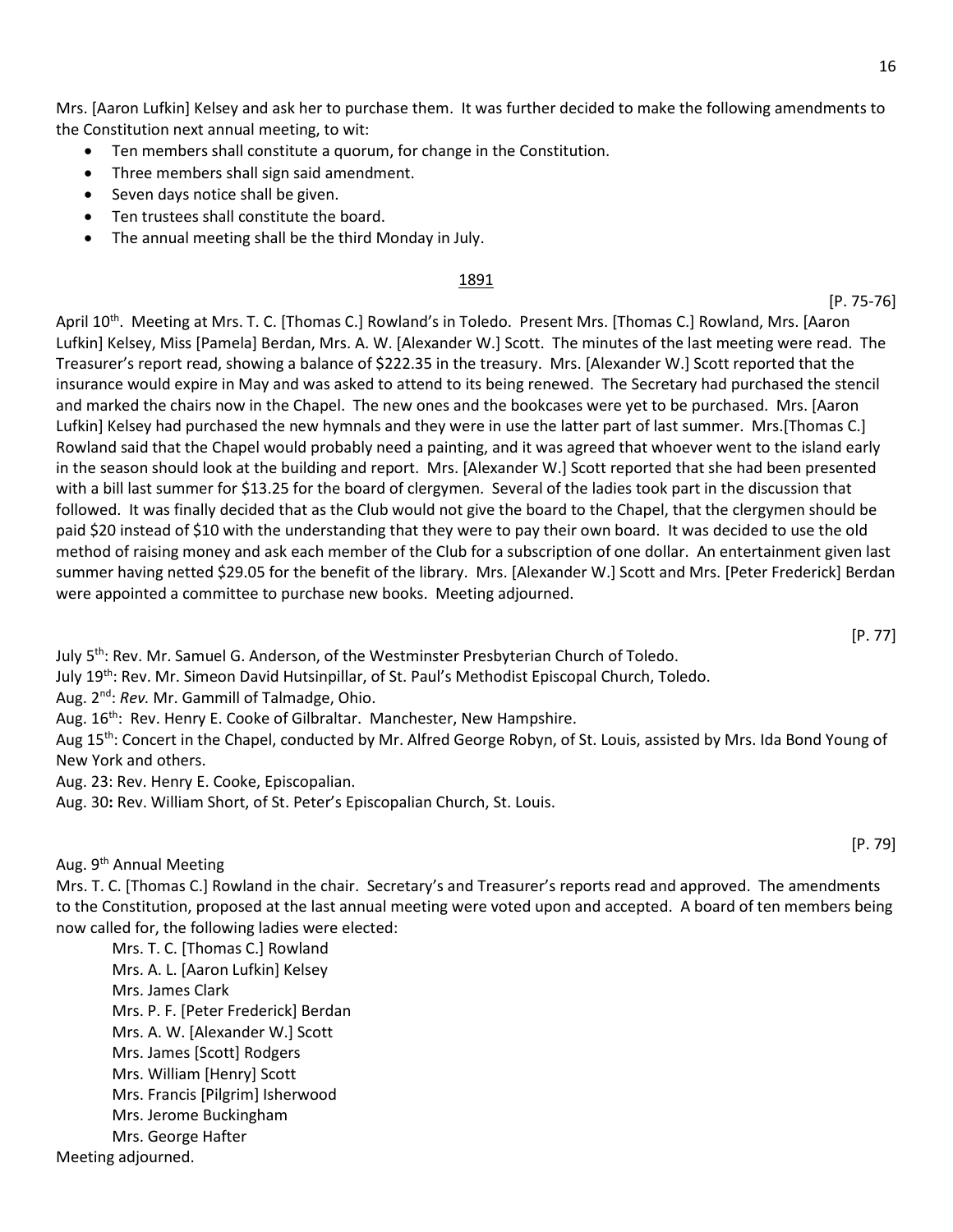Aug. 9<sup>th</sup>. A meeting of the Trustees was held in the Chapel, immediately following the Annual Meeting. All the ladies were present, except Mrs. [Aaron Lufkin] Kelsey. The following officers were elected:

President, Mrs. [Thomas C.] Rowland

Vice President, Mrs. James Rodgers

Treasurer, Mrs. A. W. [Alexander W.] Scott

Secretary, Miss Pamela Berdan

Each member of the board was given a list of twenty names, from whom to collect contributions of one dollar each. It was suggested that some change might be made in the front of the Chapel, both to make it a little more ornamental and to keep the glare from the minister's eyes. Mrs. [Peter Frederick] Berdan was appointed a committee to visit Mr. [E. O.] Fallis and see what plan he could suggest.

#### 1892

[P. 80-81]

April 28th. Meeting at Mrs. T. C. [Thomas C.] Rowland's in Toledo. Present , Mrs. [Thomas C.] Rowland, Mrs.[Francis Pilgrim] Isherwood, Mrs. James Rodgers, Mrs. [Peter Frederick] Berdan, Mrs. A. W. [Alexander W.] Scott and Mrs. [Aaron Lufkin] Kelsey. The Secretary read the minutes of the meeting of Aug. 3<sup>rd</sup>, 1891. Mrs. [Peter Frederick] Berdan reported that she had seen Mr.[E. O.] Fallis about the proposed addition to the front of the Chapel and he had made an appointment to be at the island to look at it, but never came. In view of the contemplated absence this summer of several of the Trustees, it was decided not to have the improvement for the present. The Treasurer reported \$263.20 in the bank and that 102 memberships were received last year, being the most that has ever been collected. The Secretary announced her proposed absence during the summer and Mrs. [Francis Pilgrim] Isherwood agreed to take the secretaryship. Mrs. [Alexander W.] Scott will prepare the lists for the use of the Trustees in collecting the annual memberships. The question of painting the Chapel was then discussed. It was agreed that it was best to do it, both on account of preserving the building and also in hopes of making an improvement upon the present ugly color. The Trustees were in favor of a lighter color than had been used theretofore. The secretary to write to Mr. Williamson, of Port Clinton for estimates of cost, with and without the roof. It was thought best to do the roof, if not too expensive. Mrs. [Francis Pilgrim] Isherwood expected to go to Middle Bass early in May and volunteered to make a list of the books now in the library. The Secretary reported \$13 still remaining of the fund for the purchase of books. Having been connected with the Book Club of Toledo, the Secretary was asked to make a list of books that she thought would be available for the library and sent it to Mrs. [Alexander W.] Scott. Meeting adjourned.

#### Aug. 1<sup>st</sup> 1892 Annual Meeting. Chapel.

The President, Mrs. T. C. [Thomas C.] Rowland being in Europe, Mrs. James Rodgers, Vice-President, was in the chair. The Secretary's and Treasurer's reports were read and approved. At the meeting of April 28<sup>th</sup> held at Mrs. T. C. [Thomas C.] Rowland's, Mrs. A. L. [Aaron Lufkin] Kelsey requested that, on account of her husband's illness, her resignation as a director of the Chapel Association might be accepted. It was decided that it was desirable that we select a lady of Toledo to serve in Mrs. [Aaron Lufkin] Kelsey's place, on account of the necessity of calling a meeting in Toledo after the close of the Club House. A board of ten members being present, the following ladies were elected for the ensuing year:

Mrs. T. C. [Thomas C.] Rowland Mrs. Oliver Rodgers Mrs. P. F. [Peter Frederick] Berdan Mrs. James [Scott] Rodgers Mrs. William [Henry] Scott Mrs. Francis P. [Pilgrim] Isherwood Mrs. Jerome Buckingham Mrs. George Hafer Mrs. James Clark

[P. 82-83]

[P. 79]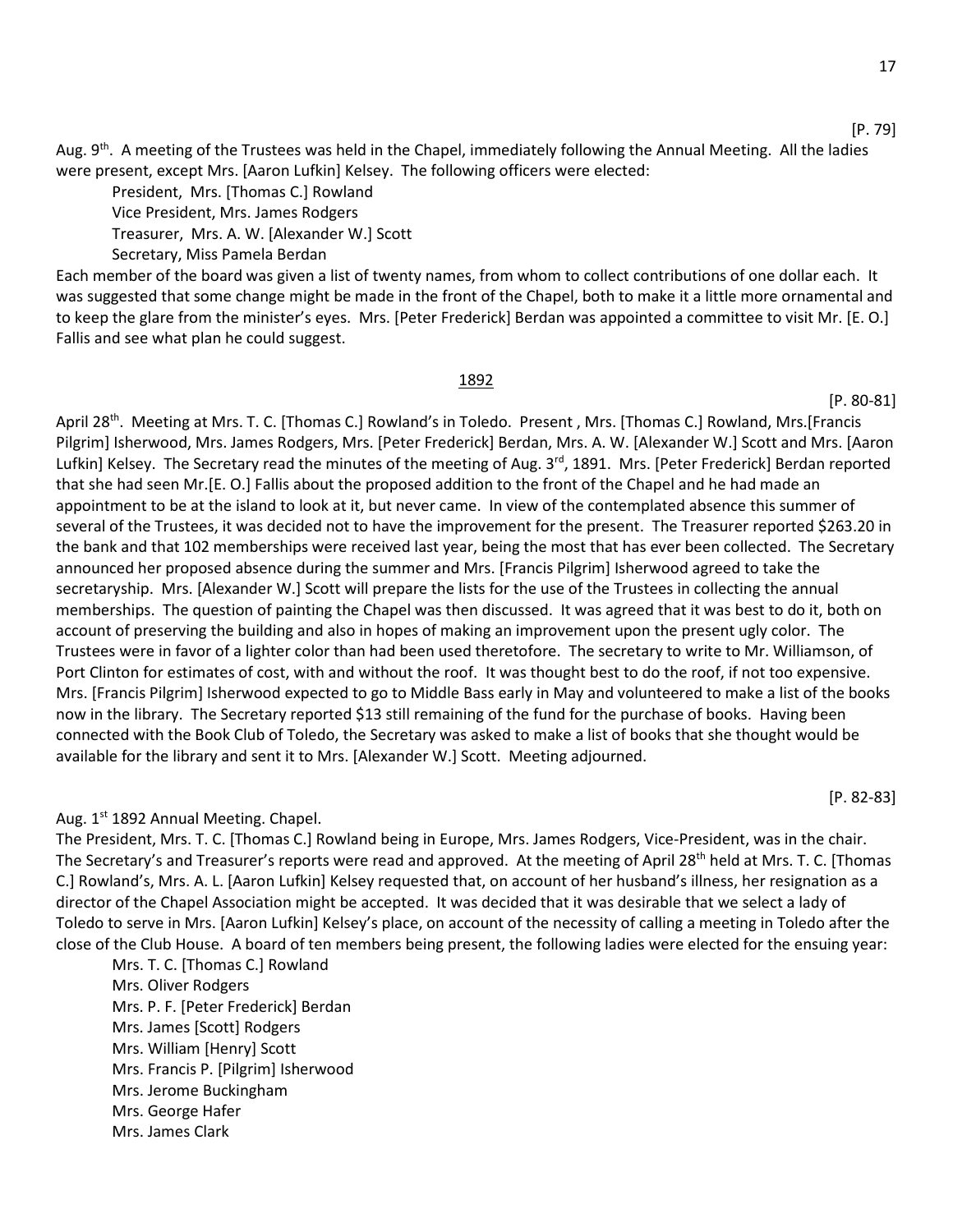Aug.1st

A meeting of the Trustees was held immediately after the annual meeting. The following officers were elected:

President, Mrs. T. C. [Thomas C.] Rowland

Vice President, Mrs. James [Scott] Rodgers Treasurer, Mrs. A. W. [Alexander W.] Scott

Secretary, Miss Pamela Berdan

The Treasurer reported \$219 in bank.

July 3<sup>rd</sup>: Rev. Mr. Daniel Moses Fisk of the First Congregational Church of Toledo, Ohio.

July 10<sup>th</sup>: Rev. Mr. Charles Scadding of Trinity Episcopal Church, Toledo.

July 24<sup>th</sup>: Rev. Simeon David Hutsinpillar of St. Paul's Methodist Episcopal Church, Toledo.

July 31<sup>st</sup>: Rev. E. Collins of St. Stephen's Church, Detroit, Michigan.

Aug 7<sup>th</sup>: Rev. Dr. James Alexander Porter McGaw of the First Presbyterian Church, Toledo.

Aug 14<sup>th</sup>: Rev. Mr. Henry C. Johnson of Newark, Ohio.

Aug 21: *Rev.* Mr. William Short, of St. Peter's Episcopal Church, St. Louis, Missouri.

Aug 28<sup>th</sup>: Rev. William W. Williams of the First Congregational Church, Toledo.

July  $4<sup>th</sup>$ : The Odion Club of Cleveland gave a concert for the benefit of the Chapel.

### 1893

July 2: Rev. Daniel Moses Fisk, of the First Congregational Church, Toledo.

July 16: Rev. Simeon David Hutsinpillar of St. Paul's Methodist Episcopal Church, Toledo.

July 16: First Sunday School.

July 23: Rev. Mr. Charles Scadding of Trinity Episcopal Church, Toledo.

July 30: Rev. Emory W. Hunt, of the Ashland Avenue Baptist Church, Toledo.

Aug. 6: Rev. Samuel G. Anderson, of Westminster Presbyterian Church, Toledo.

Annual Meeting Aug. 7<sup>th</sup>

The Meeting was held at the Chapel, with eleven ladies present, Mrs. [Thomas C.] Rowland in the chair. At the election of trustees, Mrs. [David M.] Massie was elected in place of Mrs. William [Henry] Scott. The Board stands as follows:

Mrs. T. C. [Thomas C.] Rowland Mrs. James Clark Mrs. P. F. [Peter Frederick] Berdan Mrs. James [Scott] Rodgers Mrs. F. P. [Francis Pilgrim] Isherwood Mrs. Jerome Buckingham Mrs. Oliver Rodgers Mrs. George Hafer

Mrs. [David M.] Massie

Mrs. [Francis Pilgrim] Isherwood was made President Mrs. James [Scott] Rodgers, Vice President, Mrs. A. W. [Alexander W.] Scott, Treasurer Miss [Pamela] Berdan, Secretary

Mrs. [T. Ewing] Miller, Mrs. [George] Hafer and Mrs. [James] Clark were appointed to draw up resolutions regarding the death of Mr. [Francis Pilgrim] Isherwood, and to notify Mrs.[Francis Pilgrim] Isherwood of her election as President. Mrs. [David M.] Massie was appointed to see to music, Mrs. [George] Hafer to see that the chapel is cleaned and Mrs. [Thomas C.] Rowland to provide drinking water. Mrs. [Alexander W.] Scott and Miss [Pamela] Berdan were to see about

[P. 83]

[P. 84-85]

[P. 88-89]

[P. 86]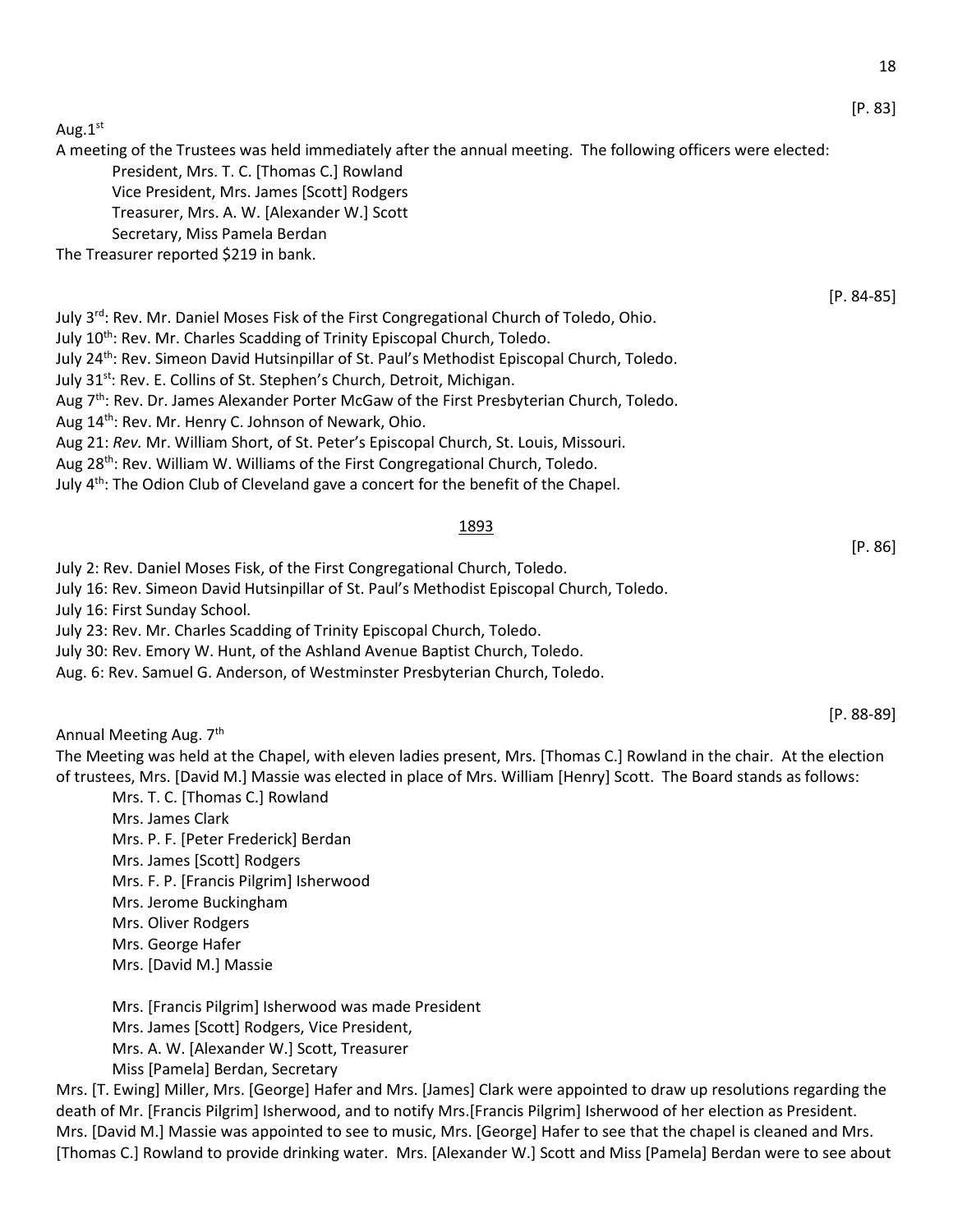getting new hymn books. It was suggested that Mrs. James Clark should speak to Mrs. [Francis Pilgrim] Isherwood about putting in a memorial window.

> Julia S. Rodgers [Mrs. Oliver Rodgers] Secretary pro tem

### 1894

July 8<sup>th</sup>: Rev. Emory W. Hunt of the Ashland Ave. Baptist Church, Toledo. July 16th: Rev. Mr. Charles Scadding of Trinity Episcopal Church, Toledo. July 22<sup>nd</sup>: Rev. Simeon David Hutsinpillar of St. Paul's Methodist Episcopal Church, Toledo. July 29<sup>th</sup>: Rev. Mr. Thompson, Summering at Put-in-Bay.

[P. 92-93]

[P. 90]

Annual meeting Aug. 6<sup>th</sup>

The meeting was held in the Chapel with eighteen ladies present. Mrs. [Francis Pilgrim] Isherwood in the chair. At the election of trustees, Mrs. [William Keeny] Bixby was elected in place of Mrs. [Jerome] Buckingham.

Mrs. Isherwood was elected President,

Mrs. James Rodgers, Vice-President,

Mrs. A. W. [Alexander W.] Scott, Treasurer,

Mrs. Oliver Rodgers was made Secretary in place of Miss [Pamela] Berdan.

The Board stands as follows:

Mrs. T. C. [Thomas C.] Rowland Mrs. James Clark Mrs. P. F. [Peter Frederick] Berdan Mrs. A. W. [Alexander W.] Scott Mrs. James [Scott] Rodgers Mrs. F. P. [Francis Pilgrim] Isherwood Mrs. George Hafer Mrs. [David M.] Massie Mrs. [William Keeny] Bixby Mrs. Oliver Rodgers

A motion was made by Mrs. [Joseph Benson] Foraker which was carried, that one or more ladies should be selected from each city having club members to collect the dollar from them. This money and the names to be sent to the Treasurer. These ladies were to be elected by a committee of the following ladies:

Mrs. [Francis Pilgrim] Isherwood

Mrs. [David M.] Massie

Mrs. [George] Hafer

The following ladies were also selected to see about providing ministers:

Mrs. [Joseph Benson] Foraker of Cincinnati

Mrs. [Clarence Elisha] Burke of Cleveland

Mrs. [John W.] Stoddard of Dayton

Mrs. [Asa A.] Bushnell of Springfield and

Mrs. A. W. [Alexander W.] Scott of Toledo, who was made chairman of the committee The meeting was then adjourned.

> Julia S. Rodgers Secretary

### 1895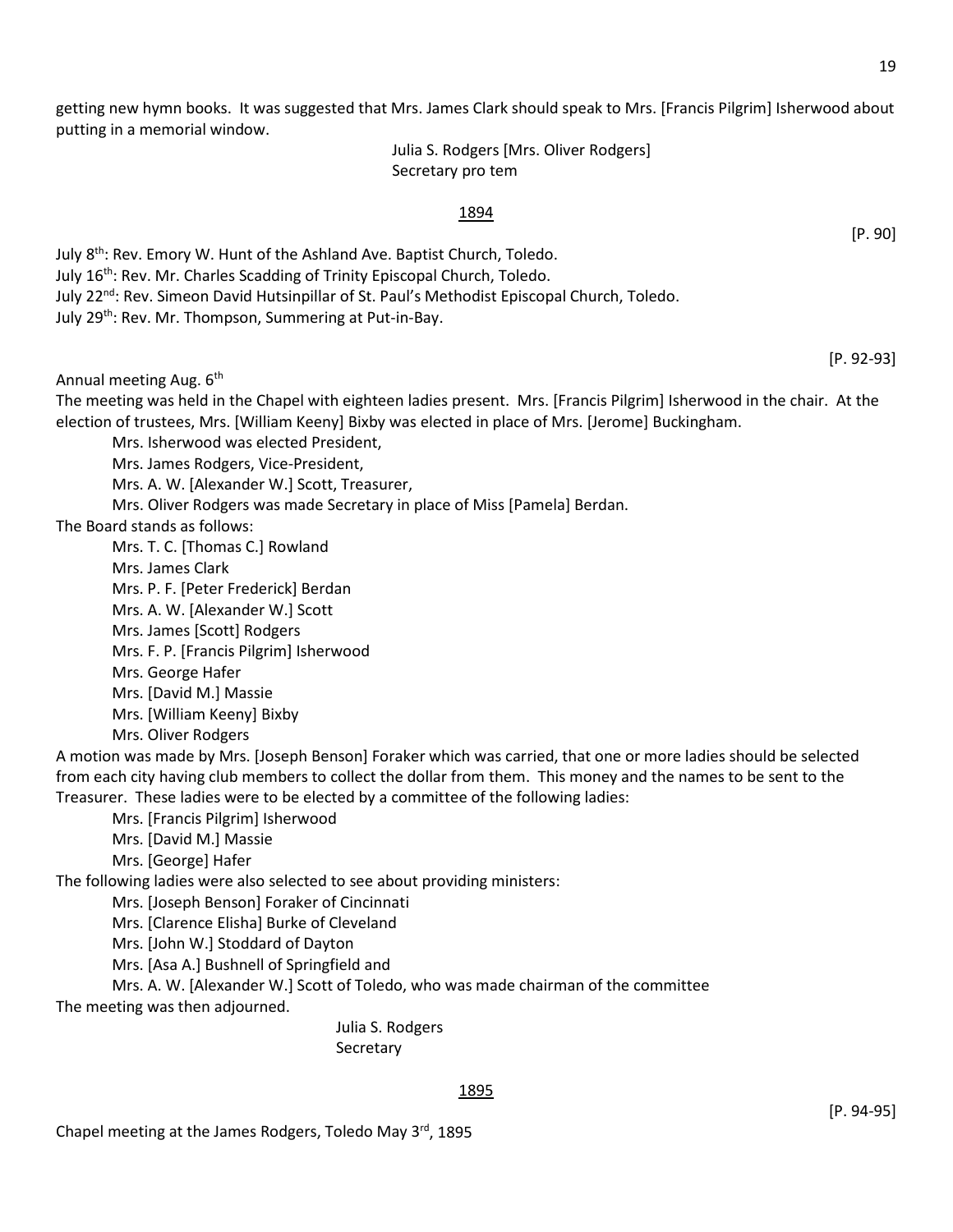Present Mrs. [Francis Pilgrim] Isherwood, Mrs. [Thomas C.] Rowland, Mrs. [Alexander W.] Scott, Mrs. James [Scott] Rodgers, Mrs. [Peter Frederick] Berdan; Mrs. [Francis Pilgrim] Isherwood in the chair.

The President brought up the matter of the yearly collections and was authorized to ask several ladies to assist the members of the board in Toledo. Mrs. Chas. [Charles T.] Lewis and Mrs. [William James] Colburn's names were suggested. Mrs. [Alexander W.] Scott was to make out the necessary lists. Mrs. [Alexander W.] Scott was appointed to select a rug to cover the Chapel carpet in front of the door, where it was beginning to wear. Mrs. [James Scott] Rodgers suggested that *Mrs. Linsworth* might be willing to take care charge of a concert, to be given during the summer, for the benefit of the Chapel. Mrs. [James Scott] Rodgers and Mrs. [Alexander W.] Scott were appointed a committee to confer with her upon the subject and report at a future meeting. In regard to the purchase of new books for the library, it was decided to leave the matter until later in the season *and in some may try to ascertain* what books would be most acceptable to the majority of the readers. Meeting adjourned.

> Pamela Berdan Secretary pro tem

> > [P. 96-97]

Annual Meeting Sept. 2<sup>nd</sup> in the Chapel. In the absence of the President, the Vice-President presided. Eleven members present. Miss [Martha] Rodgers was appointed Secretary pro tem in the absence of Mrs. Oliver Rodgers. The minutes of the last two meetings were read and approved. Report of the Treasurer. Showing cash balance \$144.27 approved. The motion was made and carried that notice be given so that at the spring meeting the Constitution could be changed to allow from two to five additional trustees. The old board consisting of the following members was re-elected:

Mrs. T. C. [Thomas C.] Rowland Mrs. James Clark Mrs. P. F. [Peter Frederick] Berdan Mrs. A. W. [Alexander W.] Scott Mrs. James [Scott] Rodgers Mrs. F. P. [Francis Pilgrim] Isherwood Mrs. George Hafer Mrs. [William Keeny] Bixby Mrs. Oliver Rodgers.

The motion for adjournment was then made and carried.

Signed

Martha Rodgers, [daughter of member James Scott Rodgers and his wife Mary Lurancy Parker] Secretary pro tem

[P. 97-98]

The meeting of the Trustees was held immediately after the Annual Meeting and officers were elected as follows:

President, Mrs. A. W. [Alexander W.] Scott

Vice President, Mrs. [Thomas C.] Rowland

Treasurer, Mrs. [George] Hafer

Secretary, Miss [Martha] Rodgers

Mrs. [David M.] Massie was appointed to provide music and Mrs. J. S. [James Scott] Rodgers to open the Chapel. There being no business the meeting adjourned.

> Signed Martha Rodgers Secretary pro tem

> > 1896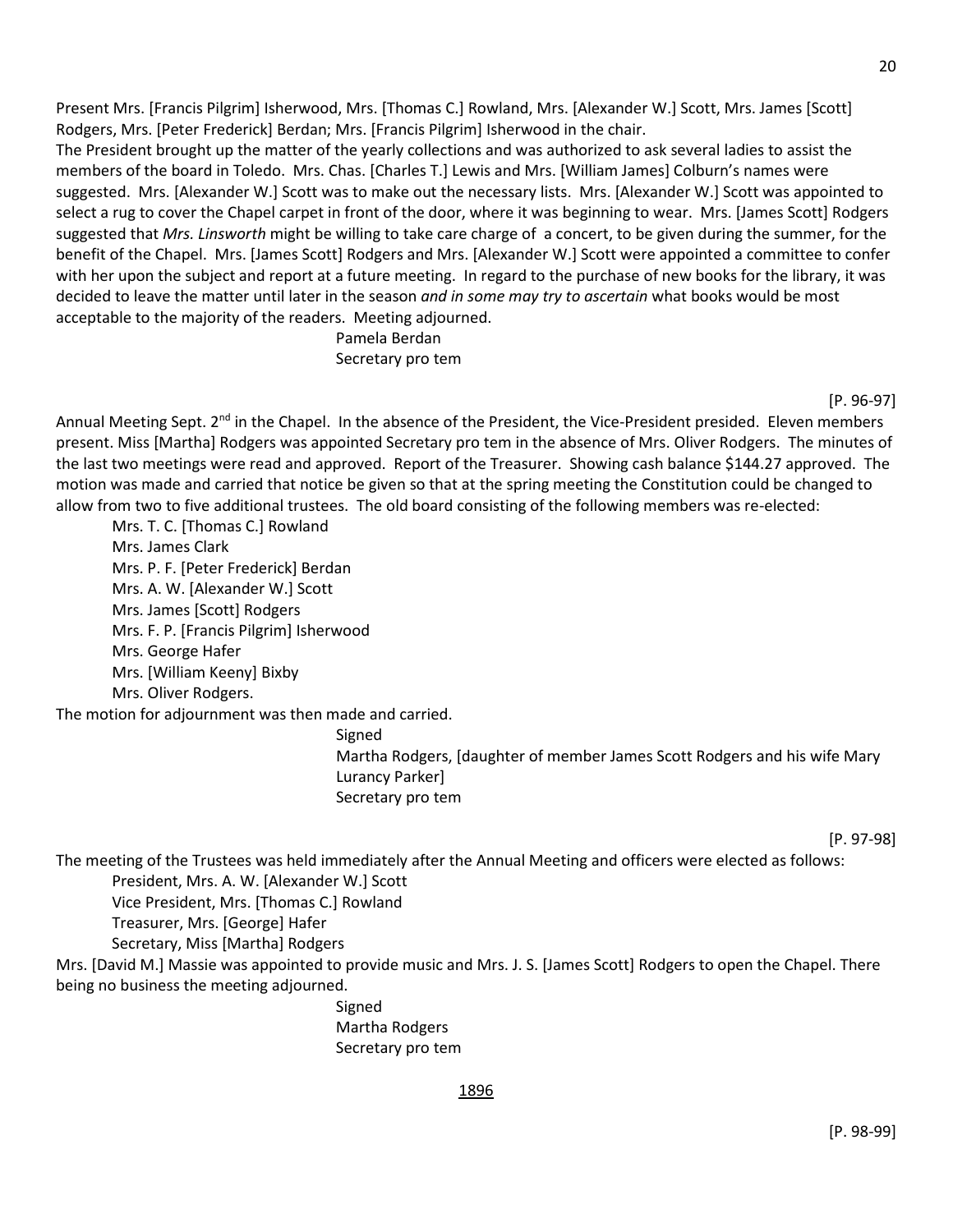An informal spring meeting was held at Mrs. [Thomas C.] Rowlands. Those present were Mrs. [Peter Frederick] Berdan, Mrs. [Thomas C.] Rowland, Mrs. *[James Scott or William Henry?]* Rodgers. Miss [Edna] Rowland and Miss [Martha] Rodgers. In the absence of Mrs. [Alexander W.] Scott, Mrs. [Thomas C.] Rowland presided. The minutes of the mid summer meeting were read by the Secretary and approved. It was decided that the Secretary *should ??? the pulpit* for the Sundays of July and August. The matter of the change in Constitution was laid over till the summer meeting. There being no further business, the meeting adjourned.

> Martha Rodgers **Secretary**

#### Approved

[P. 100-101]

July 5. Rev. Daniel Moses Fisk, First Congregational Church, Toledo.

July 12. Rev. R. Octavius Cooper, St. Mark's Episcopal Church, Toledo.

July 17. Mr. Samuel G. Anderson, Westminster Presbyterian Church, Toledo.

July 26. Mr. James S. Montgomery, St. Paul's Methodist Episcopal Church, Toledo.

Aug. 2. Dr. William W. Williams, First Congregational Church, Toledo.

Aug. 9. *Mr. C. Laurence*, Adrian, Michigan.

Aug. 16. *Mr. M??,* Philadelphia, Pennsylvania.

Aug 23. *Mr. Drudoldome*, First Presbyterian Church, Toledo.

Aug. 30. Mr. Charles Scadding, Emmanuel Episcopal Church of La Grange. LaGrange, Illinois.

\*Aug. 16 filled by *Mr. Chicsernaw* of Pittsburg acting as substitute for *Mr. M?* who was unavoidably detained.

[P. 102-104]

The Annual Meeting of Middle Bass Chapel Association was held at the Chapel Monday morning, Aug. 17, at 10 o'clock. In the absence of the President, Mrs. [Thomas C.] Rowland was made the chair. There were twelve members present. The Secretary's Report was read and approved. The Trustees report showing a balance in hand \$77.39 was read and approved. Article II of the Constitution was amended to read:

The Officers of the Association shall be as follows, to wit:

One President, One Vice President, One Secretary, One Treasurer, Twelve to Fifteen Trustees.

The following members were then unanimously elected:

Mrs. T. C. [Thomas C.] Rowland

Mrs. James Clark Mrs. P. F. [Peter Frederick] Berdan Mrs. A. W. [Alexander W.] Scott Mrs. James Rodgers Mrs. George Hafer Mrs. [David M.] Massie Mrs. [William Keeny] Bixby Mrs. Oliver Rodgers Mrs. [Clarence Elisha] Burke Mrs. [Asa A.] Bushnell Mrs. *[Samuel Bryant or E. M.?]* Wood Mrs. [Aaron Lufkin] Kelsey Mrs. [John W.] Stoddard Mrs. [F. A.] Beckwith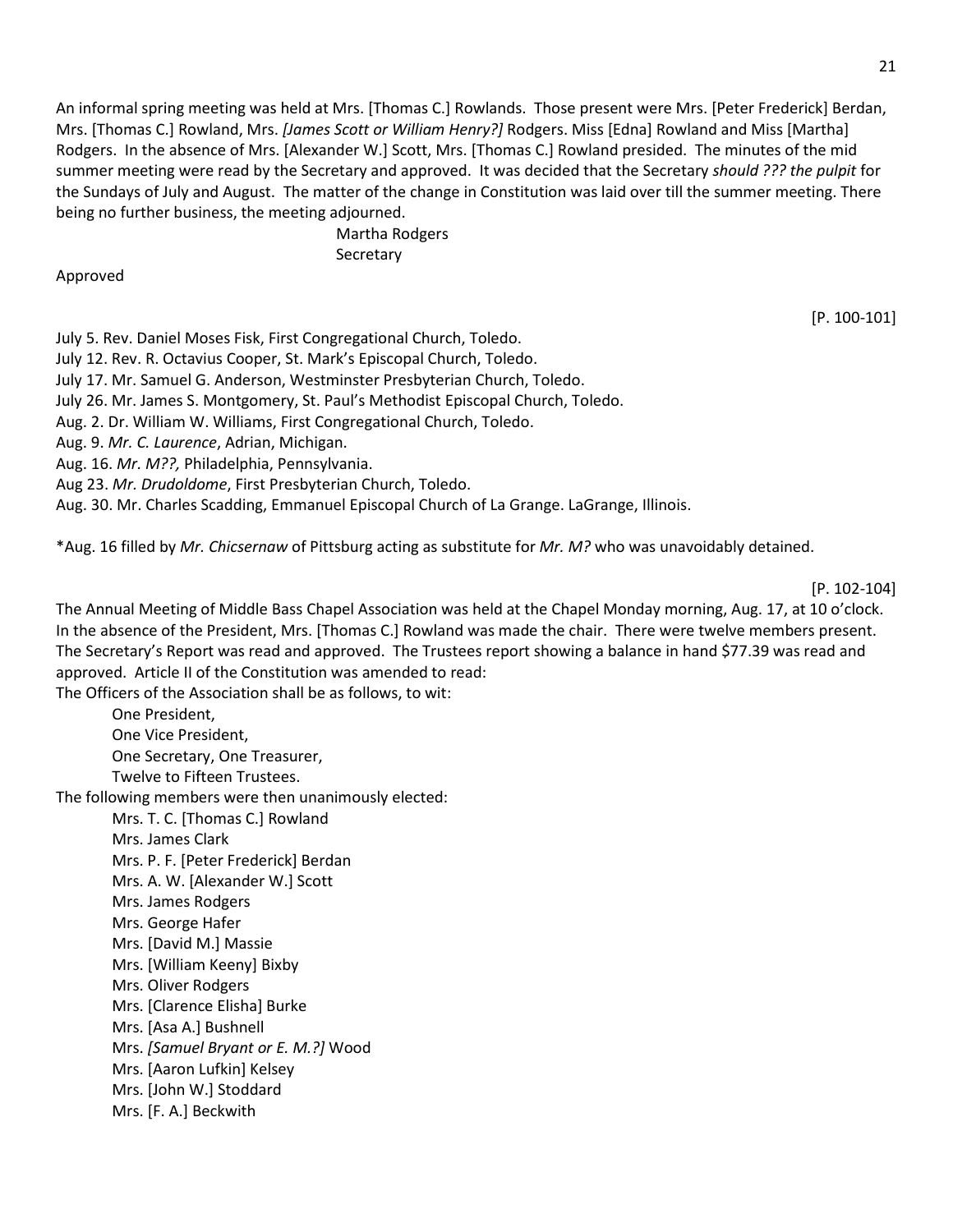22

It was moved and seconded and carried that a committee of three be appointed to arrange for a concert to be given this week Sunday Aug. 23. Mrs. Oliver Rodgers, Mrs. [David M.] Massie and Miss [Martha] Rodgers were appointed. There being no further business before the meeting, the motion for adjournment was made and carried.

> Signed, Martha Rodgers Secretary

The meeting of the Trustees was held at the close of regular meeting and the following officers were unanimously elected:

President, Mrs. A. W. [Alexander W.] Scott Vice President, Mrs. [Thomas C.] Rowland Treasurer, Mrs. [George] Hafer

Secretary, Miss [Edna] Rowland [daughter of member Thomas C. Rowland and his wife Sarah Jane Miller] There being no business before the meeting the motion for adjournment was made and carried.

Signed

Martha Rodgers

### 1897

[P. 105-106]

Aug. 2<sup>nd</sup>. The Annual Meeting of the Chapel Association was held at Mrs. [Thomas C.] Rowland's cottage, Monday afternoon, Aug. 2<sup>nd</sup>. In the absence of the President, Mrs. [Thomas C.] Rowland presided. There were ten ladies present. The Secretary's report was read and approved. The Treasurer's report, showing a balance on hand of \$102.44, was read and approved. The old board of Trustees was retained and the following officers elected:

President, Mrs. T. C. [Thomas C.] Rowland

Vice President, Mrs. James [Scott] Rodgers

Treasurer, Mrs. Geo [George] Hafer,

Secretary, Miss Edna Rowland.

Owing to the difficulty in raising funds, sufficient to pay expenses, it was suggested that next year the ministers be paid \$15, provided the Club would bear their expenses for two days. A committee was appointed to confer with the officers of the Club in regard to this, and report at the next meeting. Meeting adjourned.

Edna S. Rowland **Secretary** 

[P. 106-107]

Aug. 16<sup>th</sup>. An informal meeting of the Trustees was held at Mrs. James Clark's cottage. There were present Mrs. [Thomas C.] Rowland, Mrs. [James] Clark, Mrs. [George] Hafer, Mrs. [F. A.] Beckwith, Mrs. *[Samuel Bryant or E. M.?]* Wood, Mrs. [Clarence Elisha] Burke and Mrs. [Oliver] Rodgers. It was decided to give a lawn fete for the benefit of the Chapel on July 4th, 1898, Mrs. *[James Scott or Oliver]* Rodgers to have charge. Mrs. [George] Hafer was appointed to look after the fancy work table, Mrs. [Clarence Elisha] Burke to see to a fish pond, and Mrs. [Thomas C.] Rowland and Mrs. [Peter Frederick] Berdan to see to the ice cream and cake, Mrs. *[Samuel Bryant or E. M.?]* Wood and Mrs. [James] Clark to have charge of the lemonade. The question of having a concert was discussed buy no date could be decided upon until the arrival of *Mrs. Bishop*.

> Mrs. O. [Oliver] Rodgers Secretary pro tem

Sep. 10<sup>th</sup>.

A meeting of the Trustees was held in the Chapel. There were present, Mrs. [Alexander W.] Scott, Mrs. James Clark, Mrs. [David M.] Massie, Mrs. [Thomas C.] Rowland, Mrs. James [Scott] Rodgers, Mrs. Oliver Rodgers, Mrs. [Clarence Elisha] Burke, Mrs. [George] Hafter and Mrs*. [Samuel Bryant or E. M.?]* Wood. The first question that came up was

[P. 107-108]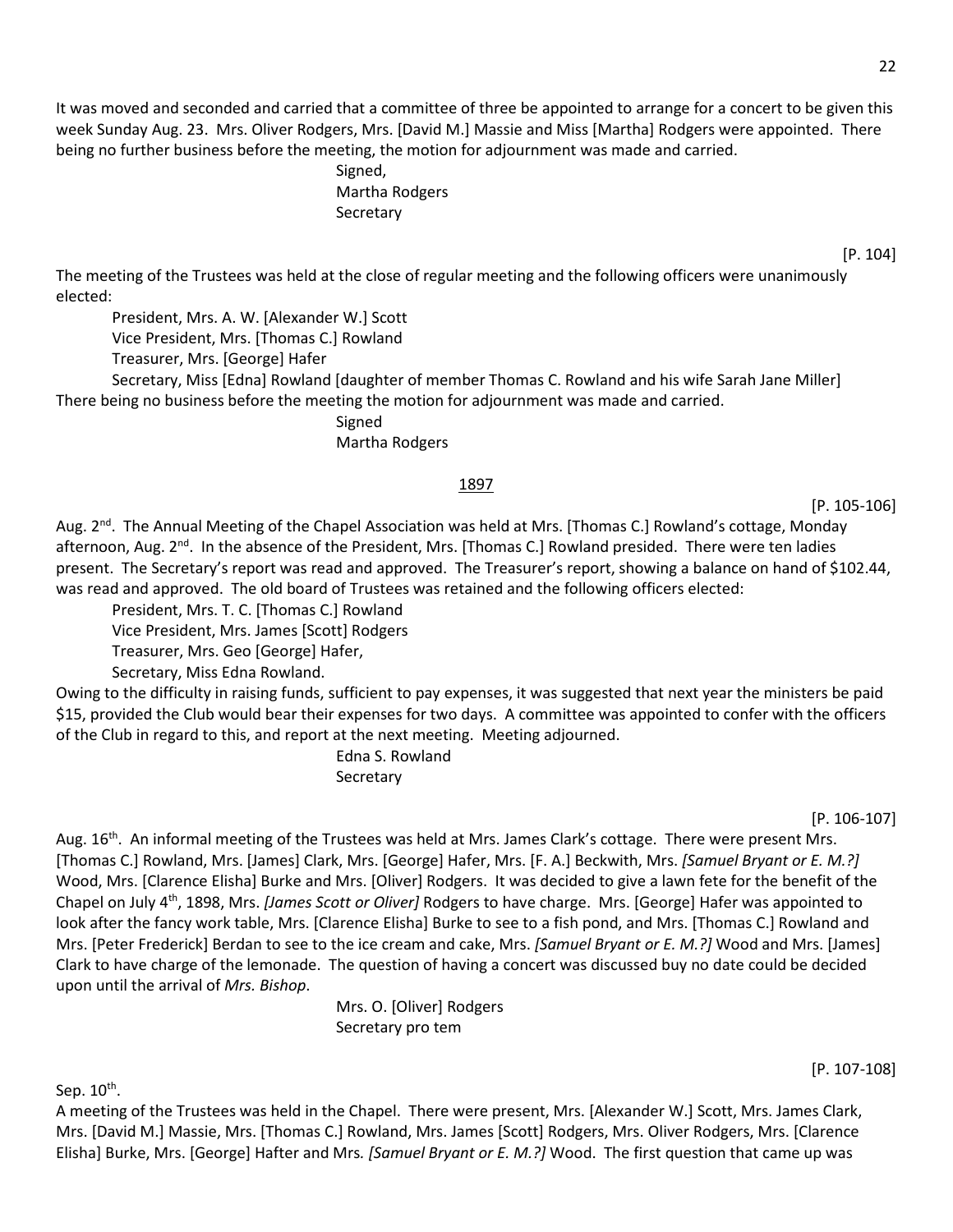whether the money taken at the library should be used for purchasing new books for the library, or go toward the Chapel fund. As all the money derived from the library was not necessary to sustain the Chapel expenses, it was moved and seconded that \$20 be set aside for books to be bought next year. Mrs. [Alexander W.] Scott and Miss [Pamela] Berdan were appointed a committee to buy the books. It was thought best that the books be bought and sent to the Island early in the season, not later than the middle of June. Mrs. [George] Hafer was appointed to receive and catalogue them. It was thought that some repairs to the Chapel might be necessary, and the President was requested to have Burt examine the roof, put a new board in the floor of the porch, and paint the inside of the porch. The subject of the Club entertaining the ministers not having been brought before the board, the Secretary is to write to the President in regard to this subject, to be considered by the board at the meeting next year. It was decided that the ministers shall receive \$15 and board for one person for two days in any case. Mrs. [Clarence EIisha] Burke was appointed to buy a rug to put inside the chapel door. Meeting adjourned.

> Edna S. Rowland **Secretary**

#### 1898

#### [P. 110]

May 24th. An informal meeting was held at Mrs. T. C. [Thomas C.] Rowland's with Mrs. [Peter Frederick] Berdan, Mrs. James Rodgers, Mrs. A. W. [Alexander W.] Scott and Mrs. *[Aaron Lufkin or Hiram Reeve?]* Kelsey. Mrs. [Alexander W.] Scott was requested to see that a notice of the lawn fete appeared in the papers, and Mrs. [Thomas C.] Rowland to engage a piano for the Chapel. As there was no further business to be considered, the meeting adjourned. Mrs. A. W. [Alexander W.] Scott

Secretary pro tem

#### [P. 110-113]

July 21<sup>st</sup>. The Annual Meeting of the Chapel Association was held in the Chapel, eleven members being present. The Secretary and Treasurer's reports were read and approved. The Board of Trustees was then elected by acclamation to wit:

Mrs. James Clark Mrs. P. F. [Peter Frederick] Berdan Mrs. A. W. [Alexander W.] Scott Mrs. James Rodgers Mrs. [F. A.] Beckwith Mrs. [George] Hafer Mrs. [David M.] Massie Mrs. [William Keeny] Bixby Mrs. Oliver Rodgers Mrs. [Clarence Elisha] Burke Mrs. [Asa A.] Bushnell Mrs. *[Samuel Bryant or E. M.?]* Wood Mrs. *[Aaron Lufkin or Hiram Reeve?]* Kelsey Mrs. [John W.] Stoddard Mrs. [Thomas C.] Rowland

The following officers were elected:

President, Mrs. [Thomas C.] Rowland Vice President, Mrs. James [Scott] Rodgers Treasurer, Mrs. [George] Hafer Secretary, Miss Edna Rowland

The best method of raising money for the Chapel was then discussed. As the ladies felt encouraged by the success of the lawn fete this year, they decided to hold one next year on July fourth. Mrs. Oliver Rodgers was appointed general chairman, Mrs. [George] Hafer to take charge of the fancy work table, Mrs. *[Aaron Lufkin or Hiram Reeve?]* Kelsey, the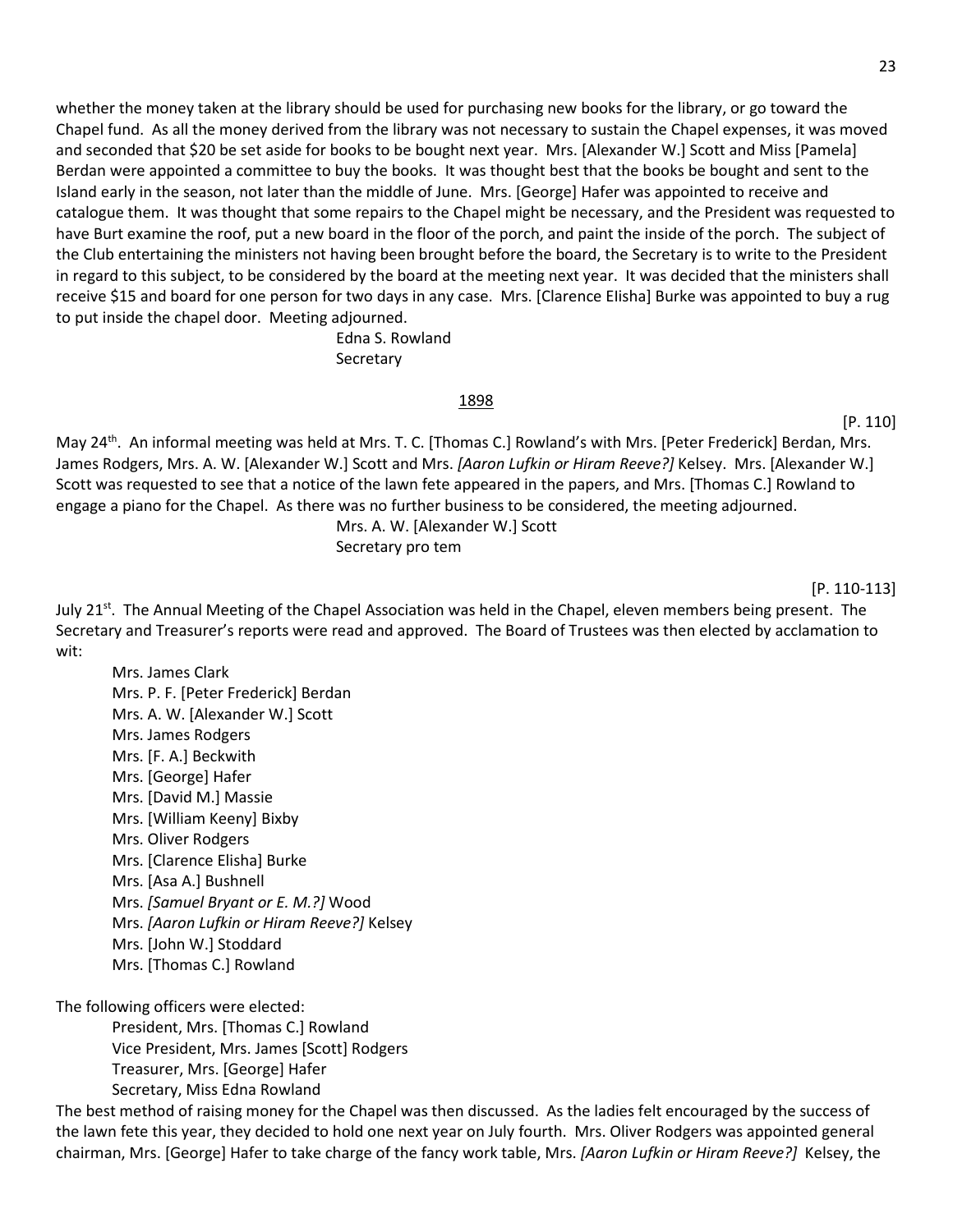fish pond, Mrs. [Peter Frederick] Berdan, the refreshments, and Miss Edna Rodgers, the candy table; each to select one or more ladies to assist. It was mentioned that Mr. [Matthew] Shoemaker had suggested to some of the ladies the feasibility of placing a box in the Club House, during the fishing season, for contributions to the Chapel, as many of the visitors are guests of the Club, and would probably be glad to contribute something. Mrs. [George] Hafer was requested to confer with Mr. [Matthew] Shoemaker in regard to this. Owing to Mrs. [Clarence Elisha] Burke's serious illness, she was unable to attend to buying the rug to be placed in front of the Chapel door. As Mrs. [Peter Frederick] Berdan was going to Toledo, she was requested to select a rug, and have it sent over. The subject of repairs was then discussed, and it was found that the Chapel doors needed painting. Mrs. [George] Hafer was appointed to attend to any repairs that might be necessary. Meeting adjourned.

> Edna S. Rowland Secretary

### 1899

June 10. An informal meeting was held at Mrs. [Thomas C.] Rowland's residence. Mrs. *[Aaron Lufkin or Hiram Reeve?]* Kelsey, Miss [Pamela] Berdan, Mrs. [Thomas C.] Rowland and Miss [Edna] Rowland being present. The first subject brought before the meeting was the consideration of Miss Olive Colton's offer to give an illustrated lecture in the Chapel July  $8<sup>th</sup>$ , for the benefit of the Chapel; the ladies to pay the expenses of herself and maid from Toledo to Middle Bass, and from Middle Bass to Put-in-Bay, also their hotel expenses for two days, and three dollars for filling gas tank. The ladies decided to accept Miss Colton's offer. It was thought best to postpone the lawn fete until August, as a number of the ladies interested in getting it up did not expect to be at Middle Bass for the Fourth.

> Edna S. Rowland Secretary

### Aug 20

The Annual Meeting of the Chapel Association was held in the Chapel, Mrs. [James] Clarke, Mrs. [David M.] Massie, Mrs. [John W.] Stoddard, Mrs. [Charles T.] Lewis, Mrs. [Leander Solomon] Baumgardner, Mrs. [H. H.] Weakley, *Mrs. Flickinger*, Mrs. O. [Oliver] Rodgers, Mrs. *[John Prouty or Jonas Mann?]* McCune, Mrs. [Aaron Lufkin] Kelsey, Mrs. [Jerome] Buckingham and *Mrs. Mathews*, Mrs*. [George J. or Tom L.?]* Johnson, Mrs. [George] Hafer, Mrs. [Thomas C.] Rowland being present. The Secretary's and Treasurer's reports were read and approved. Means of raising money was then discussed, and Mrs. [Oliver] Rodgers suggested that the ladies of the Club be solicited for the dollar instead of the gentlemen. It was decided that the ladies use their own judgement when writing.

[P. 115-116]

[P. 115]

[P. 114-115]

A meeting of the Trustees was then called. Mrs. *[John Prouty or Jonas Mann?]* McCune, Mrs. [Charles T.] Lewis and Mrs. [Leander] Baumgardner were elected to fill the places of Mrs. [William Keeny] Bixby, Mrs. [Clarence Elisha] Burke and Mrs. [Asa A.] Bushnell, who could no longer serve. The following officers were elected:

Mrs. [Peter Frederick] Berdan, President

Mrs. *[Aaron Lufkin or Hiram Reeve?]* Kelsey, Vice President

Mrs. [George] Hafer, Treasurer

Miss [Edna] Rowland, Secretary

The sale of fancy articles having been successful, Mrs. [George] Hafer suggested that an informal sale be held next year sometime in August. All articles for sale should be sent to her by the first of that month. Mrs. *[Aaron Lufkin or Hiram Reeve*?] Kelsey and Mrs. [Charles T.] Lewis were requested to buy two new book cases, the old ones being crowded, and Mrs. [Thomas C.] Rowland agreed to order the piano for the coming year. Meeting adjourned.

Edna S. Rowland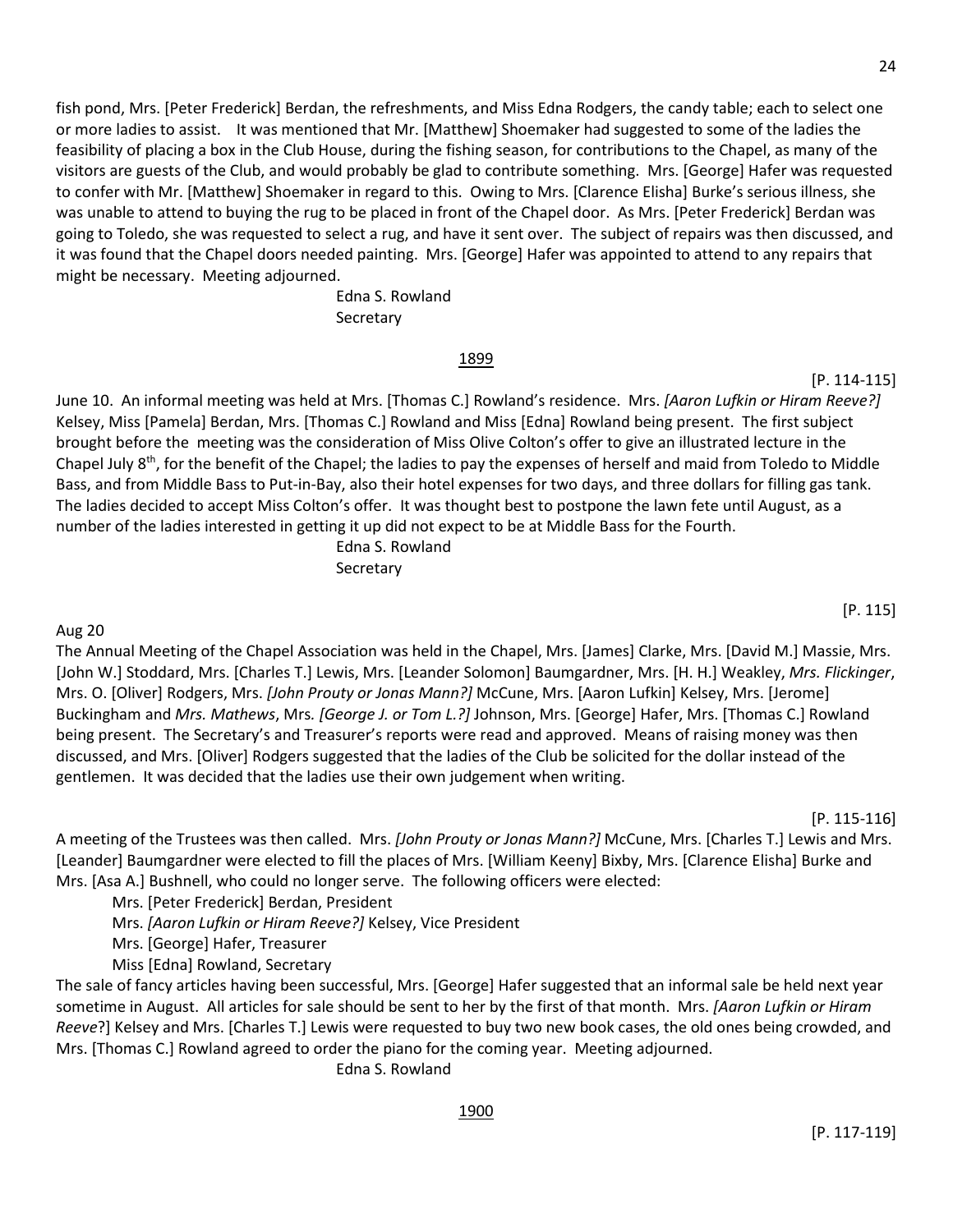Aug 6. The Annual Meeting was held on August 6th at Mrs. *[Aaron Lufkin or Hiram Reeve?]* Kelsey's cottage, as it was too warm to meet at the Chapel. There were eleven members present with Mrs. *[Aaron Lufkin or Hiram Reeve?]* Kelsey in the chair. Secretary's and Treasurer's reports were read and approved. Mrs.[Charles T.] Lewis then called for remarks about the new book cases, and after a short discussion it was moved and seconded that they be accepted and the motion carried. It was moved, seconded and carried that the Bible be rebound, and Mrs. [Thomas C.] Rowland was requested to attend to it. Mrs. [Charles T.] Lewis was appointed to order the piano for the next year, and to make it understood that we would not accept a piano that had been in the club house through the fishing season, and that the pitch must be lower. After some consideration it was moved, seconded, and carried that Mrs. [George] Hafer take the library keys home with her in the fall, as this seemed the surest way of preserving the books. The subject of the sale of fancy articles was next brought before the meeting, and it was voted that the sale take place in the parlor at half after two, on August 18<sup>th</sup>, and Mrs. [George] Hafer and Mrs. [F. A.] Beckwith were appointed to take charge. Then followed the election of Trustees, the following ladies being elected:

Mrs. James Clark Mrs. P. F. [Peter Frederick] Berdan Mrs. A. W. [Alexander W.] Scott Mrs. James Rodgers Mrs. [F. A.] Beckwith Mrs. [George] Hafer Mrs. [David M.] Massie Mrs. *[Samuel Bryant or E. M.?]* Wood Mrs. *[Aaron Lufkin or Hiram Reeve?]* Kelsey Mrs. [John W.] Stoddard Mrs. [Thomas C.] Rowland Mrs. *[John Prouty or Jonas Mann?]* McCune Mrs. [Charles T.] Lewis Mrs. Ed. [Edson W.] Baumgardner Mrs. [LeRoy] Brooks Mrs. [L. C.] Newsome

At the meeting of Trustees the former officers were reelected. Mrs. [James] Clarke and Mrs. [Thomas C.] Rowland were appointed to see if the Chapel needed painting and, if it was found necessary to engage someone to do the work. Mrs. *[Samuel Bryant or E. M.?]* Wood and Mrs. [L. C.] Newsome were appointed to arrange for a card party, to be given on Aug.  $10<sup>th</sup>$ , the proceeds to be used for the maintenance of the Chapel. The advisability of holding services six times during the summer instead of eight was then considered. From a financial standpoint it was thought best to try this plan the following season, and the Secretary was instructed to engage ministers for six Sundays omitting the first two Sundays in July. Meeting adjourned.

Edna S. Rowland

Aug. 20

A special meeting of the Trustees was held at Mrs. *[Aaron Lufkin or Hiram Reeve?]* Kelsey's cottage to hear the reports of the card party and sale. Mrs. *[Samuel Bryant or E. M.?]* Wood reported \$45.60 made at the card party. The expenses were very small, \$1.40 being spent for one prize, while three prizes were kindly donated. The report was accepted. Although the display of fancy articles was comparatively small, Mrs. [George] Hafer reported a return of \$61. Encouraged by this success, the ladies decided to hold a sale the next year, to take place the first week in August. Mrs. [George] Hafer was appointed chairman of the fancy work committee, and authorized to choose her assistants. Mrs. *[Samuel Bryant or E. M.?]* Wood moved that Mrs. [L. C.] Newsome be appointed chairman of an amusement committee, to arrange entertainments the coming season, to be given for the benefit of the Chapel, and that she be empowered to select her own helpers. This was seconded and carried. Meeting adjourned.

Edna S. Rowland

[P. 120]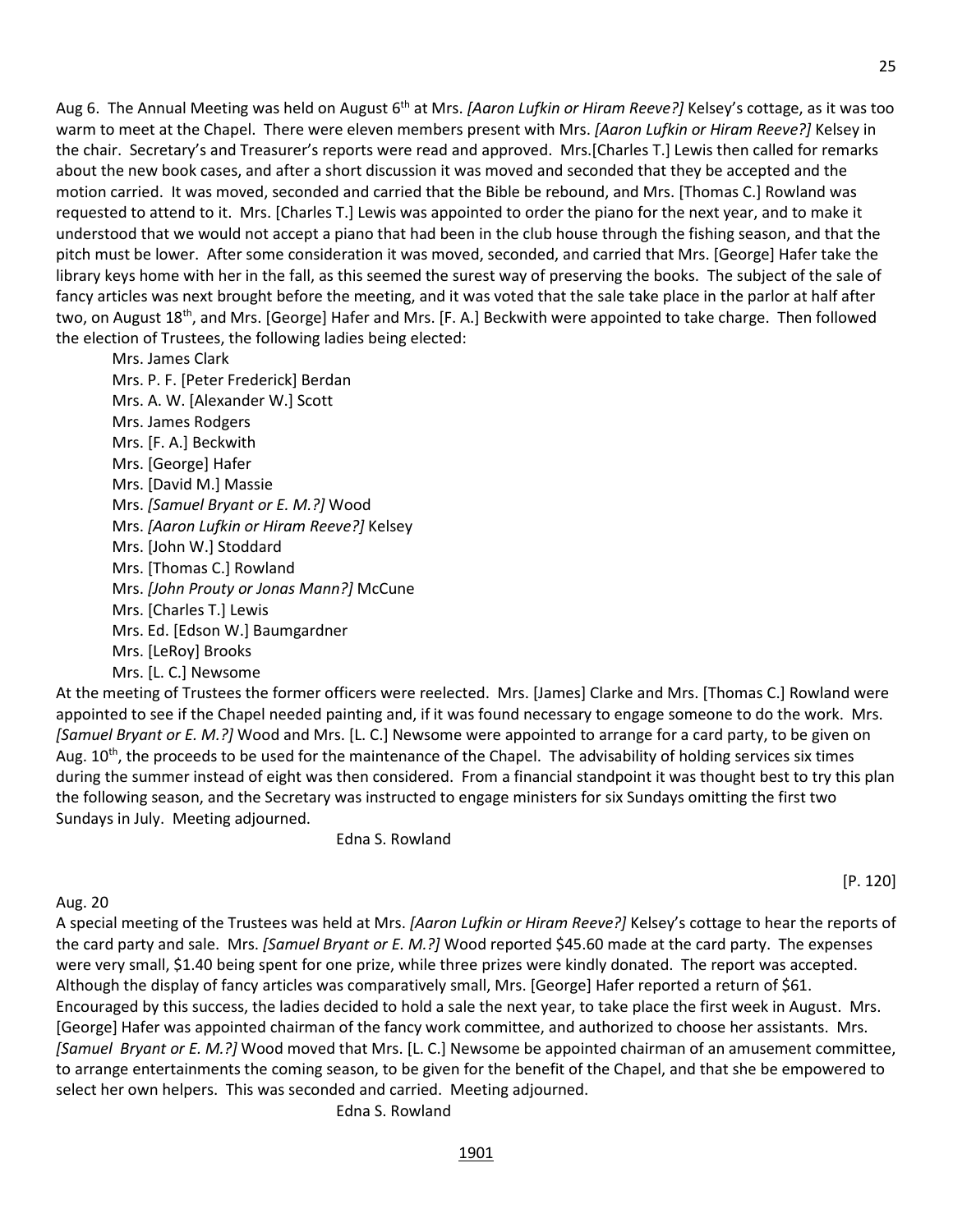Ministers for 1901

July 21<sup>st</sup>. Rev. William A. Powell of Toledo Presbyterian (First Presbyterian Church).

July 28<sup>th</sup>. Rev. John Hewitt of Columbus Episcopalian.

Aug 4<sup>th</sup>. Dr. Charles Scadding, Emmanuel Episcopal Church of La Grange. LaGrange, ill.

Aug 11<sup>th</sup>. Dr. Charles Scadding, Emmanuel Episcopal Church of LaGrange. LaGrange, III.

Aug 18th. Rev. Gerald Richards of Toledo Baptist.

Aug 25<sup>th</sup>. Rev. Campbell Coyle of Toledo Presbyterian.

#### [P. 122-123]

[P. 123]

Aug 19<sup>th</sup> The Annual Meeting was held on Aug. 19<sup>th</sup> at the Chapel. There were present twelve members: Mrs. [Arthur D.] Howell, Mrs. *[Edson W. or Leaner Solomon?]* Baumgardner, Mrs. *[Edward B. or Henry A.?]* Lanman, Mrs. [LeRoy] Brooks, Mrs. [F. D.] Comstock, Mrs. *[John Prouty or Jonas Mann?]* McCune, Mrs. *[Alexander W. or William Henry*?] Scott, Mrs. [C. E.] Sheldon, Mrs. [James] Clark, Mrs. [George] Hafer, Mrs. *[Aaron Lufkin or Hiram Reeve?]* Kelsey and Mrs. [David M.] Massie. In the absence of the President, Mrs. *[Aaron Lufkin or Hiram Reeve?]* Kelsey the Vice President presided and the Secretary being abroad, Mrs. [David M.] Massie was asked to act as Secretary of the meeting. The minutes of the last meeting were read & approved also the Treasurer's report. The Treasurer also reported the amount made by the sale just given to be \$101.26. It was voted that a sale of fancy articles should be held early in Aug. 1902 for the benefit of the Chapel. Mrs. [George] Hafer and Mrs. *[Edson W. or Leander Solomon?]* Baumgardner being appointed the committee to take charge of it. The Secretary was instructed to write to Mr. [Charles] Scadding making the necessary arrangements as to time and cost for an illustrated lecture he kindly offered to give for the benefit of the Chapel. Then followed the election of Trustees. The former board being re-elected. After some discussion the former method of raising money for the support of the Chapel was adopted – that is if writing personal letters to each member of the club soliciting \$1.00 from each. Meeting adjourned.

> Juliet Matthews Massie [Mrs. David M. Massie] Secretary pro tem

Aug.  $19<sup>th</sup>$ 

At the meeting of the Trustees, the resignation of Miss Edna Rowland as Secretary was offered and accepted with regret – her services at all times being most-efficient. The following officers for the ensuing year were then elected:

President, Mrs. A. W. [Alexander W.] Scott

Vice President, Mrs. *[Aaron Lufkin or Hiram Reeve?]* Kelsey

Secretary, Mrs. [Charles T.] Lewis

Treasurer, Mrs. [George] Hafer

Meeting adjourned.

Juliet Matthews Massie Secretary pro tem

#### 1902

[P. 124 & Inside Front Cover]

Ministers for 1902

July 20: Dr. Shannon *Toledo?* Methodist.

July 27<sup>th</sup>. Rev. [John] Hewitt, Columbus Episcopalian.

Aug 3rd: Rev. Chamberlin, Toledo, O. Baptist.

Aug 10<sup>th</sup>. Dr. Charles Scadding, Emmanuel Episcopal Church of LaGrange. La Grange, III, Episcopal.

Aug 17<sup>th</sup>. Rev. Wilson Reiff Stearly Cleveland, Emmanuel Church (from Mrs. [Willis B.] Hale).

Aug 24<sup>th</sup>. Prof. Charles L. Williams, [Denison University] Granville, O. Baptist (from Mrs. [Frederick J.] Picard).

[P. 121]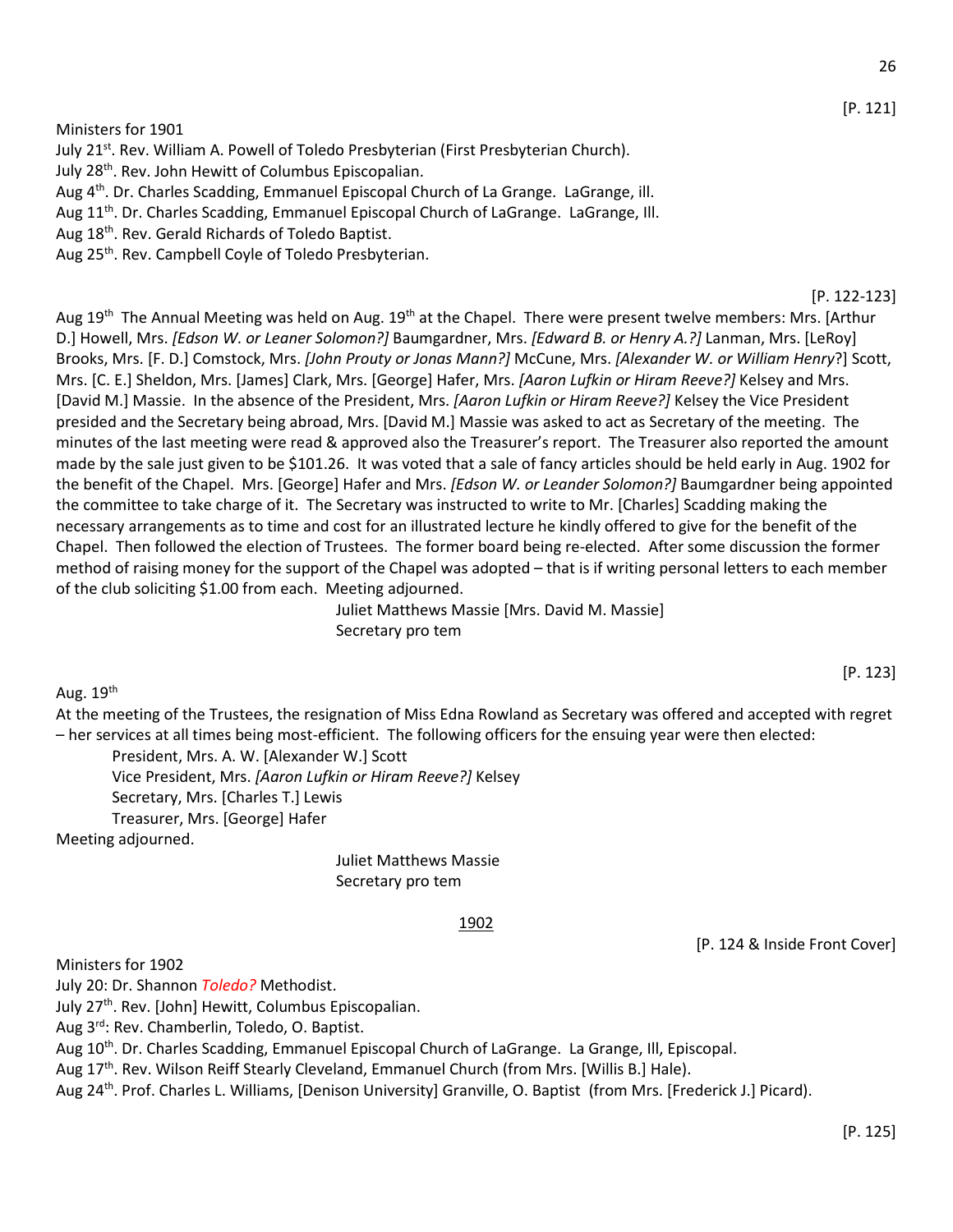The Annual Meeting of the Chapel Board was held at 10 o'clock Aug, 7<sup>th</sup>, 1902 in the Chapel. The President Mrs. A. W. [Alexander W.] Scott in the chair. Ten members were present Mrs. [Alexander W.] Scott, Mrs. [George] Hafer, Mrs. *[James Scott or Oliver?]* Rodgers, Mrs. [Hiram Reeve] Kelsey, Mrs*. [John Prouty or Jonas Mann?]* McCune, Mrs. *[Edson W. or Leander Solomon?]* Baumgardner, Mrs. [David M.] Massie, Mrs. *[Samuel Bryant or E. M.?]* Wood, Mrs. [Hiram H.] Peck and Mrs. [Charles T.] Lewis. Minutes of last meeting were read & approved. A satisfactory report of the Treasurer as read & approved. Mrs. [Willis B.] Hale was asked to take Mrs. [Peter Frederick] Berdan's place. Mrs. [Hiram H.] Peck was also added to the board after which the meeting adjourned.

> Dora Glidden Lewis [Mrs. Charles T. Lewis] **Secretary**

Aug. 7<sup>th</sup>

Trustees meeting immediately followed the Annual Meeting. The above named women present. Mrs. *[Samuel Bryant or E. M.?]* Wood was called to chair. Rules were suspended & the same officers were reelected by acclamation:

Mrs. [Alexander W.] Scott, President

Mrs. [Charles T.] Lewis, Secretary

Mrs. [George] Hafer, Treasurer

Compensation for pulpit supplies was increased from \$15 to \$20 – Mrs. [George] Hafer & Mrs*. [Edson W. or Leander Solomon?]* Baumgardner were asked to take charge of a "sale" for the benefit of our Chapel fund. Mrs. [David M.] Massie & Mrs. [George] Hafer to secure music for services. Mrs. *[Aaron Lufkin or Hiram Reeve?]* Kelsey, Miss *[Martha?]* Rodgers & *Miss McCune* were appointed to purchase the supply of new books for the library. Mrs. *[John Prouty or Jonas Mann?]* McCune was made custodian of the Chapel. Meeting Adjourned.

Mrs. [Charles T.] Lewis Secretary

### 1903

Ministers for 1903

July 20 – *Harriet.*

July 27 – [John]Hewitt, Columbus Episcopalian.

Aug 3 – Charles Scadding, Emmanuel Episcopal Church of LaGrange. LaGrange, Illinois.

Aug 10 – [Wilson Reiff] Stearly, Emmanuel Church, Cleveland.

Aug 17 blank.

Aug 24 – Albert Marion Hyde, First Congregational Church, Toledo.

[P. 128-129]

The Annual Meeting of the Middle Bass Chapel Association was held at the Chapel Aug. 7<sup>th</sup>, 1903. Mrs. [Hiram Reeve] Kelsey in the chair. There were present, Mrs. [Hiram Reeve] Kelsey, Mrs. [George] Hafer, Mrs. [David M.] Massie, Mrs. [LeRoy] Brooks, Mrs. *[Edson W. or Leander Solomon?]* Baumgardner, Mrs. [Thomas C.] Rowland, Mrs. *[John Prouty or Jonas Mann?]* McCune, Mrs. [Francis Pilgrim] Isherwood, Miss [Edna] Rowland and Mrs. [Charles T.] Lewis. Secretary's report read & approved, as was also that of the Treasurer. Meeting adjourned, to reconvene as Trustees. The Chairman of the Committee having in charge the sale for the benefit of the Chapel (Mrs. [George] Hafer) made a very satisfactory report & after some discussion, it was agreed to have another such sale in 1904 and Mrs. [David M.] Massie, Mrs. [LeRoy] Brooks and Mrs. *[Edson W. or Leander Solomon?]* Baumgardner were asked to take charge. Miss [Edna] Rowland was appointed to make out the list for the collection of annual dollar toward the Chapel fund. Then followed the election of officers:

Mrs. [Aaron Kelsey] Kelsey, President Mrs. [David M.] Massie, Vice President Mrs. [Charles T.] Lewis, Secretary Mrs. [George] Hafer, Treasurer Meeting adjourned.

[Front Cover]

[P. 126-127]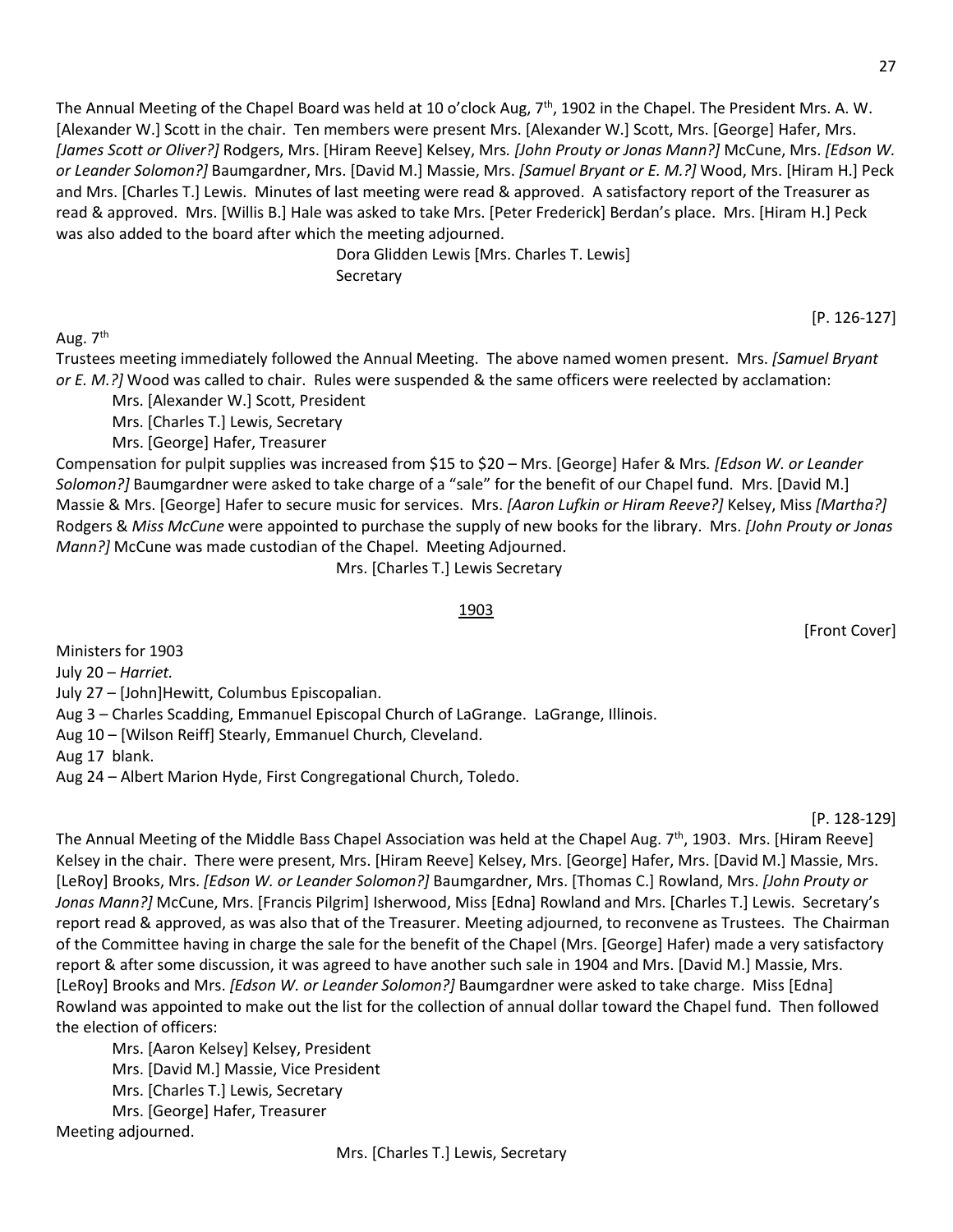#### 1904

#### [P. 130-131]

The Annual Meeting of the Middle Bass Chapel Association was held at the Chapel August 16<sup>th</sup>, 1904. Mrs. [Hiram Reeve] Kelsey in the chair and in the absence of the Secretary Mrs. [David M.] Massie was asked to act in her place. Those present were Mrs. [Hiram Reeve] Kelsey, Mrs. *[John Prouty or Jonas Mann?]* McCune, Mrs. *[Edson W. or Leander Solomon?]* Baumgardner, Mrs. [Edward E.] Dwight, Mrs. *[E. C. or Joel H.?]* Fuller, *Mrs. Thomas*, Mrs. *[A. N.?]* Summers, *Mrs. Wood*, Mrs. [James Scott] Rodgers, Mrs. [Francis Pilgrim] Isherwood, Mrs. [Thomas C.] Rowland, Mrs. [LeRoy] Brooks & Mrs. [David M.] Massie. The Secretary's report was read and approved – also that of the Treasurer. Mrs. [LeRoy] Brooks was appointed a committee of one to look after a new platform & steps for the Chapel & Mrs. [James Scott] Rodgers was selected to manage the annual sale to be given the summer of 1905. Mrs. [David M.] Massie was appointed to make out the list for the collection of the annual dollar toward the Chapel fund. Meeting adjourned to meet again as Trustees. It was decided that seven members should hereafter constitute a quorum – the same officers were elected & the following new trustees:

Mrs. *[E.N.?]* Summers *Mrs. Thomas* Mrs. [Edward E.] Dwight Mrs. [Willis B.] Hale Mrs. [Francis Pilgrim] Isherwood Adjourned.

### Mrs. Julia Massey Acting Secretary

Pulpit supplies for 1904. July 17th. Prof. Charles L. Williams, Denison University, Granville, O. July 24. Dr. Emory Hunt, Denison University, Granville, O. July 31st. Dr. [John?] Hewitt – Absent Aug 7. Rev. Charles Scadding, Emmanuel Episcopal Church of LaGrange. LaGrange, Illinois. Aug. 14<sup>th</sup>. Rev. Charles Scadding, Emmanuel Episcopal Church of LaGrange. LaGrange, Illinois. Aug. 21<sup>st</sup>. Rev. Slayton, Sandusky, O.

#### 1905

The Annual Meeting of Middle Bass Chapel Association was held at the Chapel Aug. 14<sup>th</sup> 1905 at ten o'clock. Mrs. [Hiram Reeve] Kelsey in the chair. There were present *Mrs. Clark*, Mrs. [James Scott] Rodgers, Mrs. *[Edson W. or Leander Solomon?]* Baumgardner, *Mrs. Wood,* Mrs. [George] Hafer, Mrs. [David M.] Massie, Mrs. [Francis Pilgrim] Isherwood, Mrs. [Hiram Reeve] Kelsey & Mrs. [Charles T.] Lewis. The report of the Secretary was read and approved. Meeting adjourned to reconvene as Trustees.

Mrs. *[John Prouty or Jonas Mann?]* McCune was made chairman of committee in charge of the annual sale (Chapel benefit) for 1906 was approved. Mrs. [David M.] Massie to revise the dollar list. Mrs.[George] Hafer to read just the library books pulling out the old to make room for new books. Mrs. *[John or Robert?]* Cummings to purchase new books for 1906. Mrs. [Francis Pilgrim] Isherwood sexton. Minister's compensation raised from \$20 to \$25 for Sunday. Meeting adjourned.

> Mrs. [Charles T.] Lewis **Secretary**

#### 1906

Aug  $6<sup>th</sup>$ . The Annual Meeting of Middle Bass Chapel Association was held Aug.  $6<sup>th</sup>$ , 1906 at the home of Mrs. [Hiram Reeve] Kelsey. Mrs. [Hiram Reeve] Kelsey in the chair. 14 members, Mrs. [Hiram Reeve] Kelsey, Mrs. [Thomas C.]

[P. 131]

[P. 132-133]

[P. 62-63]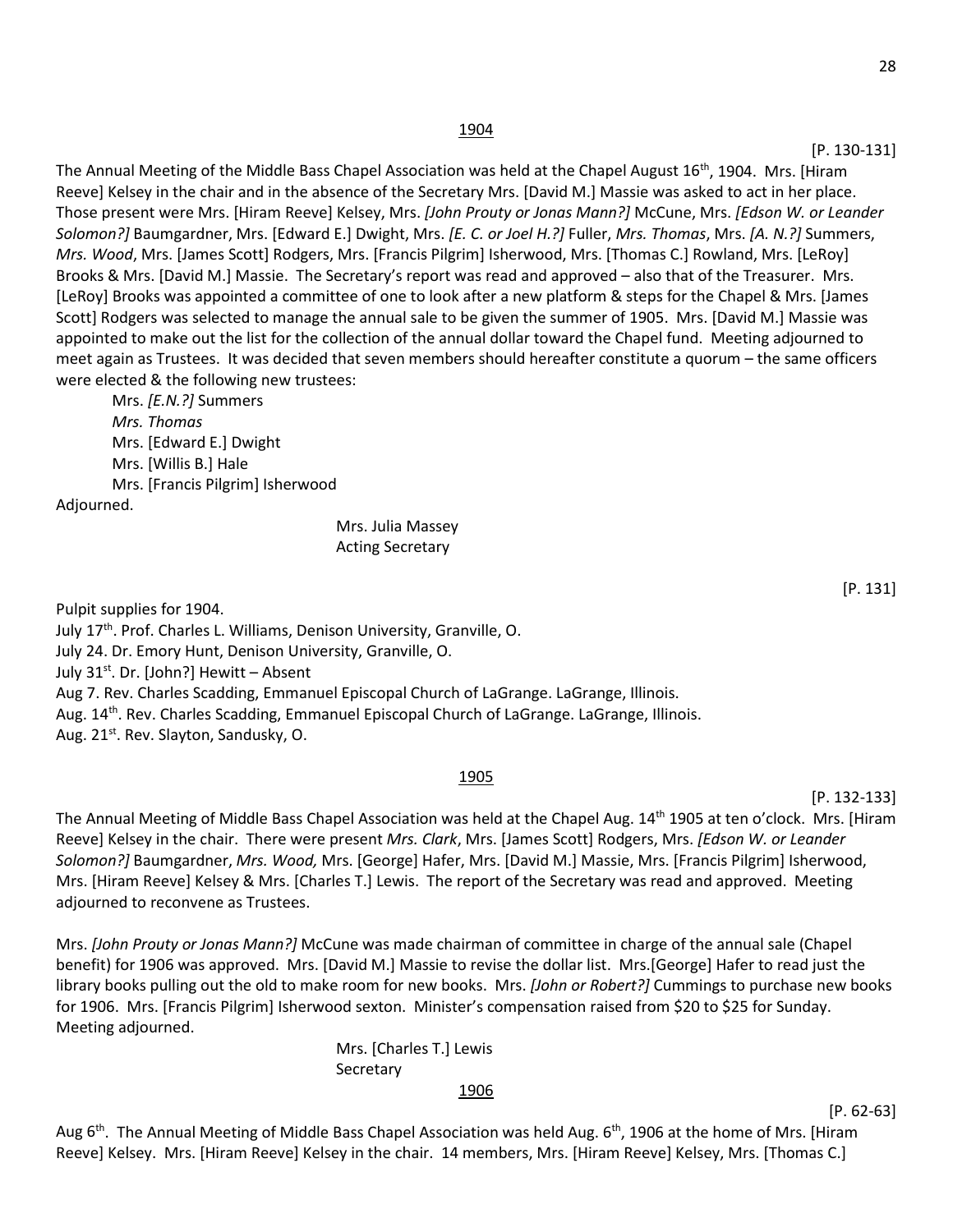Rowland, Mrs. [George] Hafer, Mrs. [LeRoy] Brooks, Mrs. Stoddard, Mrs. [James Scott] Rodgers, Mrs.[Edward E.] Dwight, Mrs. *[John Prouty or Jonas Mann?]* McCune, Mrs. *[E.C. or Joel H.?]* Fuller, Mrs. *[D.D. or L.R.?]* Schenck, Mrs. [John Handy] Doyle, Mrs. *[Edson W. or Leander Solomon?]* Baumgardner, Mrs. [David M.] Massie and Mrs. [Charles T.] Lewis. Secretary's report was read and approved. Treasurer's report was enthusiastically approved. The Secretary stated minutes of the previous year were lost and she had agreed to pay pulpit supplies \$30 – instead of \$25.The ladies generously *instructed* that it was *even though they paid the extra amount*.The matter of a Chapel repairs was next taken up – a committee consisting of Mrs. [LeRoy] Brooks, Mrs. [Charles T.] Lewis & Mrs. [James Scott] Rodgers were appointed (by the chair) to investigate and report back. Mrs. *James* Cummings was to act as Sexton.Mrs. [Hiram Reeve] Kelsey in the selection of books for the library. Mrs. *[E.C. or Joel H.?]* Fuller was asked to take charge of the sale for 1907 & to select her own assistant. Mrs. [LeRoy] Brooks was *made chair?.*Meeting adjourned.

#### [P. 87]

The Trustees meeting followed the Annual Meeting. Mrs. [Hiram Reeve] Kelsey, Mrs. [George] Hafer, Mrs. *[John Prouty or Jonas Mann?]* McCune, Mrs. [James Scott] Rodgers, Mrs. [Thomas C.] Rowland, Mrs. *[E.C. or Joel H.?]* Fuller, Mrs. [David M.] Massie, Mrs. [Edward E.] Dwight, Mrs. [LeRoy] Brooks, Mrs. *[Edson W. or Leander Solomon?]* Baumgardner & Mrs. [Charles T.] Lewis. Mrs. [LeRoy] Brooks was called to the chair. Rules were suspended & officers were elected by acclamation:

President, Mrs. [Hiram Reeve] Kelsey Vice President, Mrs. [David M.] Massie Secretary, Mrs. [Charles T.] Lewis Treasurer, Mrs.[George] Hafer

The Secretary was asked to make a list of the Trustees. Mrs. [David M.] Massie to revise the dollar membership list. The time of Trustees meeting was changed – to meet before the general meeting. Meeting adjourned.

> Mrs. Lewis **Secretary**

The Chapel committee met the trustees at the Kelsey cottage Aug. 13<sup>th</sup> & reported that the Chapel needs a new roof, bell rope changed, shutters & windows repaired, steps braced and porch ceiled. Mrs. [Hiram Reeve] Kelsey was instructed to have the work done during the Fall. Meeting adjourned.

Men conducting Sunday service 1906 July 8: Rev. Albert Marion Hyde, First Congregational Church, Toledo July 15: Prof. Charles L. Williams, Denison University, Granville, O. July 22: Bishop Charles Scadding, Episcopal Diocese of Oregon, Oregon July 29: vacant Aug. 5 vacant Aug. 12 vacant Aug. 19 vacant Aug. 26 vacant

Ministerial supplies 1906 July 8: Rev. Albert Marion Hyde, First Congregational Church, Toledo July 15: Prof. Charles L. Williams, Denison University, Granville, O. July 22: Bishop Charles Scadding, Episcopal Diocese of Oregon, Oregon July 29: Bishop Charles Scadding, Episcopal Diocese of Oregon, Oregon Aug. 5: blank Aug. 12: blank

[P. 63]

[P. 2]

[P. 133]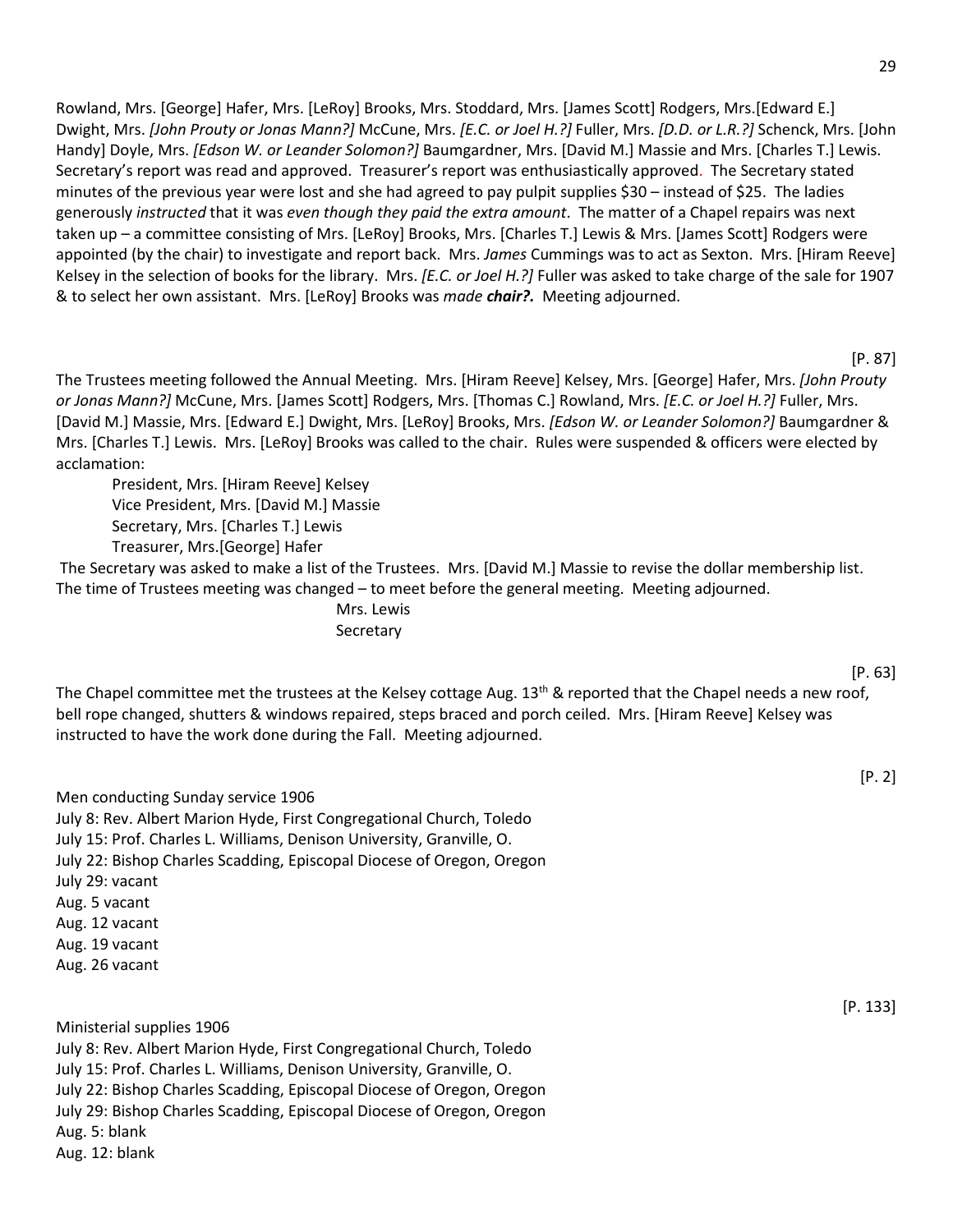Aug. 19: blank Aug. 26: blank

#### 1907

[P. 90-91]

The meeting of the Middle Bass Chapel Association Aug 26<sup>th</sup>, 1907 was held at the Kelsey cottage at 10:30 & called to order by Mrs. [David M.] Massie (Vice President). 7 members present. Mrs. [James Scott] Rodgers, Mrs. [George] Hafer, Mrs. *[John Prouty or Jonas Mann?]* McCune, Mrs. *[E.C. or Joel H.?]* Fuller, Mrs. [Hiram Reeve] Kelsey, Mrs. [David M.] Massie & Mrs. [Charles T.] Lewis. Minutes of last meeting read & approved. Treasurer's report read & approved. The annual sale was recommended for 1908 & Mrs. *[Edward, George Ross or George Todd?]* Ford to be assisted by Mrs. [James Handy] Doyle were made the committee. Mrs. [David M.] Massie still to have charge of the \$1.00 list, Mrs. [Hiram Reeve] Kelsey, Mrs. *[John or Robert?]* Cummings & Mrs. *[Edson W. or Leander Solomon?]* Baumgardner to select books for library, Mrs. [LeRoy] Brooks to have charge of the Chapel. Meeting adjourned. Mrs. Chas. T. Lewis

Secretary

#### 1908

List of Trustees 1908 Mrs. *[James K.?]* Secor - 1908 Mrs. George Hafer Mrs. James [Scott] Rodgers – 1908 & 1909 Mrs. *[S. O., Jr?]* Richardson – 1908 Mrs. Leroy Brooks Mrs. Mead [David M.] Masie Mrs. [Francis Pilgrim] Isherwood Mrs. *[John Prouty or Jonas Mann?]* McCune Mrs. *[Edward, George Ross or George Todd?]* Beckwith - 1908 Mrs. [Willis B.] Hale – 1907 Mrs. [Charles T.] Lewis Mrs. [Hiram Reeve] Kelsey Mrs. *[Edson W. or Leander Solomon?]* Baumgardner Mrs. *[E.C. or Joel H.?]* Fuller Mrs. Secor J. K. *[James K.?]* Mrs. *[Edward, George Ross or George Todd?]* Ford – 1907

#### 1910

Trustees for 1910

Mrs. *[Edson W. or Leander Solomon?]* Baumgardner Mrs. *[Edward, George Ross or George Todd?]* Beckwith Mrs.[LeRoy] Brooks Mrs. [George] Hafer Mrs. [Willis B.] Hale Mrs. [Francis Pilgrim] Isherwood Mrs. [Hiram Reeve] Kelsey *Mrs. Muller* Mrs. [Charles T.] Lewis Mrs. [David M.] Massie

[P. 134]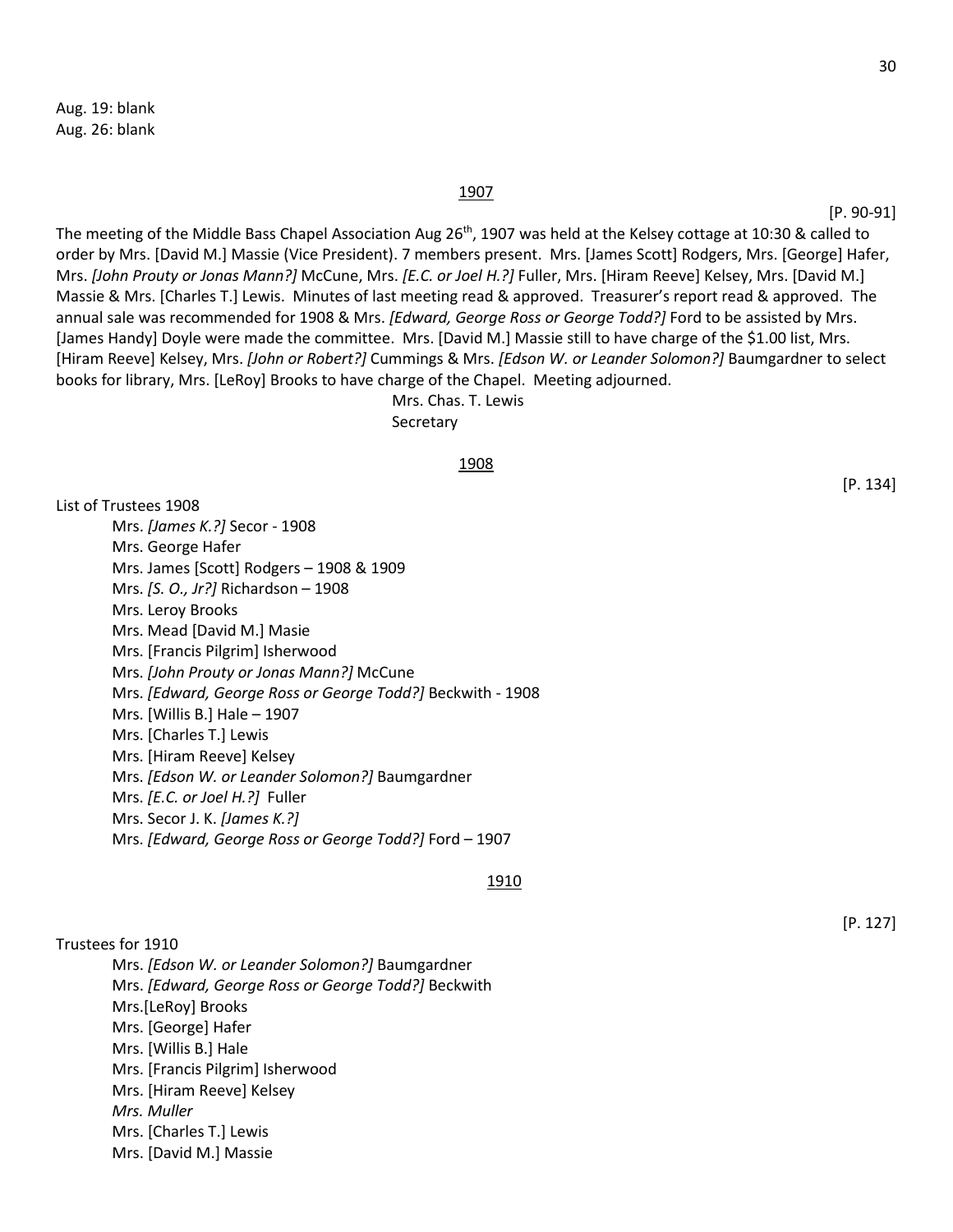*Miss McCune* Mrs. *[S. O., Jr?]* Richardson Mrs. [James Scott] Rodgers Mrs. *[James K.?]* Secor Mrs. [Thomas C.] Rowland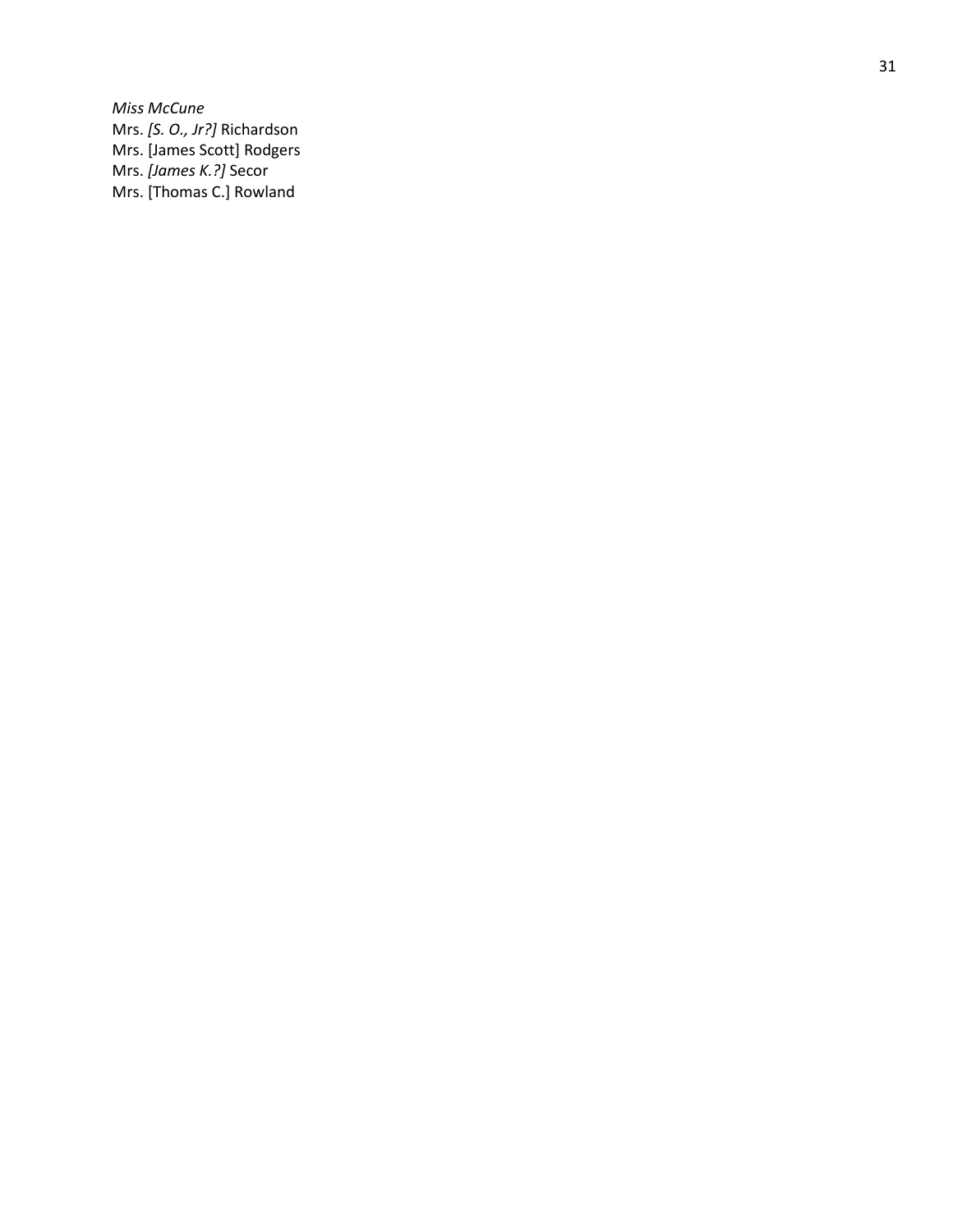32

# Middle Bass Chapel Association **CONSTITUTION**

- I. The name of the Association shall be the Middle Bass Chapel Association. Its purpose shall be for the erection and maintenance of a chapel on Middle Bass Island, Lake Erie, to be used for Sunday School and other religious purposes, but without discrimination in favor of or against any creed, sect, or denomination whatsoever, also for such musical, scientific, and literary purposes as the trustees may from time to time deem expedient.
- II. The Officers of the Association shall be as follows, to wit: One President, One Vice-President, One Secretary, One Treasurer, Seven Trustees.
- III. The President and Vice President shall be elected by the Board of Trustees from their own number. The Secretary and the Treasurer shall also be elected by the Board, but may or may not be from their own number.
- IV. The Members of the Association shall consist of the subscribers to the building fund, and the members of the Toledo and Lake Erie Boating and Fishing Association in good standing, their families and guests.
- V. The Election of Trustees shall be by ballot. A majority of all the votes cast shall be necessary to a choice. They shall be elected for one year and until their successors are chosen. None but the donors, female members and the wives of the members of the Toledo and Lake Erie Boating and Fishing Association shall act as Trustees, or at any time be allowed to vote for Trustees of this Association.
- VI. The Trustees shall be elected at the annual meeting of the Association which shall be held on the first Monday of August in each year, after the adoption of this constitution, at the Chapel building at 10 o'clock a.m. Notice of which election shall be given by the Secretary, by posting a printed or written notice on the door of the Chapel, at least ten days prior to said day.
- VII. Special Meetings may be called by the President or any five members by notifying the Secretary, whose duty it shall be upon receiving such notice to call a meeting within ten days thereafter, by posting a notice, the same as for the annual meeting. Such special meetings shall not be called oftener than once in thirty days.
- VIII. This Constitution may be altered or amended at any annual meeting of the Association, by a vote of twothirds of the members present, provided said members shall not be less than twenty, and provided further that notice of the proposed amendment, signed by at least seven members in good standing shall have been posted on the door of the Chapel, for at least thirty days previous to said annual meeting.

### Amendments to the Constitution.

Passed August 3rd, 1891.

- 1. Article II. There shall be ten trustees.
- 2. Article VI. The annual meeting shall be held on the third Monday in July.
- 3. Article VIII. Ten members shall constitute a quorum at the annual meeting. Three members shall sign the notice for changes in the constitution. Seven days notice shall be given of such change.

### Passed Aug. 17, 1896.

1. Article II. There shall be from twelve to fifteen trustees.